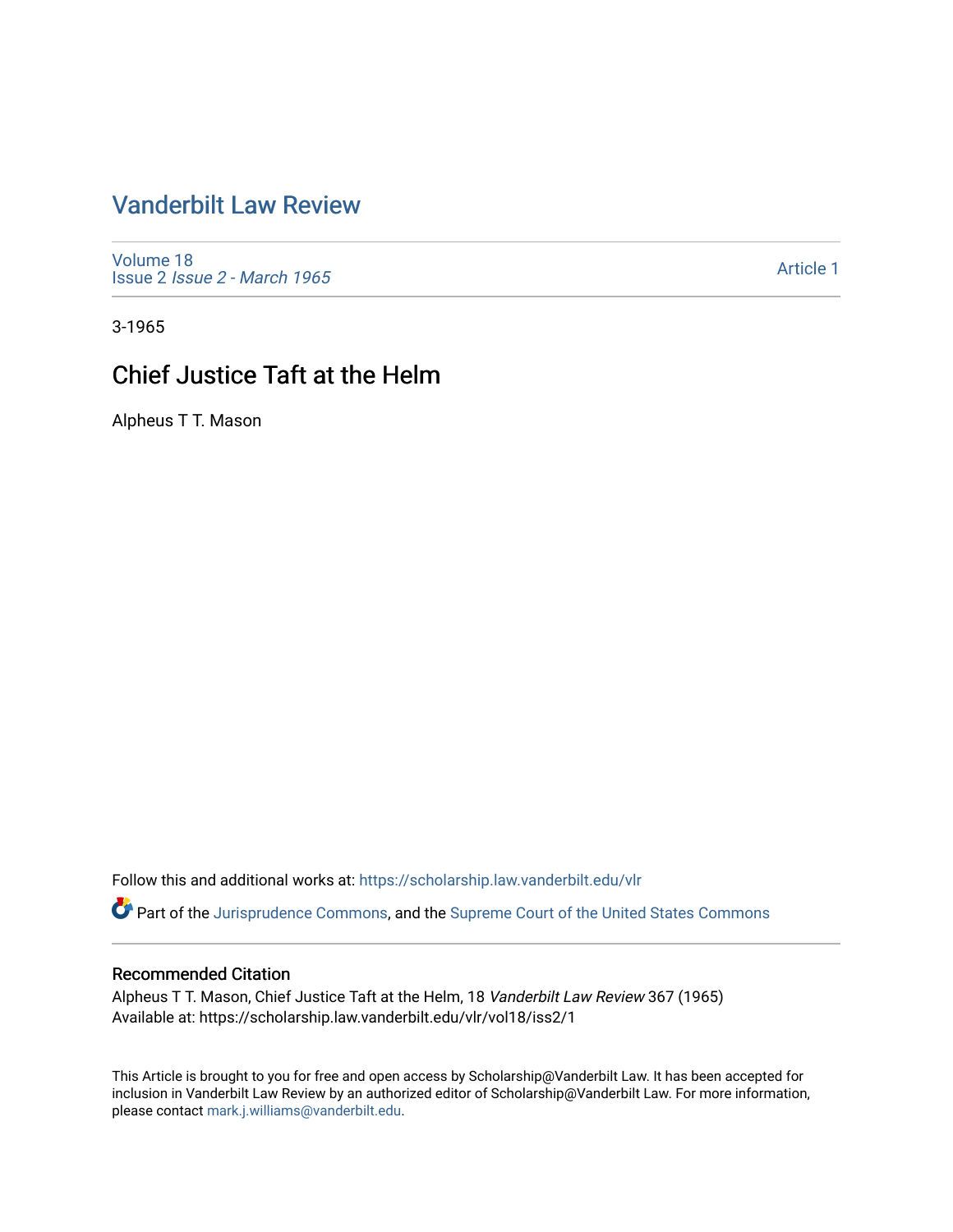**VOLUME 18** MARCH, 1965 **NUMBER 2** 

## Chief Justice Taft at the Helm

*Alpheus Thomas Mason\**

*The importance of the Chief Justice of the United States in guiding the work of the Supreme Court depends largely on the personality of the man who holds the position. Professor Mason here provides an intimate glimpse into the successes and failures of William Howard Taft in his efforts to achieve unity and efficiency in the disposition of cases before the Court.*

The office of Chief Justice carries scant inherent powers. The Chief Justice manages the docket, presents the cases in conference, and guides the discussion. When in the majority, he assigns the writing of opinions. Whatever influence he exerts in the exercise of these prerogatives rests less on formal authority than on elusive personal characteristics. Charles Evans Hughes, who had served as Associate Justice from 1910 to 1916 and later had been able to observe Taft's role in the Court over a period of seven years, considered the Chief Justice "the most important judicial officer in the world." His actual power, Hughes wrote in 1928, depended upon "the strength of his character and the demonstration of his ability in the intimate relations of the judges." The office affords "special opportunity for leadership."'

Certain Chief Justices, notably Harlan Fiske Stone, have held the office in low esteem. Disparaging its duties as janitorial, as "never enlarging the occupant's individual capacity for judicial work," he complained that the office "absorbs time and energies I should like to devote to what I consider more important things."2 Not so with William Howard Taft. At the time of his appointment, it was confidently predicted that certain personal qualifications alone would make him an effective leader. "Mr. Taft has such tact and good humor," the

<sup>•</sup> McCormick Professor of Jurisprudence, Princeton University.<br>This article is a chapter from the author's forthcoming book, William Howard Taft:<br>Chief Justice, to be published in 1965 by Simon and Schuster.

<sup>1.</sup> HUGHES, THE SUPREME COURT OF THE UNITED STATES 56-58 (1928).

<sup>2.</sup> Letter From Harlan Fiske Stone to Irving Dilliard, June 7, 1941. The Stone Papers, Library of Congress.

<sup>367</sup>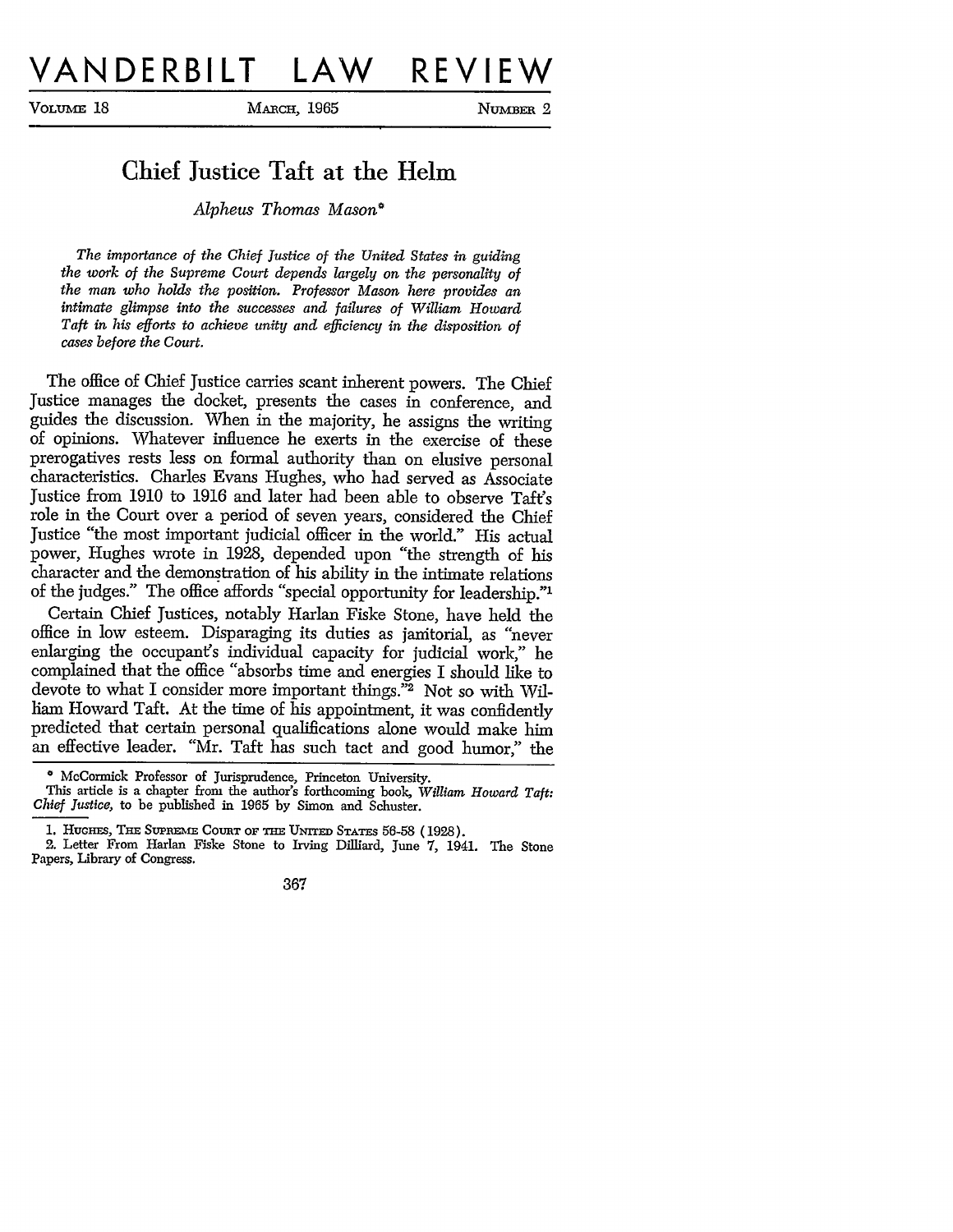New York *Tribune* editorialized, "and has so unconquerable a spirit of fair play that he is greatly beloved of his fellow citizens." With Taft as moderator it seemed improbable that the asperities formerly jarring the "celestial chamber . . . will be softened and not quite so often in the future will the Court divide 5 and 4."3 Drawing on nearly every conceivable instrument and technique of command, Taft strove earnestly to fulfill this prediction.

### **ADMINISTRATIVE DETAIL**

"Perhaps the main question as to a C.J.," Holmes remarked as Taft's first term began, "is his way of disposing of executive details." The new Chief Justice seemed likely "to take them easily and get through them without friction."4 The minutiae Stone considered boring and unimportant Taft tackled with great relish. Tasks large and small confronted him. At the outset he had to wrestle with the seemingly trivial job of making William Stansbury acting Clerk of the Court. No statute authorized the appointment. Uncertain of his power, Taft requested advice from his colleagues. Holmes said he did not know enough to advise; Day said only he was for Stansbury.<sup>5</sup> McKenna bluntly told the Chief Justice what his office entailed. Other members of the Court expected him "to attend to the executive business of the Court and not bother them." Taft should realize "the Chief Justiceship was an office distinct from that of the associates in executive control. **... All...** the associates recognized.., that in judicial decisions all were equal, but in management [he] must act and they would all stand by if ever question was made."6 Reassured, Taft began reorganizing his staff in line with his own personal needs. He was determined to make his loyal secretary, W. W. Mischler, chief assistant, but his predecessor's former law clerk had appropriated the title "Secretary to the Chief Justice." "Now that is not his function," Taft insisted; "by law, it is 'Law Clerk.'... Mischler is my Secretary and I intend to appoint him and he will use the title."7 The necessary legislative changes were made and "Misch" joined the Court's clerical force as Taft's private secretary.

No detail calculated to enhance the Court's independence and prestige was overlooked. Taft urged Congress to increase the compensation of the Clerk. In a lengthy letter to Representative Andrew

*6. Ibid.*

<sup>3.</sup> Quoted in Frankfurter, *Chief Justices I Have Known,* 39 VA. L. **REv.** 883, 899-900 (1953); reprinted in FRAN'FuRmrE, OF LAW **AND** MEN 111-38 (1956).

<sup>4.</sup> Letter From Oliver Wendell Holmes to Frederick Pollock, Oct. 2, 1921, II HOLMES-POLLOCK LETTERS 79 (1941).

<sup>5.</sup> Letter From WHT to Helen H. Taft, Aug. 3, 1921.

<sup>7.</sup> Letter From WHT to Gus Karger, July **17,** 1921.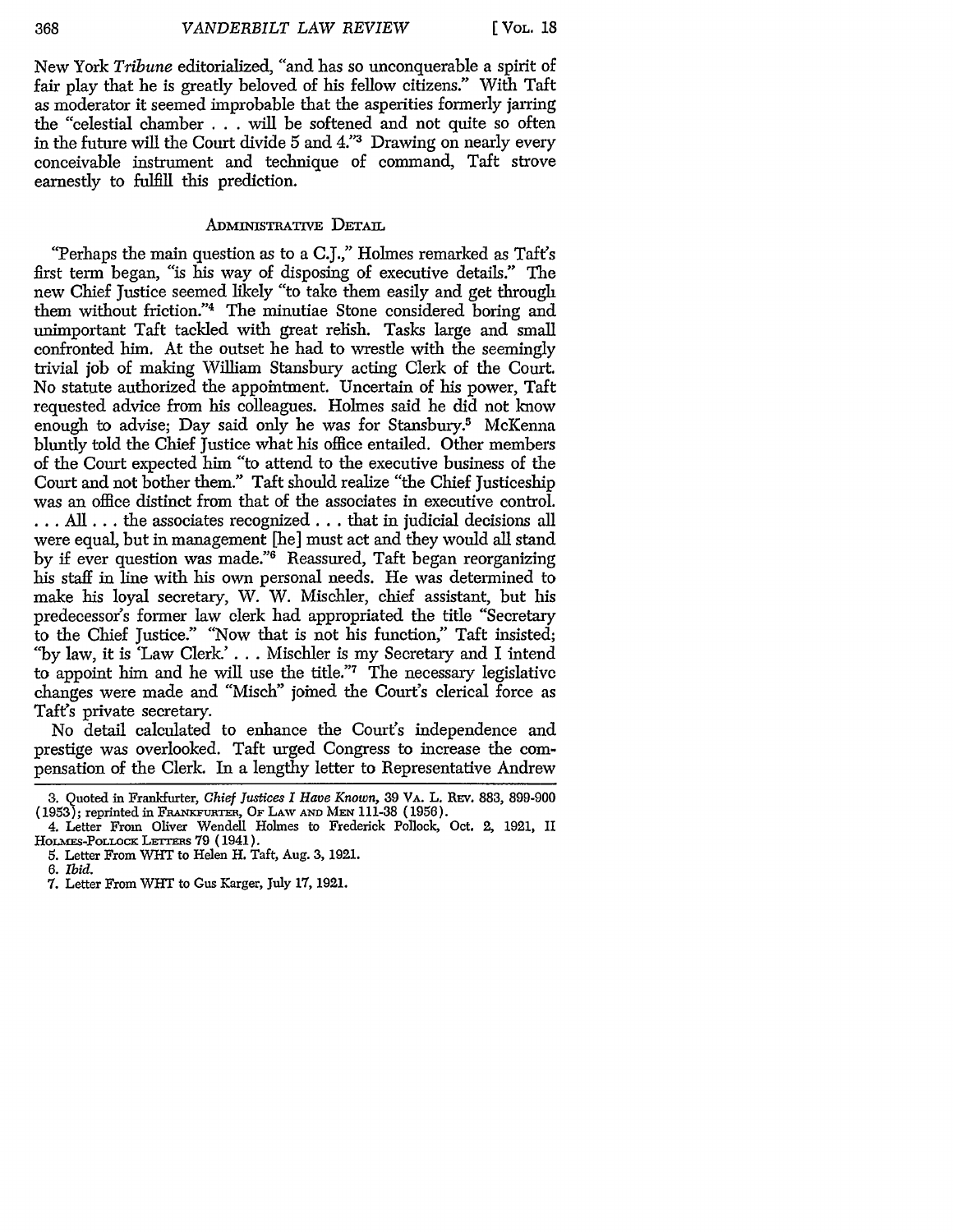J. Volstead he argued: *"....* the Clerk's office is not supported in any way by appropriation, but... by what comes in by services rendered, from litigants and others having to do with the office." Though stressing the Clerk's expanding responsibilities, Taft's primary motive was to enable the Court to "have large control in respect to the Clerk's office and especially of that part of his expenditure which is made in the confidential printing of opinions of the judges for circulation among them for correction and amendment and approval before delivery." With adequate salary the Court would be able to obtain clerks "who are proof against not infrequent corrupting efforts to secure advance information for sinister purpose."8

Taft came to the bench determined to make promptness "a model for the courts of the country." "As many men strive for riches," the *Christian Science Monitor* noted, "Mr. Taft strove for a clear docket."9 Justice Holmes, continually setting records in disposing of cases, was enthusiastic about the Chief's "way of conducting business."<sup>10</sup> Though conferences for five or six hours at a stretch seemed "a pretty long pull," the eighty-two-year-old Justice hailed Taft's "disinclination to put cases over."11

In questions likely to call out attack, Chief Justice White had been a "great procrastinator." Determined to remedy this situation, the new Chief Justice boldly took up the highly controversial Coronado case, holding that labor unions, though unincorporated, are suable in the federal courts.<sup>12</sup> The case had been argued October 15, 1920, and restored to the docket for reargument January 3, 1922. Taft's opinion for a unanimous Court came down June 5, **1922.** "I determined to have the thing decided and gotten out of the way," he told brother Horace.<sup>13</sup>

Never did Taft work harder to speed up the Court's business than at the start of each term. Certain colleagues complained. "It has been a mistake to press things so hard," Holmes cautioned. "It wouldh't matter if we disposed of only twenty certioraries a week as far as I can see." Even the young and vigorous Stone felt the Chief Justice's pressure to clear the docket. The struggle to "keep *up"* entailed strain. "But," the Chief Justice warned, "we are not resigning on that account and we have got to face the music and I don't know anyone better able to do it than you are."14

14. Letter From WHT to H. F. Stone, Sept. 4, 1925.

<sup>8.</sup> Letter From WHT to Andrew J. Volstead, March 1, **1922.**

<sup>9.</sup> Editorial, Christian Science Monitor, Feb. 5, 1930.

<sup>10.</sup> Letter From **0.** W. Holmes to Harold Laski, Dec. 22, 1921, I HoLmEs-LAsKI LErrEms 389-90 (1953).

<sup>11.</sup> Letter From Holmes to H. Laski, Oct. 22, 1922, *id.* at 457.

<sup>12.</sup> UMW v. Coronado Coal Company, 259 U.S. 344 (1921).

<sup>13.</sup> Letter From WHT to Horace D. Taft, June 16, 1922.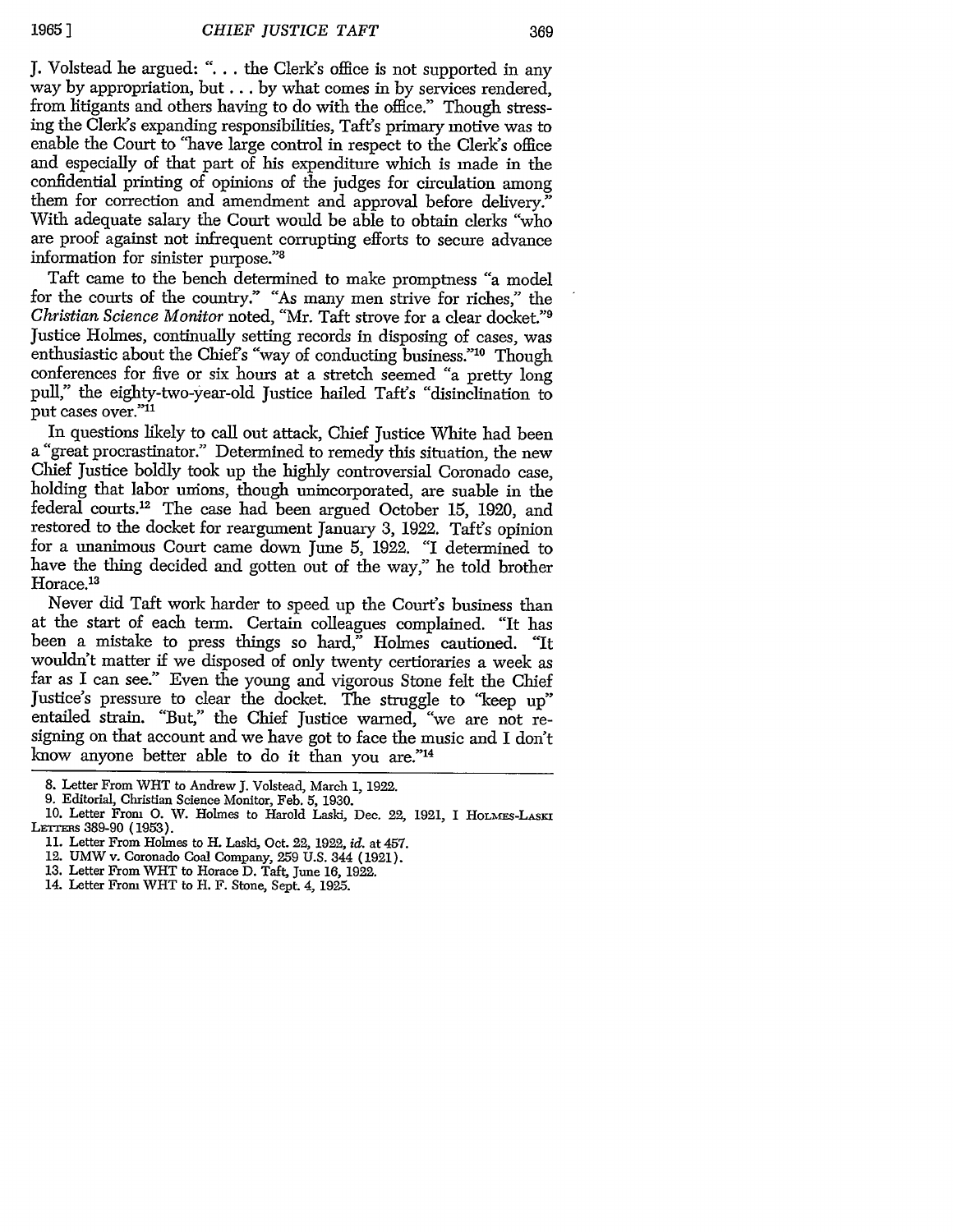To accelerate the Court's business, Taft suggested the recess be shortened. "We had seventeen weeks last year. I would like to cut them down to twelve. I think we might sit a week or two later in June."'5 To Taft's dismay his colleagues, some "lazy," others "old," demurred. They enjoyed these long recesses.<sup>16</sup>

A combination of factors sometimes frustrated the Chief Justice's attempt to keep everyone abreast. Van Devanter's wife was ill, delaying preparation of his opinions. The slowest member anyway, he produced practically nothing. McReynolds, the Court's problem child, was "always trying to escape work," unfailingly citing Sutherland's breakdown as an excuse for reducing the number of hearings. Holmes's advanced years always made it "easy to argue on that ground that we ought to cut down on the hearings." $17$  As the term drew to a close, the Chief Justice was often faced with "a cabal in the Court to try to influence me to reduce work."<sup>18</sup> In 1928 his attempt to prevent his colleagues from decreasing the number of weeks allotted to hearings seemed hopeless. "I am afraid I could not carry a majority of them for the full time allowed."<sup>19</sup>

Yet, Taft's success was remarkable. At the end of the 1922 term the Court "broke all records in the number of cases disposed of by almost 100."20 Formerly the period between the filing of a suit and the hearing of it had been approximately fifteen months. Now it was reduced to a little less than a year. Success only spurred greater determination "to keep up to the mark."<sup>21</sup> Two years before he stepped down from the center chair, Taft hailed the outcome as "far and away the best showing the Court has made since before the Civil War"; and he added, "the present conditions are not comparable to those of that time."<sup>22</sup>

Taft sought to speed up disposition of cases not only by appeals to his colleagues, but also by revising the Court's rules. He was incensed by criminals who looked to the Supreme Court as a refuge for delay. "We have determined to have no delays in criminal cases due to our Court," he wrote. "We find that it has been too often the case that a defendant convicted in a state court would get into our Court by some hook or crook of constitutional suggestion, and then that the case would be forgotten and not pressed to our attention by the state officers." Lawyers appearing before Chief Justice White's

- **18.** *ibid.*
- 19. Letter From WlT to R. A. Taft, April 15, 1928.
- 20. Letter From William Stansbury to WHT, July **3,** 1923.
- 21. Letter From WlT to Charles P. Taft II, March 18, 1923.
- 22. Letter From WIlT to R. A. Taft, June **3,** 1928.

<sup>15.</sup> Letter From WHT to Louis D. Brandeis, July 25, 1922.

<sup>16.</sup> Letter From WHT to H. D. Taft, April 27, 1922.

<sup>17.</sup> Letter From WHT to Robert A. Taft, March 4, 1928.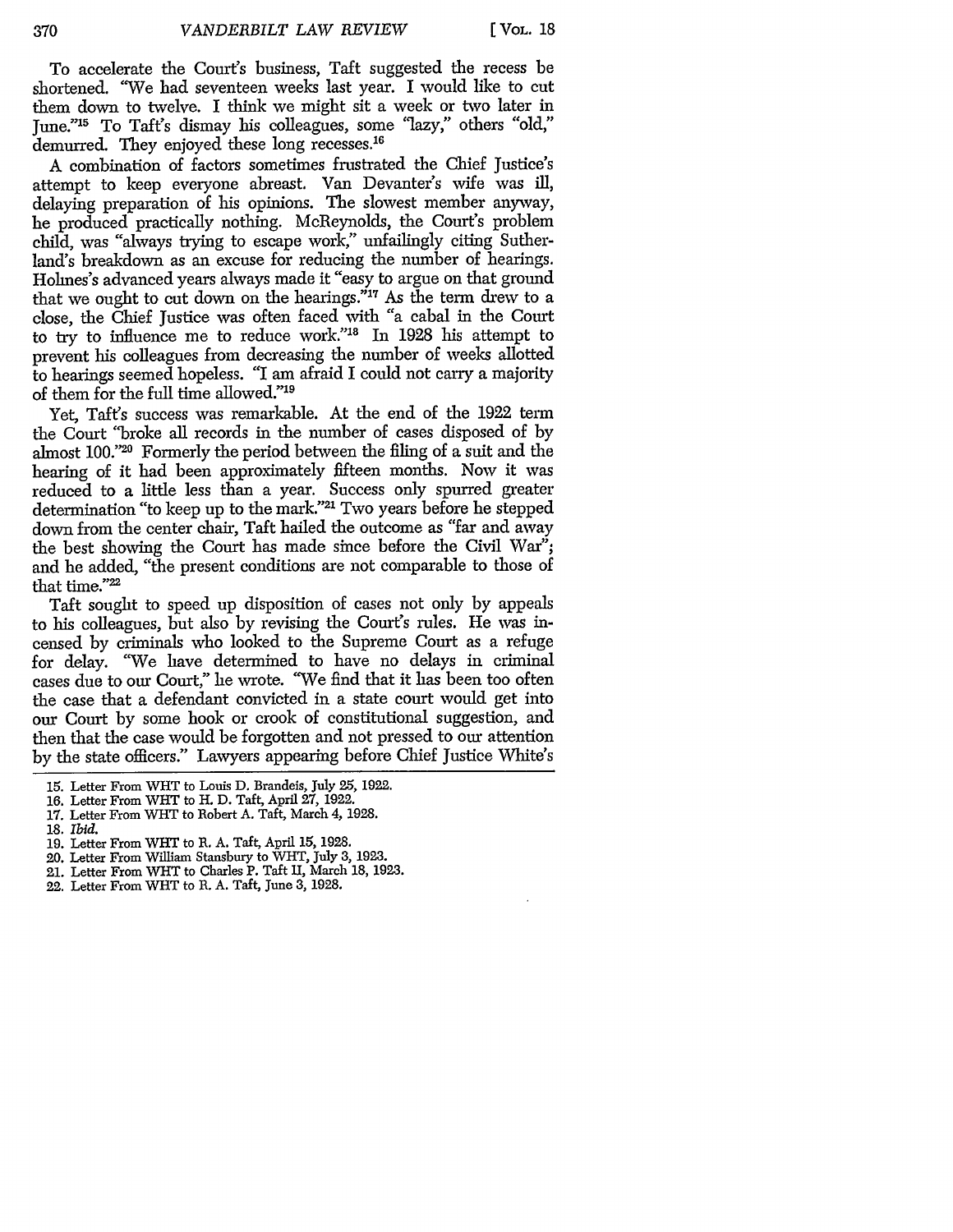Court had been unable to tell when a particular case would come up. Under pressure from Taft, the Court "adopted the rule of putting these cases out for hearing just as soon as they are ready."23 Estimating the amount of business that could be done in a week, he notified the bar of the cases to be taken up. Lawyers would not be kept "hanging around the Court to await the possibility of a run on the docket."24

Chief Justice Taft was a zealous economizer. Early in his tenure he cracked down on counsel who were slow to make an additional deposit to cover estimated costs in cases subject to dismissal. The Court rules required that this sum be paid within ninety days from the date of docketing. Chief Justice White never strictly enforced the requirement, because he "was opposed to drastic treatment of such cases." 25 Taft was more rigid. He also led a successful effort to cut the cost of printing the records. Solicitor General James M. Beck complained that the Justice Department had been compelled to pass a number of cases because the Court Clerk had insufficient funds to print the government records.<sup>26</sup> Instead of petitioning Congress for more appropriations, Taft reduced printing costs by "eliminating the unnecessary repetitions and a good deal of formal matter . . . not essential to an understanding of the record."<sup>27</sup> Printing fees were cut from fifteen to ten cents. Three years later Taft, discovering that the Court had made a \$12,000 profit, advocated reducing printing costs another 20 per cent-to eight cents. "I am itching," he told Brandeis, "to reduce expenses to the litigants in our Court."28

Justice Brandeis, whose longhand draft opinions went directly to the printer and passed through numerous revisions, misconstrued the reasoning behind the economy drive. Aware that his own peculiar methods swelled printing costs, the dissenter assured the Chief Justice of his willingness to pay for corrected proofs running to "more than the traffic will bear.... It would not, in the least, embarrass me to pay," Brandeis insisted. "But it would embarrass me to feel that I should curtail corrections."<sup>29</sup> Taft assured his colleague that he need not be "troubled at all at the cost of your cancellations and changes in your opinions. I have been talking the matter over with Van Devanter, and I agree that of all things in our Court the most important thing is to get our opinions right.  $\ldots$  " In words particularly applicable to Brandeis, he continued:

- 25. Letter From W. Stansbury to WHT, Feb. 16, 1922.
- 26. Letter From James M. Beck to WHT, Sept. 25, 1923.
- 27. Letter From WHT to J. M. Beck, Sept. 25, 1923.
- **28.** Letter From WHT to L. D. Brandeis, Dec. 18, 1926.
- **29.** Letter From Brandeis to WHT, Nov. 3, 1923.

<sup>23.</sup> Letter From WHT to R. A. Taft, Nov. 28, 1926. See also Memorandum From WHT to Brethren, May 11, 1928.

<sup>24.</sup> Letter From WHT to H. D. Taft, Nov. 13, 1925.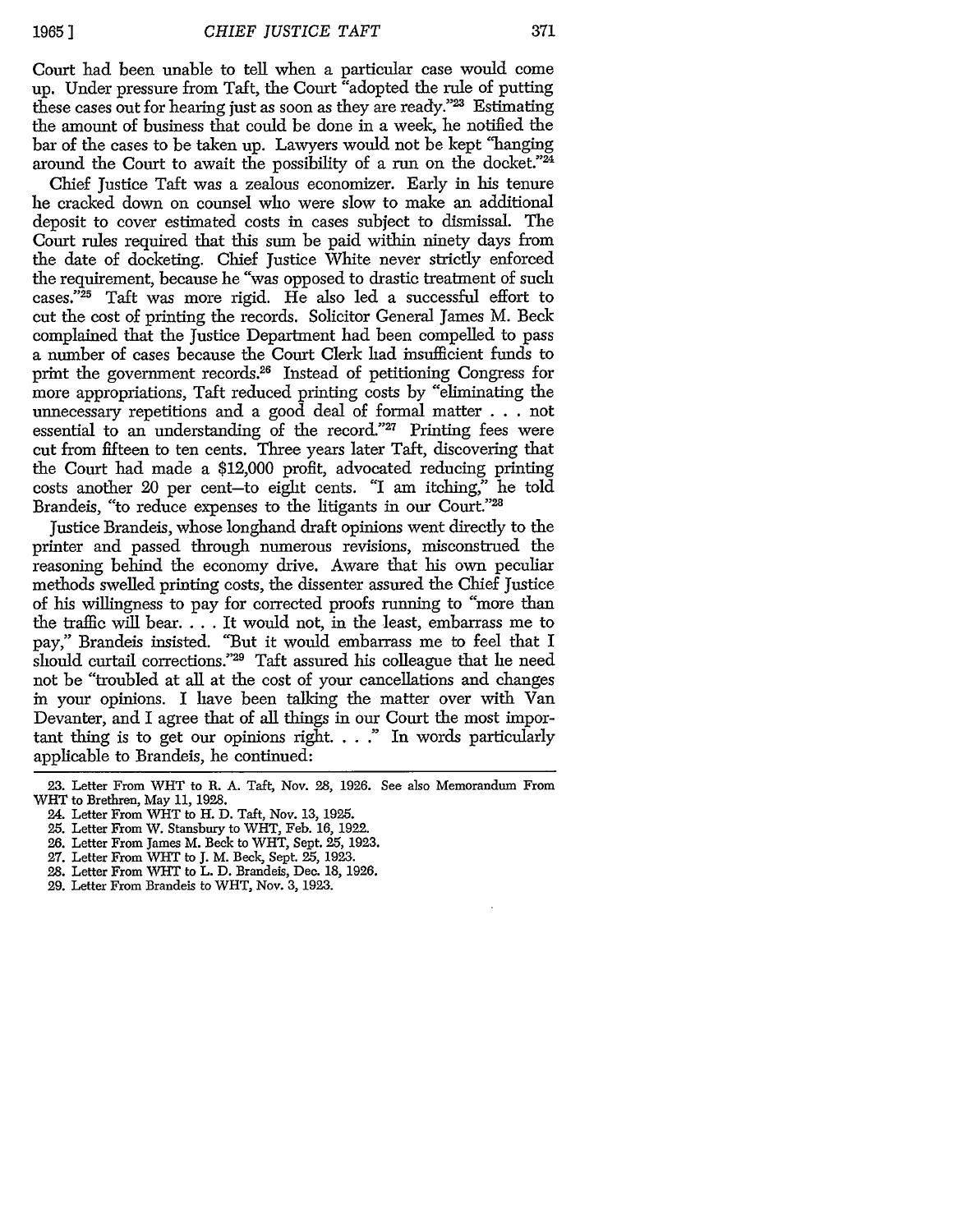**[** VOL. **IS**

for some of us, especially those of us who go into subjects with some elaboration, it is necessary that we should have our opinions set up before we are able fully to determine the proper form to give them. . . . I think we would make a great mistake if we allowed the fear of expense to interfere with the necessary procedure in making our opinions what we wish them to be.30

In the interest of efficiency the Chief Justice organized his associates into committees. Brandeis's skill in financial matters recommended him for the Committee on Accounts. Accounts reviewed in an organized way would inform the auditors that their work was "subject to our examination and... really examined.... We can sleep better if these are matters of regular routine."31 Willis Van Devanter, "more familiar with our rules than anyone on our bench,"32 headed the Committee on Rules. Many problems arose out of the Act of February **13,** 1925, limiting the Court's obligatory jurisdiction. Van Devanter, McReynolds, and Taft altered the rules to meet the new situations. They also tried to "straighten out a good many inconsistencies and absurdities that have been handed down since the beginning of the Court."<sup>33</sup> Van Devanter carried the heaviest burden. He "drafted the last set of rules himself," Taft commented gratefully in 1927, "and he has had much to do with legislation that has enabled the Court to reduce the arrears and to catch up with its docket."34

The Chief Justice's appointment of committees aroused little opposition. His power, however, was not absolute; it was subject to the approval of his colleagues. In December 1927 the United States circuit judge in Grand Rapids, Michigan, requested the Supreme Court to take up the question of fees for the clerks of the Circuit Court of Appeals. Taft replied that he would try to persuade the Court to appoint a committee "so that you can keep that member stirred up. My impression is that the best man to appoint for this is Stone, because he does things."35 A majority of the Justices decided this was none of their business. Late in December, Taft informed Judge Arthur C. Denison that "application should be made to the Judiciary Committee of the Senate."<sup>36</sup>

#### TEAMWORK

Taft brought to the Court a clear image of the Chief Justiceship-

- 32. Letter From WHT to William Lyon Phelps, May 30, 1927.
- 33. Letter From WHT to R. A. Taft, June 7, 1925.
- 34. Letter From WiT to W. L. Phelps, June 7, 1925.
- 35. Letter From WHT to Arthur C. Denison, Dec. **16,** 1927.
- 36. Letter From WHT to A. C. Denison, Dec. 29, 1927.

<sup>30.</sup> Letter From WHT to L. D. Brandeis, Nov. 4, 1923.

<sup>31.</sup> Letter From WHT to L. D. Brandeis, March 12, 1923.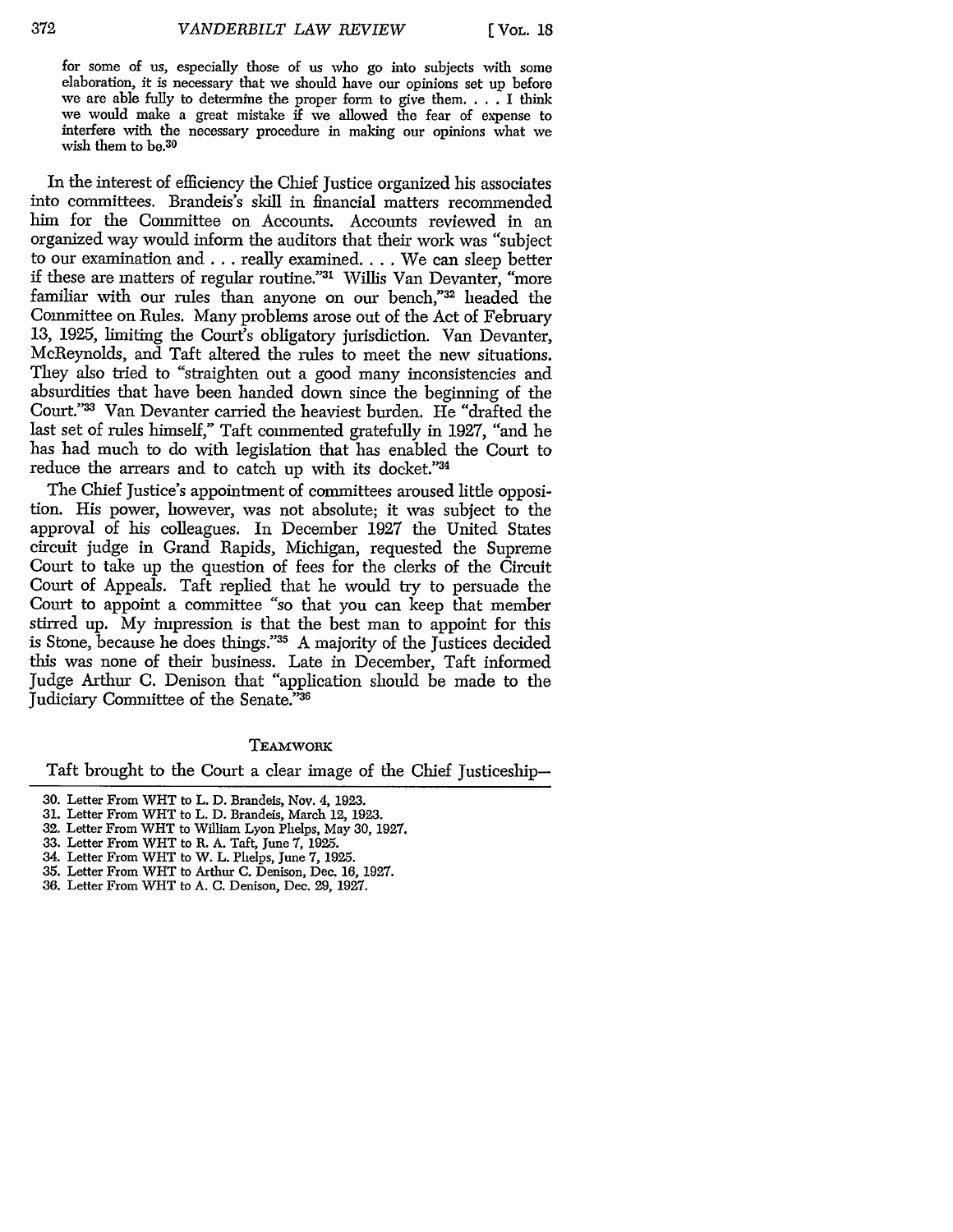the office and its powers. Motivating his tenure was a passion for "teamwork"; it alone would give "weight and solidarity" to judicial decisions. "Massing the Court" was a consuming ambition. To this end, he persuaded by example, frowned on dissents, exploited personal courtesy and charm, maximized the assignment and reassignment powers, relied on the expertise of his associates.

Much depended "on the personal equation."37 Following Senate confirmation, Taft received a note of congratulations from the Court pessimist, James McReynolds. "There is a hard road ahead of us, but under your wise leadership I like to hope that all will be well."38 Meetings were more pleasant, thanks not only to the lubricating effects of Taft's personality but also to "the disappearance of men with the habit of some of our older generation, that regarded a difference of opinion as a cockfight and often left a good deal to be desired in point of manners."39 After the first conference it was apparent that judicial business would be "turned off with less feeling of friction and more rapidly . . . than with his predecessor."<sup>40</sup> "We are very happy with the present Chief," Holmes commented. "He is goodhumored, laughs readily, not quite rapidly enough, but keeping things moving pleasantly."41 On the bench since 1902, Holmes reported in 1925 that "never before .. .have we gotten along with so little jangling and dissension."42 Taft echoed Holmes's friendliness. "In many ways," the Chief Justice found him "the life of the Court: **...** it is a great comfort to have such a well of pure common law undefiled immediately next [to] one so that one can drink and be sure one is getting the pure article."43 At long last Taft was in his element. "The truth is," the Chief Justice wrote in 1925, "that in my present life I don't remember that I ever was President."44

Taft had long harbored a grudge against Brandeis for his participation in the *Ballinger* case of 1910. To forestall possible discord, Taft sent a cordial note touching a matter close to the Chief Justice's heart, but not likely to stir disagreement. "I am glad to hear that you are interested in readjusting the machinery of the Federal courts to better the dispatch of business," the letter began.

<sup>37.</sup> Letter From John H. Clarke to WHT, July 1, 1921.

<sup>38.</sup> Letter From James C. McReynolds to WHT, July 1921.

<sup>39.</sup> Letter From O. W. Holmes to F. Pollock, Feb. 24, 1923, Il HOLMES-POLLOCK LETTERS 114 (1941).

<sup>40.</sup> Letter From **0.** W. Holmes to H. Laski, Oct. 9, 1921, I HoLAsS-LAsKr LErras 373 (1953).

<sup>41.</sup> Letter From **0.** W. Holmes to F. Pollock, May 21, 1922, II HOLmES-POLLOCK LETTERS 96 (1941).

<sup>42.</sup> Letter From WHT to R. A. Taft, May 3, 1925.

<sup>43.</sup> Letter From WHT to Learned Hand, March 3, 1923.

<sup>44.</sup> Letter From WHT to W. *K.* Hutchinson, Dec. 29, 1925, II PmNGLE, **LIFE AN**

TIMES OF WILLIAM HOWARD TAFT 960 (1939).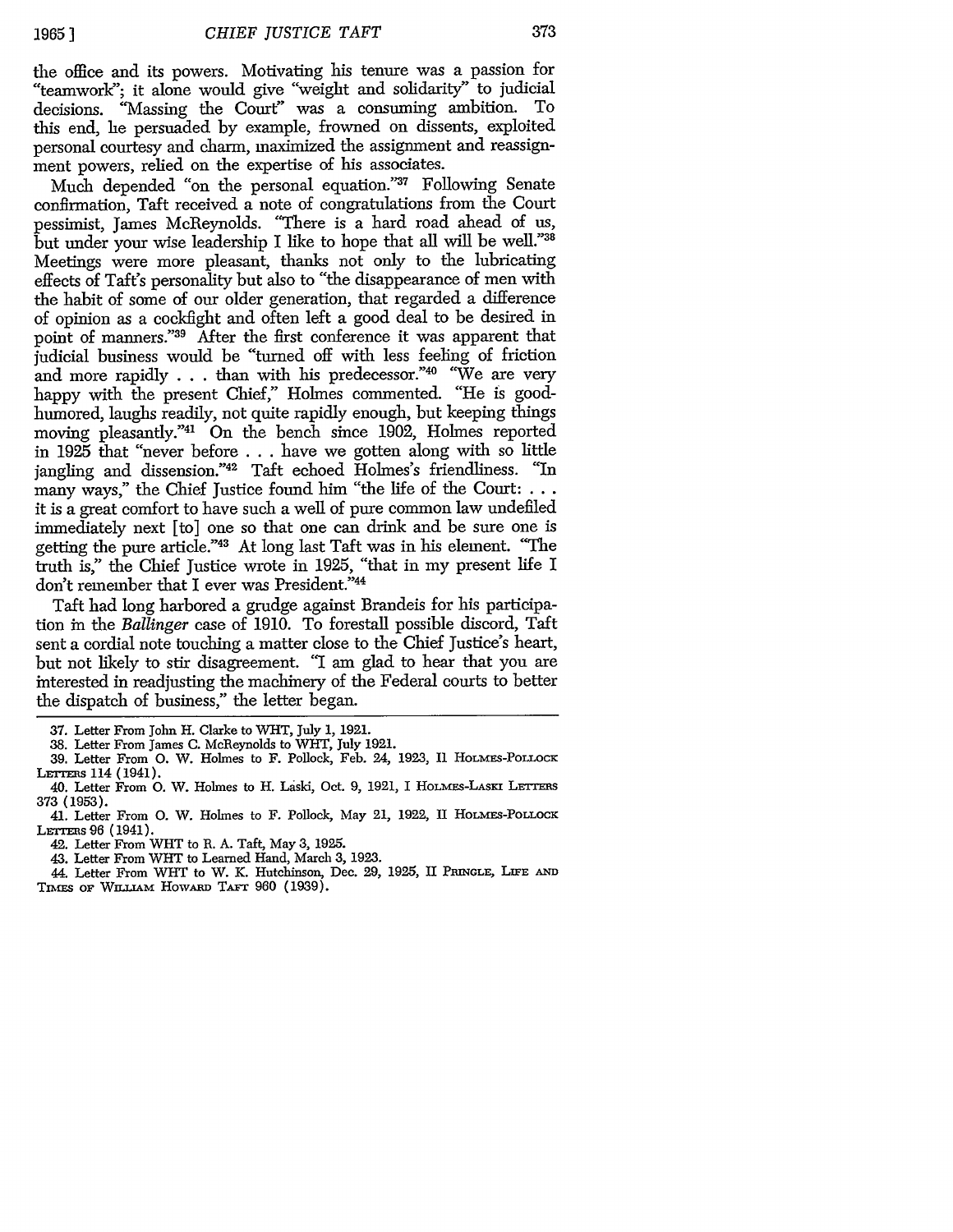The mere increase of courts or judges will not suffice. We must have machinery of a quasi-executive character to mass our Judicial force where the congestion is, or is likely to be. We must have teamwork and judges must be under some sort of disciplinary obligation to go where they are most needed. In this way, we shall get more effective work out of each judge and he will be made conscious of observation by someone in authority of the work he is doing....

It seems to me that through a committee of the Chief Justice and the Senior Circuit Judges, a survey of the state of business in federal courts could be made each year and plans adopted to send district judges from one district to another in the same circuit and from one circuit to another, so as to take up slack and utilize it where needed .... **45**

Such friendly appeals, brother Horace predicted, would enable the Chief justice to "take them into camp." "I expect to see you and Brandeis hobnobbing together with the utmost good will .... The truth is," Horace reflected, "that, while Brandeis has been on the *New Republic* side, so to call it, in some cases, he has not put radical stump speeches into his opinions or done anything else to make him seem dangerous."<sup>46</sup> The hatchet had apparently been buried. Bubbling with enthusiasm, Taft reported that "Brandeis and I are on most excellent terms and have some sympathetic views in reference to a change in the relations of the Court to the Clerk as to financial matters. He can not be any more cordial to me, than I am to him, so that honors are easy."47 Reciprocating the Chief Justice's good will, Brandeis reported that things were going "happily in the conference room with Taft. The Judges go home less tired emotionally and less weary physically than in White's day. When we differ we agree to differ without any ill feeling. It's all very friendly."48

Brandeis's sophistication contributed greatly to harmony. He recognized that "the great difficulty of all group action... is when and what concessions to make."49 Where fundamentals were not at stake, he would make tactical concessions. During the first term Brandeis submitted an opinion in a labor case which "very much pleased" the Chief Justice, except for "the last 4 or 5 sentences in respect to the growth of the Constitution. I object to those words," Taft informed the man whose confirmation he had strongly opposed in 1916, "because they are certain to be used to support views that I could not subscribe **to..** .. Now it is possible-I have felt that way myself sometimes-

49. *Id.* at 18.

<sup>45.</sup> Letter From WHT to L. D. Brandeis, July 24, 1021. II **PmNGLE,** *op. cit. supra* note 44, at 995.

<sup>46.</sup> Letter From H. D. Taft to WHT, July 6, 1921, BICKEL, THE UNPUBLISHED OPINIONS OF MR. JUSTICE BRANDEIS: THE SUPREME COURT AT WORK xix-xx (1957). 47. Letter From WHT to H. D. Taft, July 6, 1921.

<sup>48.</sup> Manuscript of conversation in Library of Harvard Lav School, L. D. Brandeis to Felix Frankfurter, BicKEL, *op. cit. supra* note 46, at 203.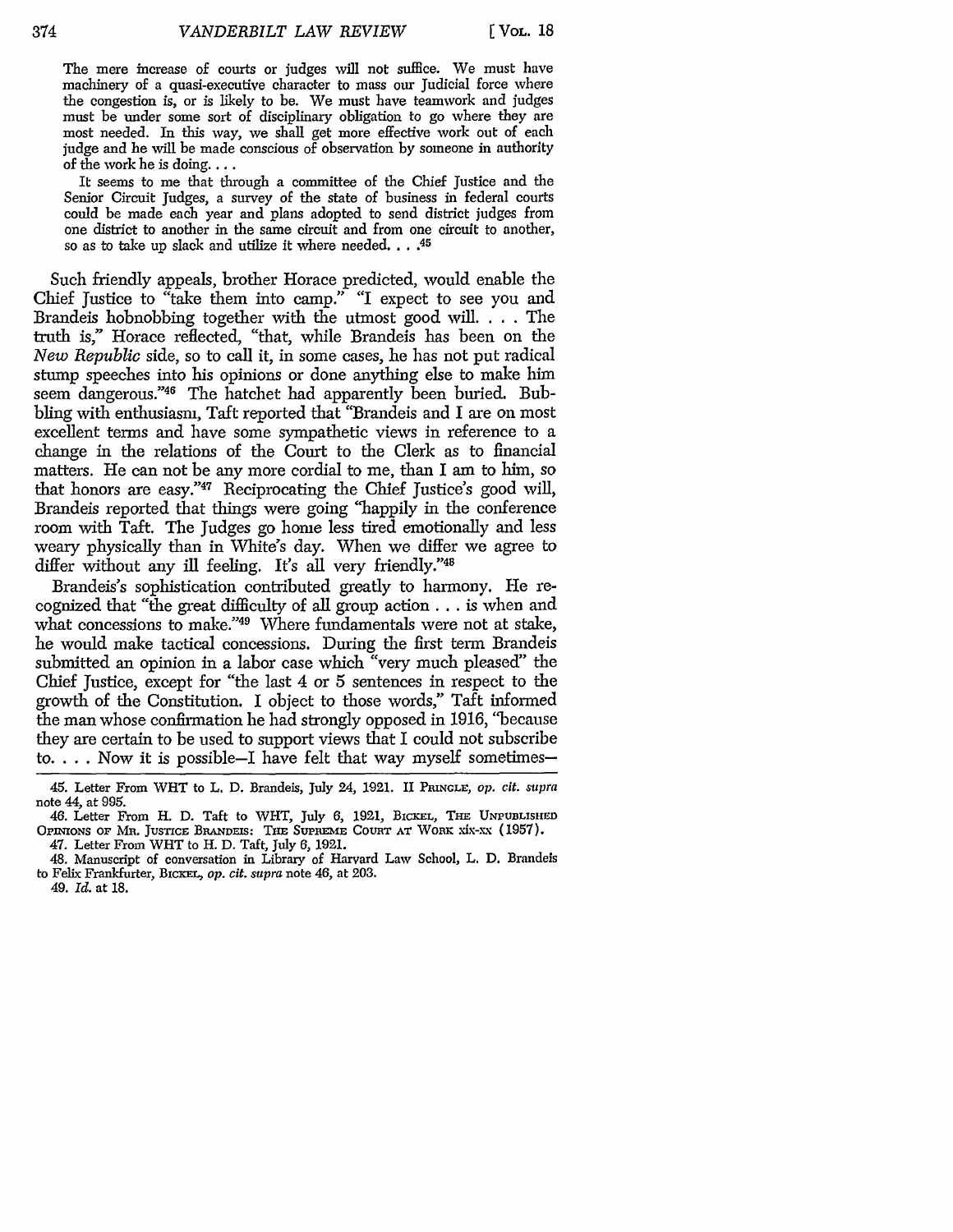**19651**

that these particular sentences constitute the feature of the opinion you most like, and that you don't care to eliminate them. If not, I can write a short concurring opinion, avoiding responsibility for those words."50 Brandeis wrote back immediately: "I believe strongly in the views expressed in the last five sentences; but I agree with you that they are not necessary and I am perfectly willing to omit them." Concurring in the Chief Justice's drive for unanimity, he added: "I hope you will be able to induce some of our brethren to join us."51

"I can't always dissent," Brandeis observed. "I sometimes endorse an opinion with which I do not agree. I acquiesce." $52$  An example of cooperative acquiescence is *Board of Trade of City of Chicago v. Olsen.5* "You will recall," Brandeis wrote, "that I voted the other way and the opinion has not removed any difficulties. Indeed I differ widely from McReynolds concerning the functions and practice of the Trade Court-as you know from the *Gratz* case.<sup>54</sup> But I have differed from the Court recently on three expressed dissents and concluded that in this case, I had better 'shut up.'"55

By the beginning of Taft's second term, Justice Clarke believed that Brandeis, fulfilling brother Horace's prediction, had been taken "into camp." One of the reasons he gave Wilson for resigning was that he and Brandeis "were agreeing less and less frequently in the decision of cases involving . . . liberal principles." Remaining on the Court meant "a futile struggle against increasing odds." Clarke mentioned several cases, and there are several others he might have cited.55a What Clarke may or may not have known was that Brandeis, in yielding to Taft, may have been playing a waiting game. Moved no doubt by strategic considerations, Taft also made concessions. It seems highly unlikely, as his letter to Wilson suggests, that Clarke would have been willing to sacrifice principle on the altar of strategy, whether the run be long or short. After listing certain cases in which he and Brandeis had disagreed, Clarke concluded: "There is much more, but this will suffice to show that in leaving the Court I did not

<sup>50.</sup> Letter From WHT to L. D. Brandeis, March 30, 1922.

<sup>51.</sup> Letter From L. D. Brandeis to WHT, March 30, 1922.

<sup>52.</sup> Conversations, L. D. Brandeis to F. Frankfurter, BiCKEL, *op. cit. supra* note 46, at 18.

<sup>53.</sup> Board of Trade of City of Chicago v. Olsen, 262 U.S. 1 (1923).

<sup>54.</sup> McKee v. Gratz, 260 U.S. 127 (1922).

<sup>55.</sup> Letter From L. D. Brandeis to WHT, Dec. 23, 1922.

<sup>55</sup>a. Milwaukee Publishing Co. v. Burleson, 255 U.S. 407 (1921). Clarke delivered the opinion of the Court; Holmes and Brandeis dissented. Frey & Son v. Cudahy Packing Co., **256** U.S. 208 (1921). Justice McReynolds, joined by Brandeis, delivered the opinion of the Court; Justice Pitney, joined by Day and Clarke, dissented. American Steel Foundries v. Tri-City Central Trades Council, 257 U.S. 184 (1921). Chief Justice Taft delivered the opinion of the Court; Brandeis concurred in the substance of the opinion; Clarke dissented.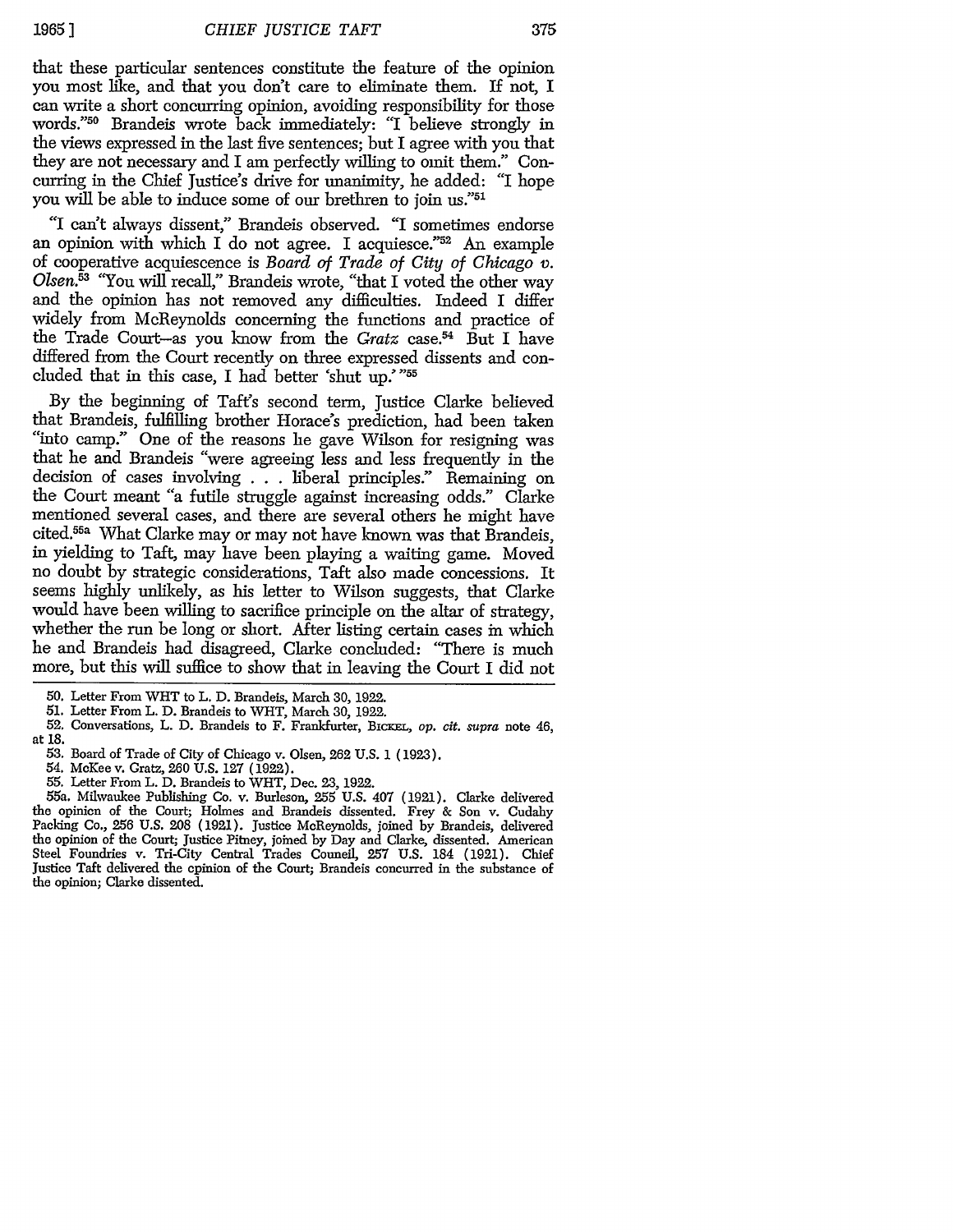withdraw any support from Judge Brandeis. One or the other of us was shifting or had shifted his standards so that in critical or crucial cases we were seldom in agreement." In Clarke's eyes, the Chief Justice's ambition to "mass the Court" was extraordinarily successful. Some of Brandeis's carefully prepared unpublished opinions are a tribute to Taft.55b

Taft persuaded by example as well as by precept. During the early part of his tenure especially, he displayed rare open-mindedness. On one occasion the Chief Justice requested Brandeis to prepare a memorandum on a complicated utility valuation case.<sup>56</sup> During the month devoted to it, some members became impatient. With Taft's active support, the matter was held up until Brandeis was ready. Then a whole day was set aside for discussion. "And," as Brandeis described it, "it was a thorough discussion. Some didn't grasp the facts and hadn't thoroughly mastered the memo, but it was a new method in the consideration of issues."<sup>57</sup>

"I am not an obstinate man," the Chief Justice told Holmes.<sup>58</sup> The Coronado case had dramatically underscored the point. By a narrow vote the White Court had decided that the union was liable under the Sherman Act. Brandeis dissented and prepared an opinion. After Taft became Chief Justice, the case was restored to the docket and reargued. In conference the new Chief Justice presented the view that the union, though unincorporated, was suable, that evidence indicated intent to restrain interstate commerce.59 Brandeis made it known that he would dissent, having already written the opinion. Meanwhile, Taft encountered difficulty in writing an opinion. Cautiously, Brandeis ventured: "I hesitate to [make] the few following suggestions. Please feel entirely free to discard any or all of them."<sup>60</sup> Taft replied the next day: "thank you for the suggestions you make, all of which I shall adopt."<sup>61</sup>

Brandeis's suggestions changed not only Taft's views but also those of other members of the Court. At the conclusion of the 1921 term the Chief Justice delivered a unanimous opinion holding that the unions were not liable.62 "They will take it from Taft but wouldn't take it from *me,"* Brandeis remarked wryly. "If it is good enough for Taft, it is good enough for us, they say—and a natural sentiment."<sup>63</sup>

- 60. Letter From L. D. Brandeis to WHT, May **28,** 1922.
- **61.** Letter From WHT to L. D. Brandeis, May 29, 1922.
- 62. Brandeis-Frankfurter conversations, BICKEL, op. cit. supra note 46, at 97.
- 63. *ibid.*

<sup>55</sup>b. See, BxcxrL, Tim UNPuBsIHE **OPInIONS OF** MR. **JUSTICE** BRANDEIS **(1957).**

*<sup>56.</sup>* Southwestern Telephone Co. v. Public Serv. Comm'n, **262 U.S. 276** (1923).

<sup>57.</sup> Brandeis-Frankfurter conversations, BICKEL, op. cit. supra note 46, at 199.

<sup>58.</sup> Letter From **WHT** to **0.** W. Holmes, March 30, 1922.

<sup>59.</sup> UMW v. Coronado Coal Co., 259 U.S. 344 (1921).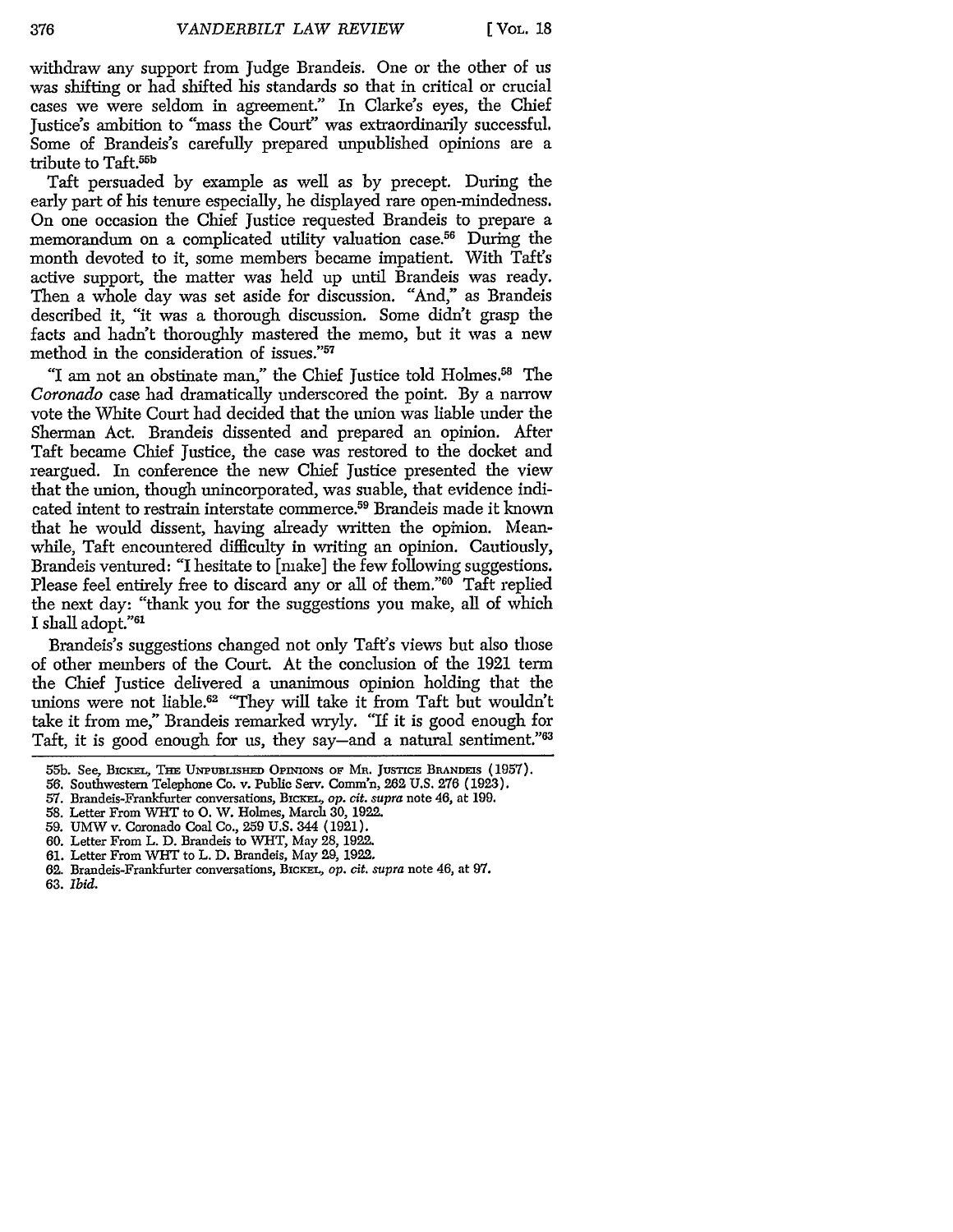An even more striking example of the Chief Justice's open-mindedness is *Sonneborn Brothers v. Cureton.*<sup>64</sup> Brandeis, joined by Clarke and Pitney, had dissented from a cursory opinion by Justice McReynolds. After reargument, Taft reassigned the opinion to himself. Again there were exchanges with Brandeis, leading to an unanimous opinion delivered by the Chief Justice. Brandeis was proud of his accomplishment. "That's my opinion," he commented. "Taft wrote it on the basis of a memo in which I analyzed all the cases."<sup>65</sup>

'Ve haven't had many dissents and we have been pretty nearly solid in all cases,"66 the Chief Justice boasted in 1925. Unanimity was achieved in the *Coronado* case,<sup>67</sup> and in *Sonneborn*,<sup>68</sup> near unanimity in the *Child Labor Tax* case,<sup>69</sup> all fraught with potential cleavages. With Taft in the center chair, it seemed that the bitter divisions which had characterized the White Court had been forever banished. Even in dissents, the Chief Justice would sometimes set an example of sweet reasonableness. "I have your dissenting opinion in Nos. 96,213 and 231," he wrote Brandeis, November 19, 1926, "and I think you may add that I concur with you in the dissent. I was at first not inclined to express my differing view, but as you have done so, I shall go with **you."<sup>70</sup>**

The Chief Justice's willingness to make concessions influenced the entire Court. In the *Chicago Drainage* case<sup>71</sup> Justice Butler had sought to modify Taft's broad construction of Congress's power to regulate commerce. Coming around to Butler's view meant "a real sacrifice of personal preference.... I was much opposed to striking out of the opinion  $\ldots$  the constitutional arguments," he told Butler,

because I think there is no doubt of their soundness, and that any other result would shake the principles that have obtained since Marshall's day in respect to the absolute control by Congress of interstate commerce **....** I have come to agree with you and Van that it will perhaps steady matters not to dismiss the other view when doubt on the question created in this argument might weaken the action of the Court by inviting Congressional interference in order to relieve Chicago of the burden which she ought to assume and meet. But it is the duty of us all to control our personal preferences to the main object of the Court, which is to do effective justice. . . .<sup>72</sup>

- 65. Brandeis-Frankfurter conversations, BICKEL, *op. cit. supra* note 46, at 113.
- 66. Letter From WHT to Charles D. Hilles, June 9, 1925, MAsox, ThE **SUPREmE** COURT FROM TAFT TO WARREN 58 (1958).
	- 67. UMW v. Coronado Coal Co., 259 U.S. 344 (1921).
	- 68. Sonneborn Bros. v. Cureton, **262** U.S. 506 (1923).
	- 69. Bailey v. Drexel Furniture Co., 259 U.S. 20 (1921).

70. Letter From WHT to L. D. Brandeis, Nov. 19, 1926. The cases were Risty v. Chicago, Minneapolis, & St. Paul Ry., 270 U.S. 378 (1925); Reading Co. v. Koons, **271** U.S. 58 (1925); Chicago, Rock Island & Pac. Ry. v. Murphy, 271 U.S. 642 (1925).

- 71. Burke v. Sanitary Dist. of Chicago, 280 U.S. 585 (1924).
- 72. Letter From WHT to Pierce Butler, Jan. 7, 1929.

<sup>64.</sup> Sonneborn Bros. v. Cureton, 262 U.S. 506 (1923).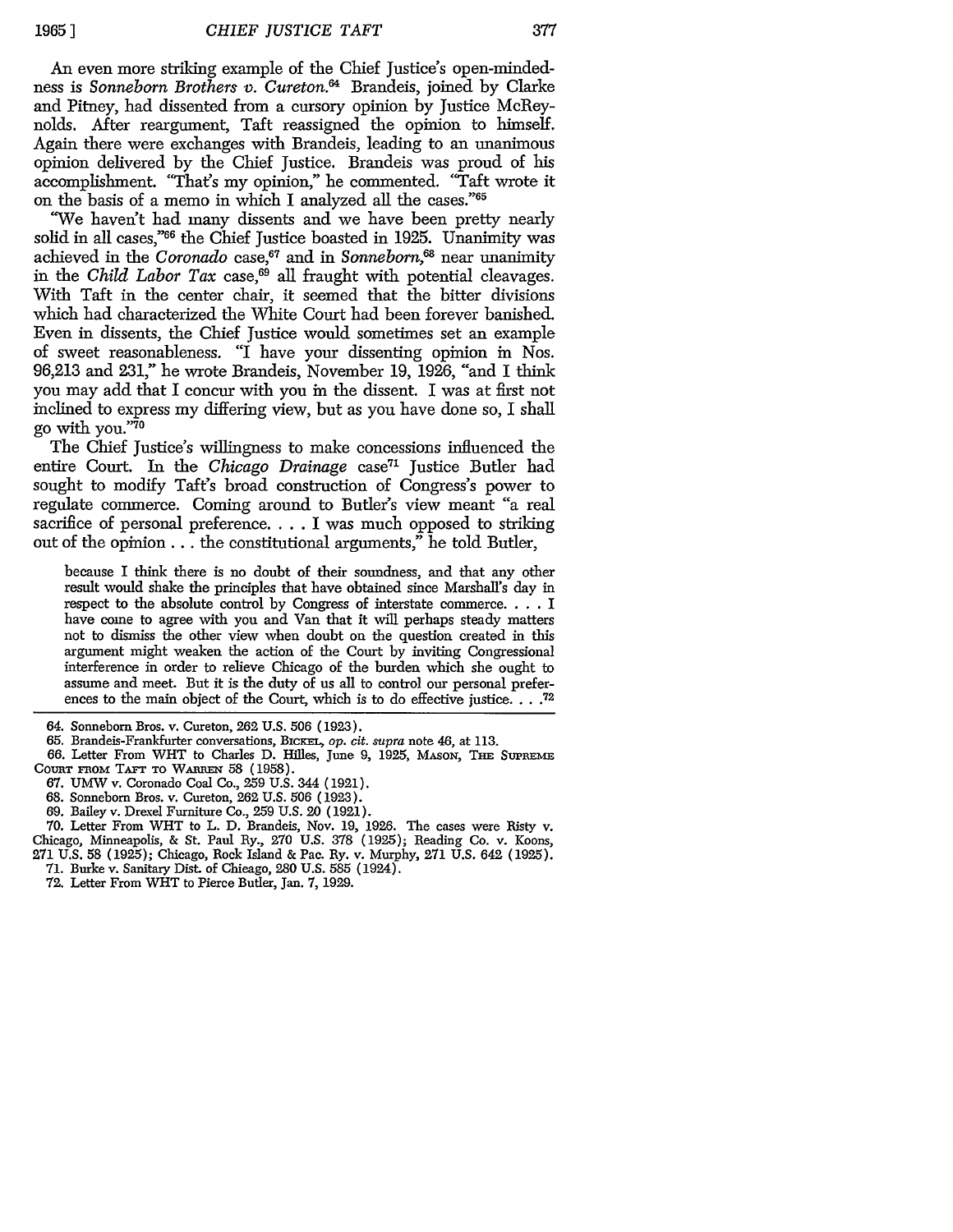An unwavering adherent of Taft's teamwork policy, Butler felt that dissents were seldom justified. "They often do harm. For myself I say lead us not into temptation."73 "You can always be sure there will be no 'kicking' or hesitation or mental reservation on my part," Butler assured the Chief Justice. "To me it is genuine pleasure to help-if I can at all-to lessen your load and to make the road we are traveling easy and pleasant."74

For a while, Harlan Stone shared the Chief Justice's passion for harmony. "You know I am a team player and I should not have kicked over the traces if you had not accepted any of my **views....** I have only been trying to be helpful in this way which I believe we should all be, in carrying on the difficult work of this Court."75 Four years later, when Stone "kicked over the traces" and deserted the team, Taft was distressed. "I have not been greatly impressed," he commented sadly, "with Stone's judgment of men or things."<sup>76</sup>

Happy working relations were not accidental. Taft went to great pains to establish *esprit de corps.* Seemingly trivial personal considerations-the sending of salmon to Justice Van Devanter,"7 the customary ride he gave Holmes and Brandeis after the Saturday conference,<sup>78</sup> the Christmas card that always went out to Justice McKenna-all such personal attention to highly dissimilar human beings contributed immeasurably to judicial teamwork. *"I* cannot tell you how your tender note of sympathy touches my heart and comforts me," Justice Clarke wrote in response to a letter of condolence when his sister died.<sup>79</sup> Genuine warmth pervades the letter sent Justice Sutherland in 1927 while the Judge was recovering from a breakdown: "We all love you, George, and we would all regard it as the greatest loss to the country to have you become discouraged over your work, and we realize of what great importance it is to the country that you should be restored to your working capacity."80 When Justice Holmes's ninety-year-old wife died, Taft immediately made arrangements for the funeral at Arlington Cemetery. Holmes was eternally grateful. "How can one help loving a man with such a kind heart?" he wrote.<sup>81</sup>

Taft's capacity for bearing more than his fair share of the Court's load re-enforced the magnetism of his personality. Reviewing cer-

- 73. Memorandum From P. Butler to WHT, May 19, 1928.
- 74. Letter From P. Butler to WHT, April 11, 1923.
- 75. Letter From H. F. Stone to WHT, Dec. 7, 1925.
- 76. Letter From WHT to R. A. Taft, Feb. 2, 1929.
- 77. Letter From Willis Van Devanter, to WHT, Aug. 27, 1923.
- 78. Letter From WHT to Helen H. Taft, April 13, 1924.
- 79. Letter From J. H. Clarke to WlT, March 7, **1922.**
- 80. Letter From WHT to George Sutherland, Oct. 3, 1927, **PASCHAL, Mn. JUSTICE** SUTHERLAND: A MAN AGAINST THE STATE 154 (1951).
- 81. Letter From **0.** W. Holmes to H. Laski, June 15, 1929, II HOLMEs-LAsXi LETTERS, 1158 (1953).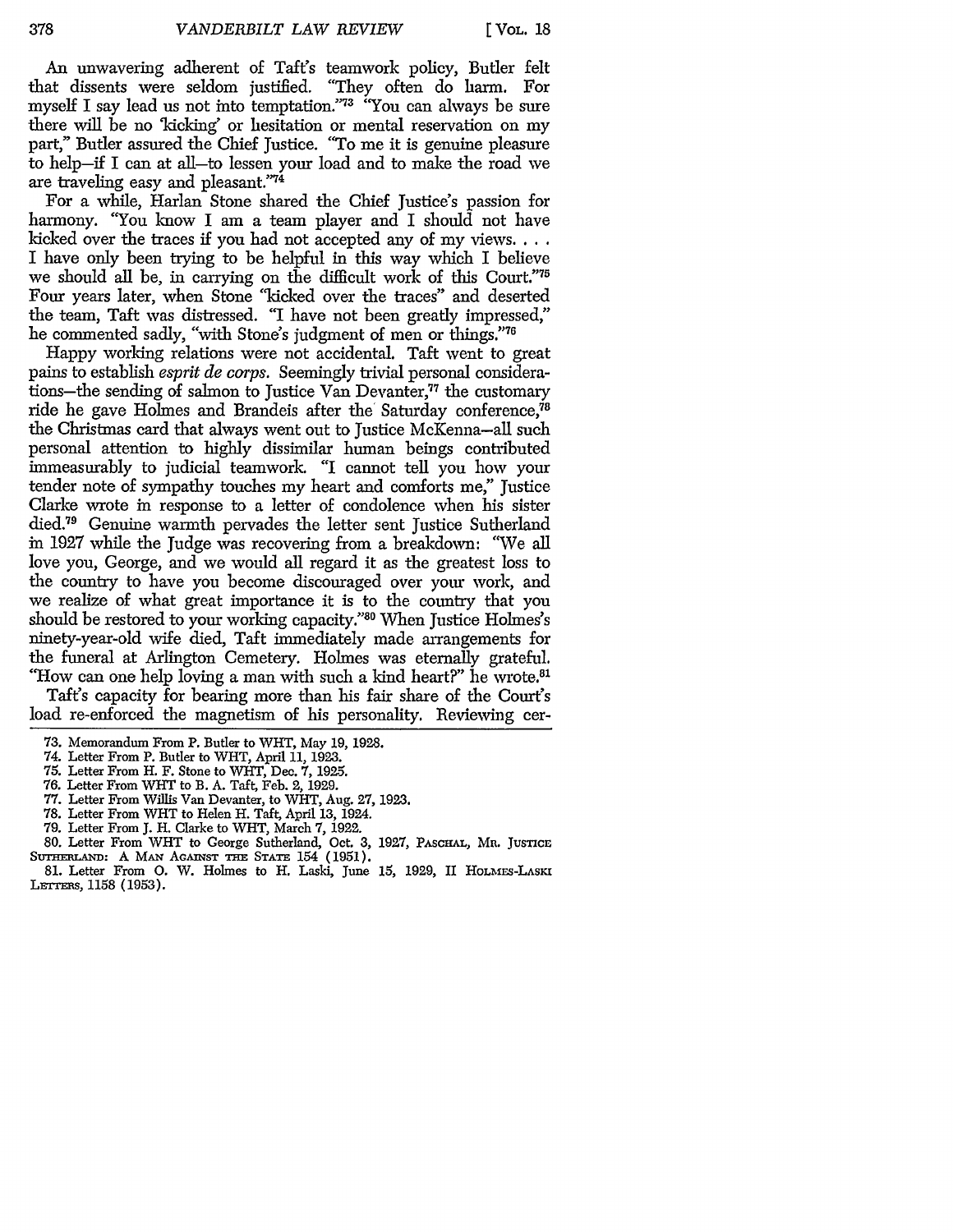379

tioraris is the Chief Justice's primary responsibility. Though they were eventually read by all the members, Taft had to prepare a memoran-<br>dum on each certiorari, stating the grounds for and against granting it.<sup>82</sup> This function could not be delegated. Nor could he spare himself in taking cases which generated little enthusiasm. "As Chief Justice," Stone recalled, Taft "was extremely generous in the assignment of cases, often keeping for himself some of the least desirable ones in order to treat his brethren fairly."83 Patent cases ranked high among those to be shunned-"just like a dead pull," Taft described them. $^{\tilde{84}}$ Patent cases were unappealing not only because the subject matter was technical but also because of the voluminous records. Once he had plunged in, he usually found patent litigation to his liking.<sup>84a</sup> But much spadework was necessary before he could grasp the issues and master the vocabulary.<sup>85</sup> In one case the record was so lengthy that Taft had to spend three days reading it.<sup>86</sup> In another it took an entire week to write an opinion and even then he was not "entirely satisfied with it."87

Justice Clarke shared patent-case assignments.<sup>88</sup> His resignation left only McKenna with a liking for them. By 1924, however, McKenna could not "dispose of any case with a big record and complicated facts or questions of law." "That," said Taft "throws the matter on me."89 The Chief Justice's hope that Justice Sanford could be trained to take over was disappointed.90 Five years after Sanford's appointment Taft found himself loaded with a patent case so complicated that his colleagues had taken the extraordinary step of not voting, leaving its disposition wholly to the Chief Justice's discretion. "We very rarely do such a thing as this in our Court," he explained, "but the character of the case is such, with the length of the record, that it is difficult to do otherwise. It is a very common thing in most Supreme Courts to refer a case to one Judge and let him work it out. We never, or certainly very rarely, do that."91

Because of his expertise in tax and rate litigation, Brandeis, as opinion writer, was a special source of gratification. Taft turned to

84. Letter From WHT to H. D. Taft, Feb. **1,** 1923.

- 84a. On the Sixth Circuit, Taft's patent opinions had been "generally accepted as guides along the right road." Judge Arthur C. Denison, 285 U.S. xiii (1931).
- 85. Letter From WHT to R. A. Taft, March 25, 1926.
- 86. Letter From WHT to H. D. Taft, Feb. **1,** 1923.
- 87. Letter From WHT to R. A. Taft, Dec. 18, 1927.
- 88. Letter From WHT to P. Butler, Dec. 5, 1922.
- 89. Letter From WHT to R. A. Taft, Jan. **27,** 1924.
- 90. Letter From WIT to Charles P. Taft, Feb. 18, 1923.
- **91.** Letter From WHT to R. A. Taft, March 25, 1928.

**<sup>82.</sup>** Letter From Harry **A.** Hollzer, Feb. 14, **1928.**

<sup>83.</sup> Letter From H. F. Stone to Marshall and Lauson Stone, Nov. 24, 1939, MASoN, **HALAN** FxsxE STONE: Pnir.t oF **=iE** LAV 316 (1956).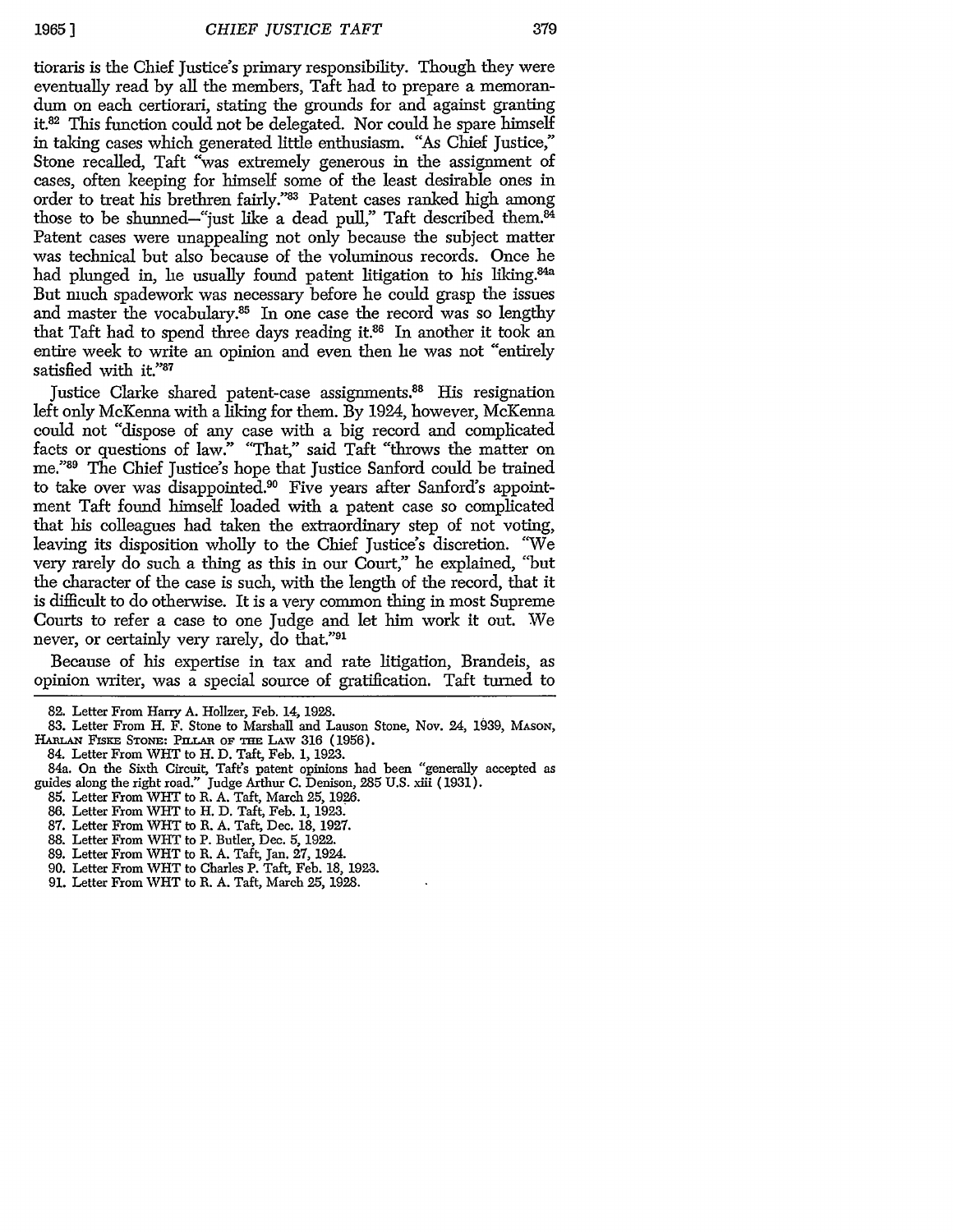him with confidence. In the October, 1922 term, Brandeis wrestled long and hard with a number of North Carolina Railroad Tax cases.<sup>92</sup> "I have tried to be gentle with you on account of them," Taft wrote.<sup>93</sup> He had little choice, since no one else could be expected to do a competent job. "Admirable, compact, forcible, and clear," Taft said of the completed opinion. "It relieves me greatly to get rid of such a case so satisfactorily."<sup>94</sup>

In May 1923 the Chief Justice was searching for a way to prevent *Hill v. Wallace* from becoming "an uncomfortable precedent." At one point the Court voted 5 to 4 against sustaining the Future Trading Act as a regulation of interstate commerce. Later, by vote of 5 to 3, Justice Brandeis not voting, its validity was upheld. Brandeis suggested that the tax imposed under the act was "in effect a penalty, because prohibitive and intended to stop. . . **."** Accepting the suggestion, Taft wrote: "I shall try and add something to the opinion of that sort so as to relieve us from embarrassment in the future."9 An "uncomfortable precedent" was finally avoided by invoking the *Child Labor Tax* case, which, as Taft said, "completely covers this case." The details of administration and the penalties imposed for violations made it impossible "to escape the conviction . ..that it was enacted for the purpose of regulating the conduct of boards of trade through supervision of the Secretary of Agriculture and use of an administrative tribunal consisting of that Secretary, the Secretary of Commerce, and the Attorney General."96 Justice Brandeis agreed that the Future Trading Act was unconstitutional for the reasons assigned, but doubted whether the plaintiffs were in a position to require the Court to pass on the constitutional issue.

Justice McReynolds claimed expert knowledge in admiralty law- "the boss in Admiralty," Holmes called him, adding that "he has carried through a series of decisions that I don't believe in at all."91 Taft recognized that McReynolds had "a great deal of experience in admiralty law," but shared Holmes's skepticism. "I don't know how deep it is. Perhaps he is more familiar with the constitutional features of that branch of our jurisdiction than he is with the everyday details and questions arising." 98 Despite Taft's misgivings, he tended to assign cases of this genre to McReynolds.

Taft usually assigned land claim cases and Indian litigation to

- 96. Hill v. Wallace, **259** U.S. 44, 66 (1922).
- 97. Letter From **0.** W. Holmes to H. Laski, Feb. 22, 1929, II HoLMEs-LASKI LETTERS 1035 (1953).

<sup>92.</sup> Southern Ry. v. Watts, 260 U.S. 519 (1923).

<sup>93.</sup> Letter From WHT to L. D. Brandeis, Dec. 18, 1922.

<sup>94.</sup> BrcrEL, *op. cit. supra* note 46, at 204.

<sup>95.</sup> Letter From WHT to L. D. Brandeis, May 18, 1923.

<sup>98.</sup> Letter From WiT to P. Butler, Dec. 5, 1922.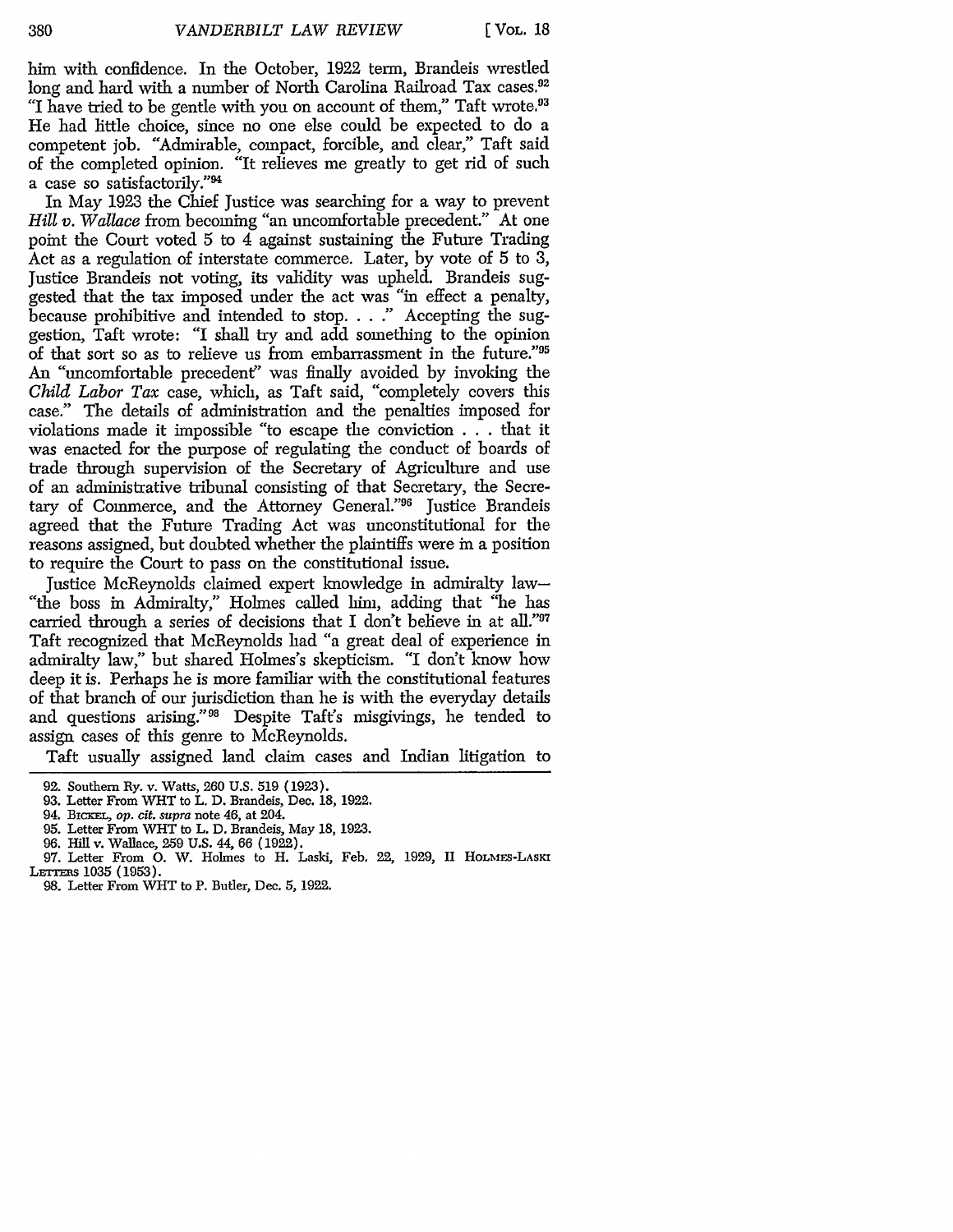the former Chief Justice of Wyoming, Willis Van Devanter.<sup>99</sup> Justice Sutherland of Utah, well grounded in the complicated and technical law involving boundary lines, water rights, and irrigation projects, usually received the lion's share in these fields, especially if they came from the Far West.100

Ability to gauge the capacities of his colleagues contributed greatly to Taft's success in the assignment of opinions. Apart from his "radical" views, Holmes was a source of much satisfaction. The old man was really "a great feature" of the Court.<sup>101</sup> In the assignment of opinions, however, Holmes's age made heavy demands on Taft's customary tact. Once the Chief Justice telephoned to ask whether "a case that he proposed to assign . . . would be too troublesome." Considerably annoyed, Holmes commented: "if he spared me in that way I ought to leave."102 When Mrs. Holmes died, Taft assigned Holmes a larger number of cases, hoping that the extra load would help take his mind off her passing. Lighter assignments did, in fact, go to Holmes, but Brandeis assured him that the "C.J." did not give him easy ones in consideration of his **age.'<sup>03</sup>**"Of course I don't give him the cases that have very heavy records and that require a great deal of work in reading them," Taft explained, "but I give him important cases and try to give him cases that he likes."104 The rapidity with which the eighty-five-year-old judge turned out opinions caused continual wonder. "The only thing that tries him," the Chief Justice observed, "is not to be able to announce the opinion assigned to him on one Saturday night on a week from the following Monday."<sup>105</sup>

Assignments to Holmes were simple compared with the difficulties encountered with some others. McKenna was "so unsatisfactory in his opinions that [Taft had] to select the simplest  $\dots$  in order that he may not work damage to the Court."<sup>106</sup> Sutherland was a "very strong man," but he had to drive himself unmercifully to get his opinions out, $107$  thus preventing Taft from giving him any considerable number. In 1924 he felt constrained from pressing Pierce Butler and Edward Sanford until they became accustomed to "quick

- 103. Letter From Holmes to Laski, April 25, 1927. *Id.* at 938.
- 104. Letter From WHT to R. A. Taft, May 3, 1925.
- 105. *Ibid.*
- 106. Letter From WHT to Helen H. Taft, April **28,** 1924.
- 107. Letter From WHT to R. A. Taft, May 3, **1925.**

<sup>99.</sup> Letter From WHT to Joseph H. Jones, Feb. 4, 1926; Letter From WiT to W. L. Phelps, May 30, 1927.

<sup>100.</sup> II PRINGLE, op. cit. supra note 44, at 1027.

<sup>101.</sup> Letter From WHT to R. A. Taft, May 3, 1925.

<sup>102.</sup> Letter From O. W. Holmes to H. Laski, Dec. 17, 1925, I HOLMES-LASKI LETTERS 806 (1953).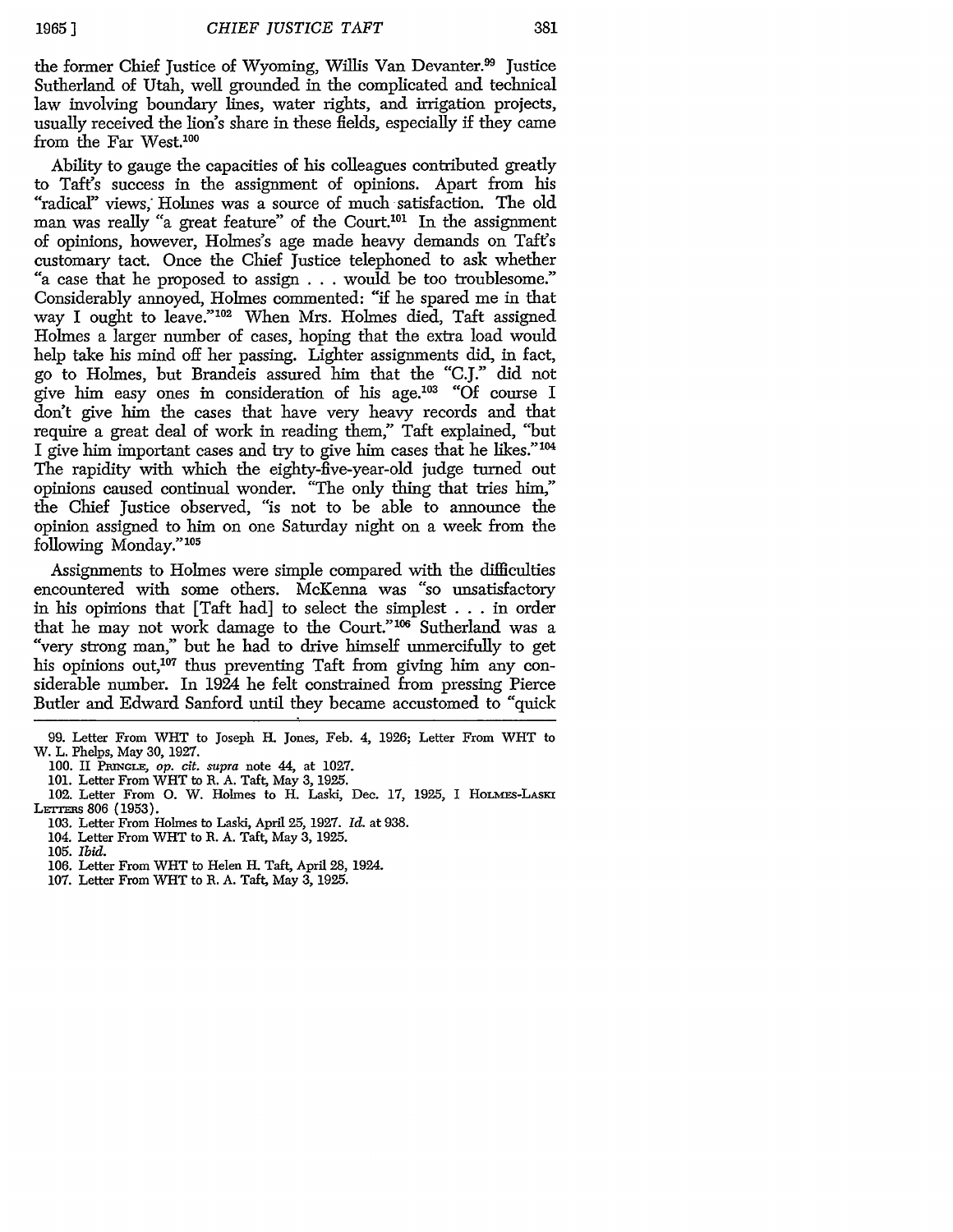disposition" of their assigned cases.<sup>108</sup>

Van Devanter presented a unique problem. Though the "strongest man on the Court" and indispensable in conference, the Associate Justice was "opinion-shy." He was, moreover, a perfectionist, "never content to let an opinion go until he has polished it and worked on it until it is a gem. But he is only able to get out a few opinions during the year on that account."<sup>109</sup> The Chief Justice took every possible step to relieve him.110 Once when Van Devanter, near collapse due to his backlog of cases, posed "a nerve straining situation," the Chief Justice told brother Horace: **"....** we have all got to unite to help him out."<sup>111</sup> The extra load usually fell on Taft himself. During the eight full terms of the Taft regime, Van Devanter wrote a total of only ninety-one opinions for the Court compared with Taft's two hundred and forty-nine.<sup>111a</sup>

Physical breakdowns often required the Chief justice to reassign opinions, a task calling for the utmost tact. Sanford, though often lagging behind, created no trouble. Van Devanter, on the other hand, became "very sensitive, cross and unreasonable."<sup>112</sup>

He does not write [Taft explained] and yet he hates to have any comment made or action taken in respect to the matter. I turned over two of his cases to Brandeis but B. though[t] Van would cherish resentment against him. So I had to take Van's cases myself and turn over some of mine to Brandeis. I told Brandeis that the experiences of a Chief justice were those of an impresario with his company of artists.<sup>113</sup>

Van Devanter was also upset by the reassignment of *Fiske v. Kansas"<sup>4</sup>*to Sanford. The shift seemed reasonable, since Sanford was at work on a number of opinions in other syndicalism cases. It would have been an easy matter to take over the *Kansas* case.<sup>115</sup> Yet Van Devanter voiced strong protest, insisting that Sanford had shown "some weakness on the subject." Reassignment should be delayed, he thought, until Sanford had written opinions in similar cases already assigned him.<sup>116</sup>

Taft himself was well aware of those among "his company of artists" who might show "some weakness." Reassignment did not correspond to a game of chance, nor did it always mean a second

112. Letter From WHT to Helen H. Taft, May 3, 1927.

- 114. Fiske v. Kansas, 274 U.S. 380 (1926).
- **115.** Letter From WHT to Edward T. Sanford, Jan. **26,** 1927.
- 116. Letter From W. Van Devanter to WHT, ca. June 1927.

<sup>108.</sup> Letter From WHT to Helen H. Taft, April 28, 1924.

<sup>109.</sup> Letter From WHT to R. A. Taft, May **3,** 1925.

<sup>110.</sup> Letter From WHT to Helen H. Taft, April **28,** 1924.

<sup>111.</sup> Letter From WIlT to H. D. Taft, Jan. **17,** 1927.

<sup>111</sup>a. The count varies slightly, depending on how the record is compiled.

<sup>113.</sup> *Ibid.*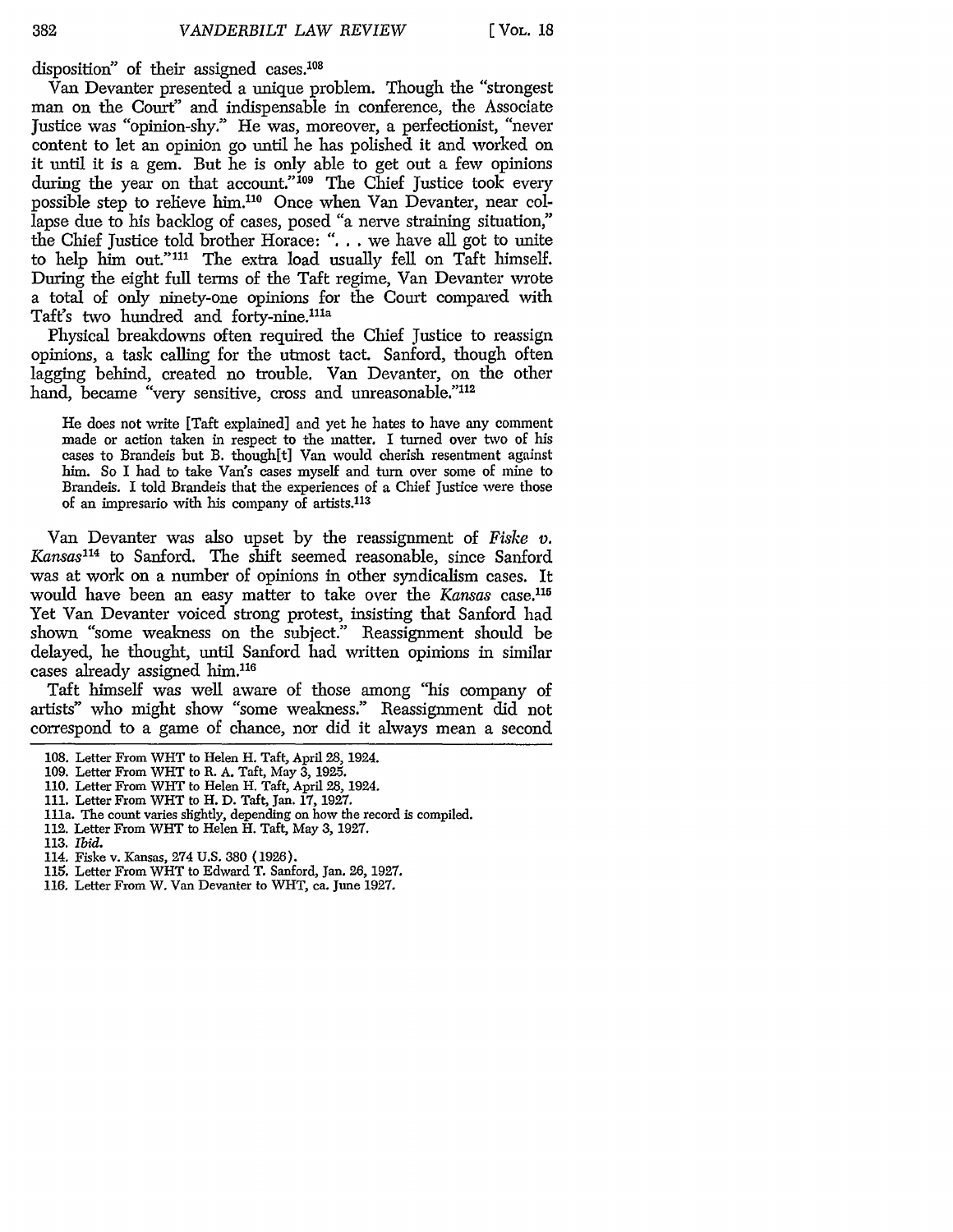opportunity to tighten the bonds of judicial friendship. Although necessitated by uncontrollable factors, reassignment afforded Taft another opportunity to promote what he deemed the Court's best interests. In the summer of 1926 Taft concluded that it was beyond his strength to consider the long, heavy *Chemical Foundation* case.<sup>117</sup> He selected Pierce Butler to take it. "Pierce is young and strong," the Chief Justice explained, "able and willing, and I thought I would trespass on him." But there was a more compelling reason. "He is the only one to whom I can properly give it. He was appointed by Harding and not by Wilson, and I rather think we ought to have somebody other than an appointee of Wilson to consider and decide the case."<sup>118</sup> Safe and sound Justice Butler, not the less dependable Brandeis, got the reassignment. In another instance Taft reassigned two cases from Van Devanter to Holmes, who had originally voted with the majority in both cases.<sup>119</sup> Much to the Chief Justice's surprise, Holmes returned both cases, stating that he could not write the opinions. "In other words," Taft told Butler, "I think he is going to vote the other way. As a consequence, I shall have to assign it to a more solid person, and you are it."<sup>120</sup>

When the need for reassignments arose, Taft often found he had a narrow choice of potential assignees. In the spring of 1929 he was casting about for work horses to take on extra cases. To his chagrin he discovered that Brandeis was busy filing a great dissenting opinion in an interstate commerce case,121 running forty-five pages, compared with the majority opinion of only eight. Patience tried, the Chief Justice noted that this had delayed "getting rid of 5 cases that he had assigned to him, but now that he has got rid of this, I hope he may get through  $\ldots$  so that he can leave a clean list."<sup>122</sup> At least one goal-a clear docket, for which Taft vigorously employed his assignment power-would be reached.

Near the end the Chief Justice was forced to relieve himself of burdens he knew were his. Shortly before he resigned, he turned over to Sanford a patent case. "I thought I ought to take it myself; but the truth is that I have been sick for nearly a month and I haven't been able to do any work."<sup>123</sup>

Illness was not the only cause for reshuffling. If the judge to whom an opinion had been initially assigned failed to enlist the

<sup>117.</sup> Letter From WHT to W. Van Devanter, July 9, 1926.

<sup>118.</sup> *Ibid.*

<sup>119.</sup> Davis v. Kentucky, 274 U.S. 76 (1926).

<sup>120.</sup> Letter From WHT to P. Butler, Jan. 28, 1927.

<sup>121.</sup> St. Louis **&** O'Fallon R.R. v. United States, 279 U.S. 461 (1929).

<sup>122.</sup> Letter From WHT to C. P. Taft II, May 12, 1929.

<sup>123.</sup> Letter From WHT to **E.** T. Sanford, July 4, 1929, **II PRINGLE,** *op. cit. supra* note 44, at 1077.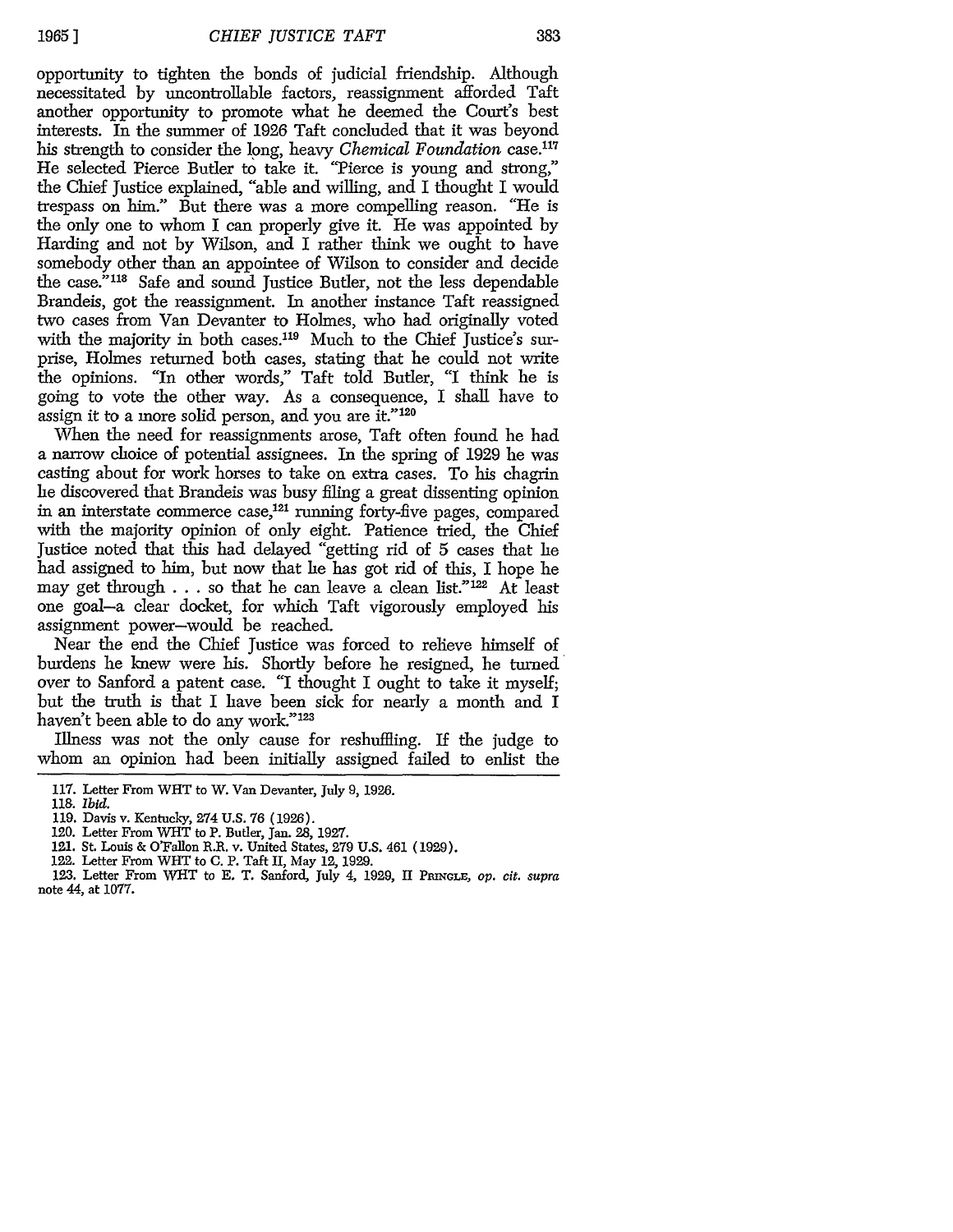largest possible support, Taft reserved the right to reassign it. In 1924 McReynolds had been assigned an important case under the Transportation Act of 1920.124 Brandeis could not endorse McReynolds's opinion because it would "bother us in the future."<sup>125</sup> Although Van Devanter persuaded McReynolds to change it, the revisions still did not satisfy Brandeis. Thereupon, "the Chief took over . . . and put out what is now the Court's opinion."<sup>126</sup> Holmes found Taft's revised opinion "so powerfully put" that he decided to change his vote and join the majority.<sup>127</sup> The Chief Justice was elated. Brandeis "came over, saying that he too would shut his mouth."<sup>128</sup> "I suppressed my dissent," Brandeis commented, "because after all, it's merely a question of statutory construction and the worst things were removed by the Chief."<sup>129</sup> McReynolds was furious. Threatening to retire, he vowed he would file his old opinion. The only effect was a burst of laughter from Van Devanter.130 Within two days the irascible Justice capitulated.<sup>131</sup> Taft could barely restrain his sense of triumph. "By writing it anew," he gloated, *"I* brought Brandeis and Holmes over."<sup>132</sup>

Taft used his assignment power to promote unanimous or nearunanimous opinions. Obsessed by fear of dissents, he especially hated "an exactly divided Court" merely affirming the judgment below 33 "The chief duty of a court of last resort," he wrote, "is not to dispose of the case but to elaborate the principles, the importance of which justify the bringing of the case here at all, to make the discussion of those principles and the conclusion reached useful to the country and to the Bar in clarifying doubtful questions of constitutional law and fundamental law."<sup>134</sup> To achieve this, the Chief Justice must round up a convincing majority. In his early years Taft was successful. Holmes and Brandeis's concurrence in the *American Steel Foundries* case<sup>135</sup> prompted Max Pam to write: "I think it marks the beginning of one of the greatest achievements to be had in the Court under your leadership, and that is to win, and if possible continue, unanimity in the Court."<sup>136</sup> The subsequent defection of

- 125. Brandeis-Frankfurter conversations, BICKEL, op. cit. supra note 46, at 209.
- 126. *Id.* at 209-210.
- 127. Letter From WHT to Helen H. Taft, April 5, 1925.

128. *Ibid.*

- 129. Brandeis-Frankfurter conversations, BIcKEL, *op. cit. supra* note 46, at 210.
- 130. Letter From WHT to Helen H. Taft, April 3, 1925.
- 131. Letter From WHT to Helen H. Taft, April 5, 1924.
- 132. Letter From WHT to Helen H. Taft, April 3, 1924.
- 133. Letter From WHT to R. A. Taft, Dec. 26, 1926.
- 134. Letter From WHT to C. P. Taft II, Nov. 1, 1925.
- 135. American Steel Foundries v. Tri-City Central Trades Council, 257 U.S. 184
- (1921).
	- 136. Letter From Max Pam to WHT, Dec. 16, 1921.

<sup>124.</sup> Railroad Comm'n v. Southern Pacific Co., 264 U.S. 331 (1924).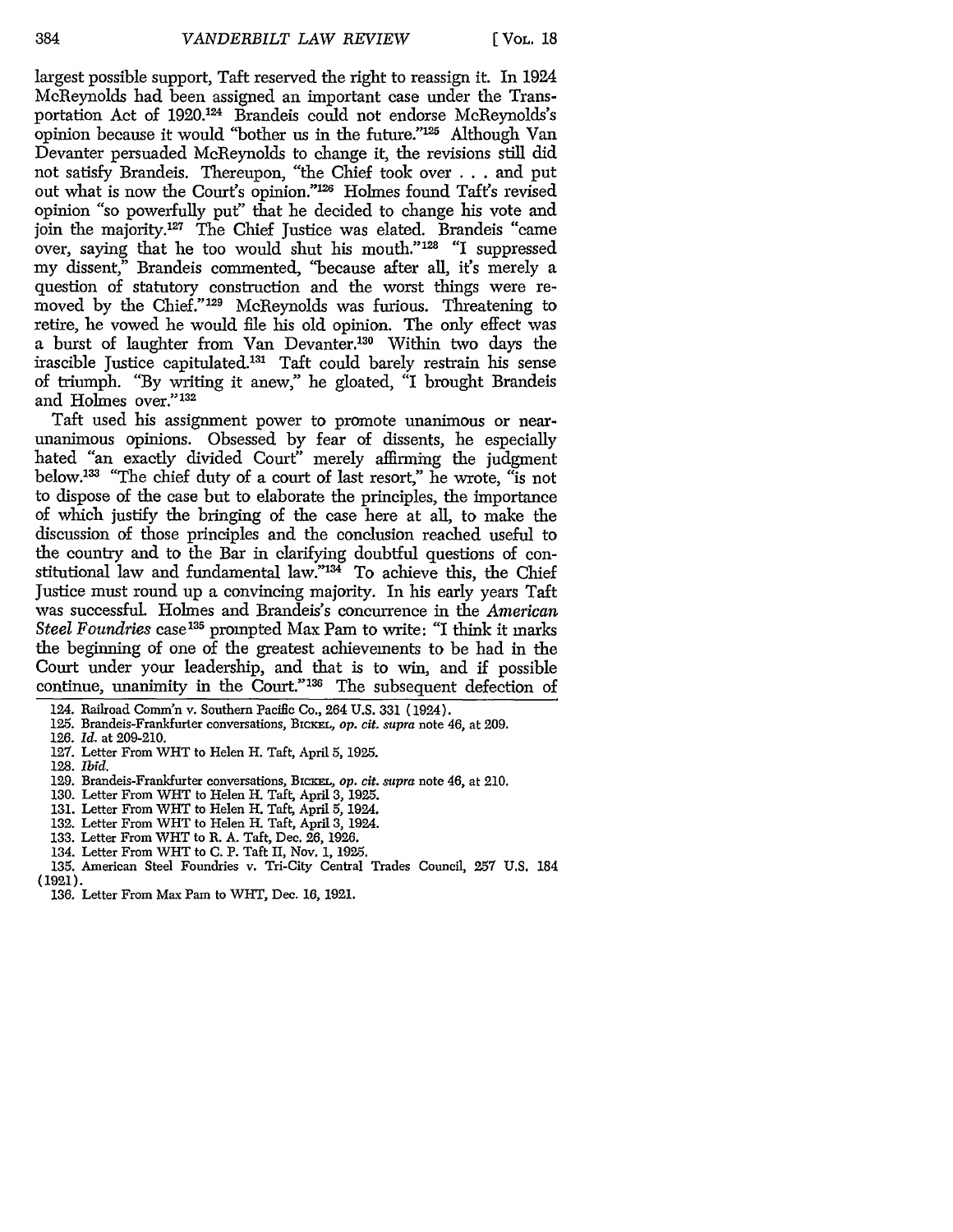**19651**

385

Holmes, Brandeis, and Stone marred the bright prospects envisioned in 1921. With rare exceptions, a solid core held "steady in the boat." Van Devanter and Butler were joined by that "real good fellow,"<sup>137</sup> George Sutherland. For a while Taft could turn to Mahlon Pitney for advice.<sup>138</sup> Justice McKenna, though "never . . . a very strong Judge,"<sup>139</sup> was "a good fellow and a good man, a man of high princi-<br>ples, somewhat narrow in view."<sup>140</sup> With the help of these Associates, Taft sought to achieve efficiency, unanimity, and harmonious relations.

#### OBSTACLES TO TEAMWOBK

Taft did not always succeed in his drive to "mass the Court." Impaired health of some of his Associates and his own declining physical strength constantly threw monkey wrenches in his path. Personal idiosyncrasies also contributed to the growing disharmony, the break finally taking the form of bitter dissents. During Taft's last years at the helm these came fast and furious.

The physical deterioration of several colleagues continually plagued the Taft Court. In 1922 Holmes was suffering from asthma and the Chief Justice suspected it was of a "cardiac character."<sup>141</sup> Pitney, with a breakdown, and Day, suffering from the grippe, were "weak members of the Court to whom [Taft could] not assign cases."<sup>142</sup> The Court's senior member, Joseph McKenna, posed the most delicate problem. Appointed by President McKinley, he was seventycate problem. Appointed by President McKinley, he was seventy- eight years old and failing. "In case after case he will write an opinion," Taft commented, "and bring it into conference, and it will meet objection because he has missed a point in one case, or, as in one instance, he wrote an opinion deciding the case one way when there had been a unanimous vote the other, including his own." 143 In 1924 the senile judge completely missed the main point in the case assigned him. "It seems to me, with deference," Taft wrote, "that you have not stated the real point of the case as agreed upon in Conference."<sup>144</sup> Assisted by a statement from the Chief Justice covering the central issue, McKenna tried again. "It seems to me, with deference," the despairing Chief repeated, "that you still miss the point in your opinion upon which the Conference determined that this case should turn."<sup>145</sup>

138. Letter From WHT to Mahlon Pitney, March 31, 1922.

- 141. Letter From WHT to H. D. Taft, April 17, 1922.
- 142. *Ibid.*
- 143. *Ibid.*
- 144. Letter From WHT to Joseph McKenna, May 9, 1924.
- 145. Letter From WiT to **J.** McKenna, May **23,** 1924.

<sup>137.</sup> Letter From WHT to R. A. Taft, May 24, 1925.

<sup>139.</sup> Letter From WiT to Helen Taft Manning, March *2,* 1924.

<sup>140.</sup> Letter From WiT to H. D. Taft, Nov. **%** 1923.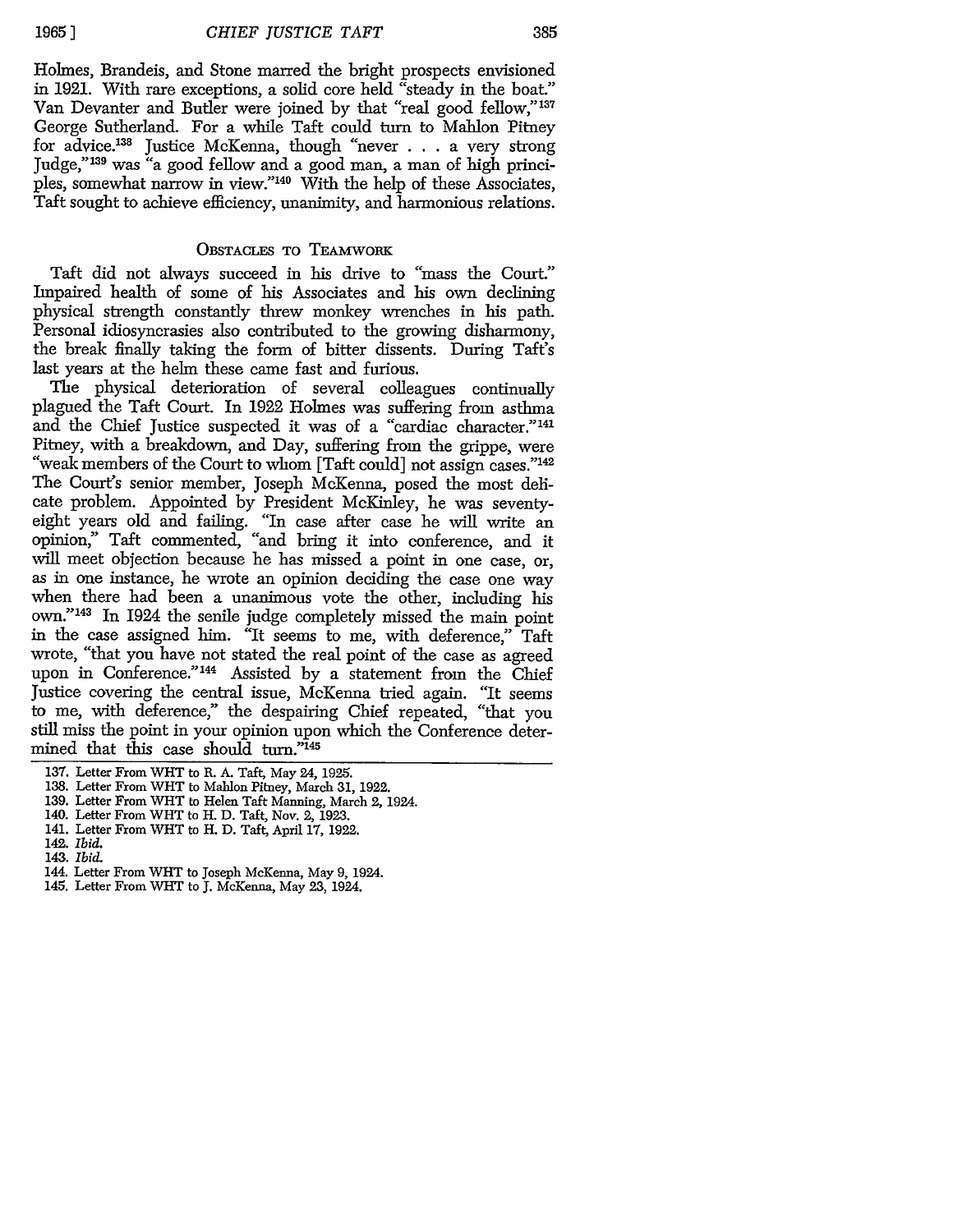As Senior Associate Justice, McKenna ran the Court during the Chief Justice's absence. In May 1923 Taft was ill and missed a conference. "I had all my cases prepared in typewriting," he explained to former Justice Clarke, "and sent them to brother McKenna to use, but he preferred not to read them at all, and the Conference did not amount to much, so that we had to do most of it over again the next week."<sup>146</sup> At the end of the term Taft was at his wit's end, complaining to his daughter: "He [McKenna] is an Irishman **...** and makes up his mind now on the impressionistic principle. He is a Cubist on the bench, and Cubists are not safe on the bench."<sup>147</sup>

Cubist McKenna had yet to perform the *coup de grace,* circulating an opinion which left the Chief justice in doubt as to its identity. McKenna's 'language is as fog," the baffled Chief commented. "He does not know what he means himself. Certainly no one else does. I try to give him the easiest cases but nothing is too easy for him."<sup>148</sup>

McKenna interpreted polite criticisms as thinly veiled attempts to force him off the bench. "He is exceedingly sensitive," the Chief Justice noted, "and loses his temper and at times creates little scenes in the Conference." 149 In the final conference, June 1924, "McKenna, just in order to show that there was life left in him, printed a dissenting opinion in which he differed from the entire Court and made a lot of remarks that seemed to me to be quite inapt and almost ridiculous."

The situation was critical, for, as Taft said, "McKenna's vote may change the judgment of the Court on important issues, and it is too bad to have a man like that decide when he is not able to grasp the point, or give a wise and deliberate consideration of it." $150$  "I don't know exactly what we are going to do."151 A partial solution was found November 10, 1924, when, after a meeting at Taft's house, it was agreed not to decide cases in which McKenna's vote was crucial.

The long-run cure was to persuade McKenna to resign, but this was much easier said than done. McKenna's firm conviction that "when a man retires, he disappears and nobody cares for him," made him balk.<sup>152</sup> By the end of 1923 Taft's patience had worn thin. "If he [McKenna] doesn't show some intention of withdrawing," Taft

<sup>146.</sup> Letter From WHT to J. H. Clarke, May 3, 1923.

<sup>147.</sup> Letter From WHT to Helen Taft Manning, June 11, 1923, II PRINGLE, op. cit. *supra* note 44, at 969.

<sup>148.</sup> Letter From WHT to Helen H. Taft, May 8, 1924.

<sup>149.</sup> Letter From WHT to H. D. Taft, Nov. 2, 1923.

<sup>150.</sup> Letter From WHT to H. D. Taft, April 17, 1922.

<sup>151.</sup> Letter From WHT to Helen Taft Manning, March 2, 1925.

<sup>152.</sup> Letter From WHT to **C.** D. Hilles, Sept. 9, 1922, II **PRINGLE,** *op. cit. supra* note 44, at 1059.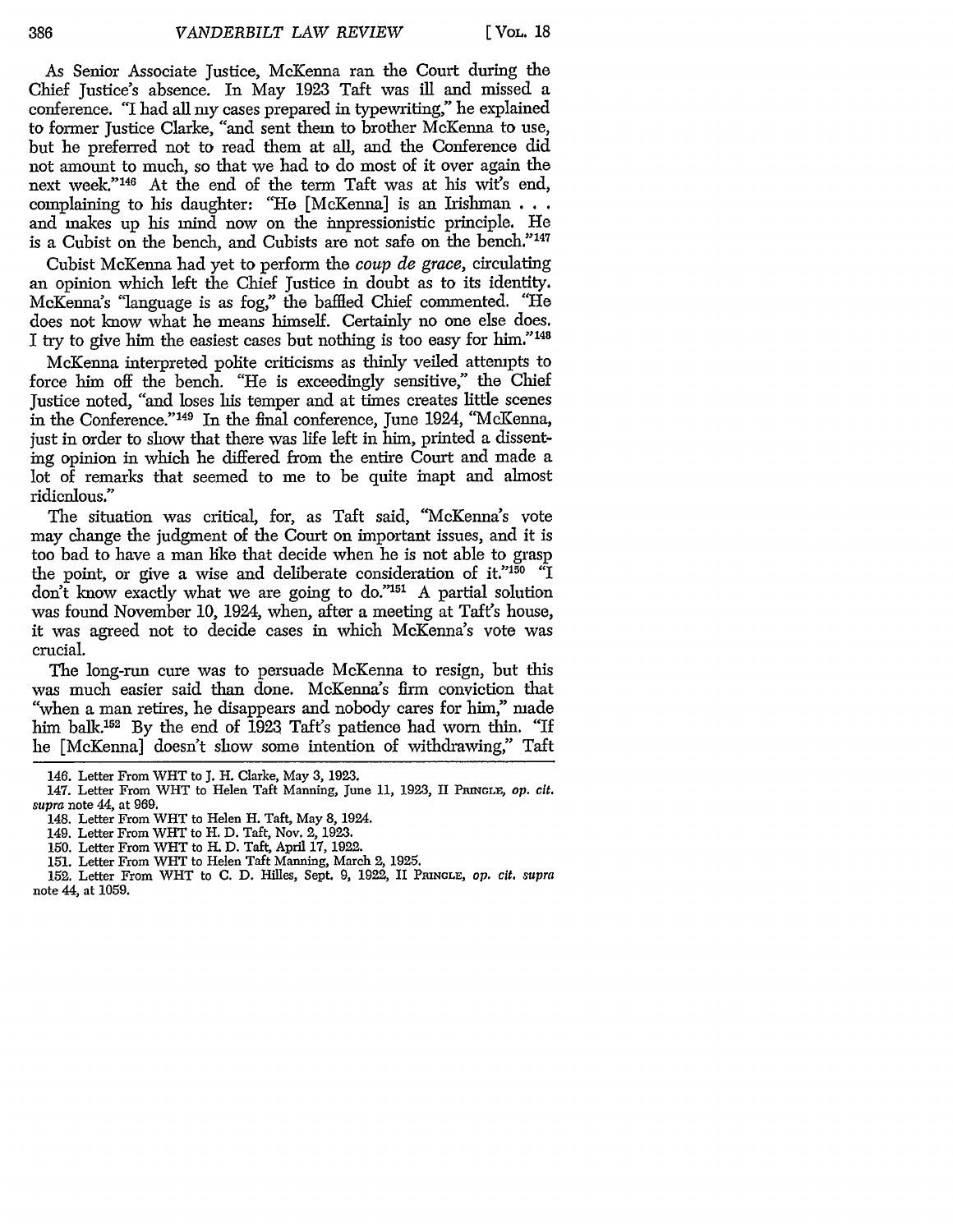wrote brother Horace early in the 1923 term, "we may before the end of the year have to adopt some united action in bringing to bear influence upon him. Of course that will fall on me as the spokesman. and is not a pleasant duty to look forward to, because I shall never be forgiven."<sup>153</sup> In the spring of 1924 the Chief Justice made an unsuccessful attempt to persuade McKenna to retire. Holmes refused to give his assent, disliking, Taft explained, "to agree tho' he agrees it ought to be done." Older than McKenna, Holmes might have suspected that once his junior colleague retired, the next move might well be aimed at him. Taft thought Brandeis refused "because **...** he would like to have a Democratic President appoint."<sup>154</sup>

Taft pushed on. He and Van Devanter consulted McKenna's physician, who confirmed the judge's incompetence. The Associates finally authorized the Chief Justice to confer with the ailing Justice. Despite Taft's extremely tactful approach, McKenna refused to cooperate, but he finally agreed that the Court's opinion must control. Taft "told him how deeply regretful all the members of the Court were, how deeply they loved him, how chivalrous they found him, how tender of the feelings of others he always was, and how peculiarly trying it was, therefore, to act in the present instance from a personal standpoint."<sup>155</sup> Painful duty disposed of, a farewell ceremony was arranged at the final Court session, and, as Taft said, "it was really quite impressive." 156

Another major obstacle to judicial teamwork was James C. Mc-Reynolds. Taft had never held the former Attorney General in high regard. Describing President Wilson's appointee as "too stiff-necked and too rambunctious," he predicted McReynolds would be "a weak man on the bench."157 As a colleague, the Chief Justice complained that "McReynolds tries my patience." 58 He was, Taft said, "the greatest censor of the Court" and the most irresponsible.<sup>159</sup> "In the absence of McReynolds," the Chief Justice wrote in the spring of 1924, "everything went smoothly."

McReynolds was difficult, not because of his views, which usually did not differ basically from Taft's, but because of personal shortcomings. Though an "able man," he was "selfish to the last degree,  $\dots$ fuller of prejudice than any man I have ever known . . . one who delights in making others uncomfortable. He has no sense of duty.'

- 155. Memorandum From WHT to Brethren, Nov. **10,** 1924.
- *156.* Letter From WHT to George W. Wickersham, Jan. 8, 1925.
- **157.** II **PRiNGLE,** op. cit. supra note 44, at 951.
- 158. Letter From WHT to R. A. Taft, Feb. **1,** 1925.
- 159. Letter From WHT to R. A. Taft, April 20, 1924.

<sup>153.</sup> Letter From WHT to H. D. Taft, Nov. 2, 1923.

<sup>154.</sup> Letter From **WHT** to Helen H. Taft, April **5,** 1924.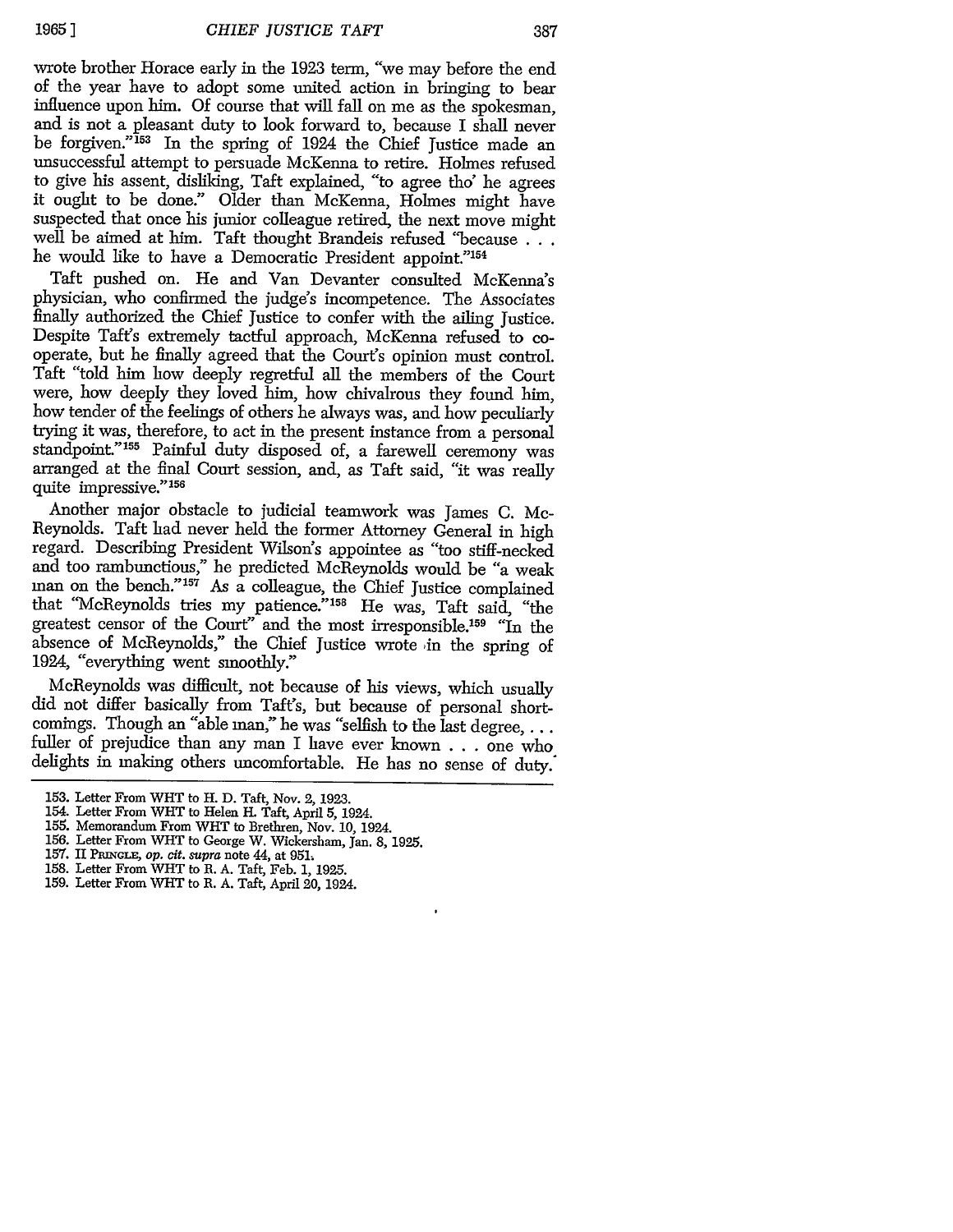He is a continual grouch; and... really seems to have less of a loyal spirit to the Court than anybody."<sup>160</sup>

McReynolds's barbs, usually aimed at Brandeis and Clarke, occasionally hit the Chief Justice. "I do not like your opinion in **#206,"161** McReynolds commented bluntly. "I *think ...* you can put the case in a much more condensed and lucid way. The opinion is hard for me to follow and is almost sure to produce confusion and add to our difficulty." **"Of** course," he added reassuringly, "I have no purpose to make even a mild row in public."162 McReynolds could not always be counted on to hold his fire. Of his performance in the *Carroll* case, Taft reported: "McReynolds delivered himself without reference to his written opinion" in a grandstand play to the galleries. Turning to the new member of the Court, Harlan Stone, Holmes remarked "that there were some people who could be most unmannerly in their dissenting opinions."<sup>163</sup>

Strongly addicted to vacations, McReynolds took off more time "than any of the rest of us." In 1929 he cavalierly asked the Chief to announce the opinions assigned him, explaining that "an imperious voice has called me out of town. I don't think my sudden illness will prove fatal, but strange things some time happen around Thanksgiving."<sup>164</sup> Duck hunting season had opened and the judge was off to Maryland's Eastern "sho"' to fire away. In 1925 the "imperious voice" had called so suddenly that he had no opportunity to notify the Chief Justice of his departure. Taft was infuriated; he had wanted to deliver two important decisions, and McReynolds had made off before handing in a dissent in one of them, thereby holding up the Chief's opinion.<sup>165</sup> "He came back with few ducks," Taft reported tartly, and "the weather was icy."<sup>166</sup>

For McReynolds the Court's *bete noire* was fellow Democrat Justice Brandeis. In 1922 Taft proposed that members of the Court accompany him to Philadelphia on a ceremonial occasion. "As you know," McReynolds responded, "I am not always to be found when there is a Hebrew abroad. Therefore my 'inability' to attend must not surprise you."<sup>167</sup> McReynolds even refused to sit next to Brandeis for the Court photograph. "The difficulty is with me and me alone," McReynolds wrote the Chief Justice in 1924. *"I* have absolutely

- 163. Letter From WHT to R. A. Taft, March 8, 1925.
- 164. Letter From **J.** C. McReynolds to WHT, Nov. 23, 1929.
- 165. Letter From WHT to R. A. Taft, Feb. 1, 1925.
- 166. Letter From WHT to Helen H. Taft, Feb. 1, 1926.
- 167. Letter From **J.** C. McReynolds to WHT, ca. Feb., 1922.

<sup>160.</sup> Letter From WHT to Helen Taft Manning, June 11, 1923, MunpHy, *In His Own Image,* 1961 Sup. **CT.** REv. 166.

<sup>161.</sup> Railroad Comm'n v. Chicago B. & *Q.* R.R. Co., 257 U.S. 563 (1921).

<sup>162.</sup> Letter From J. C. McReynolds to WHT, ca. 1922.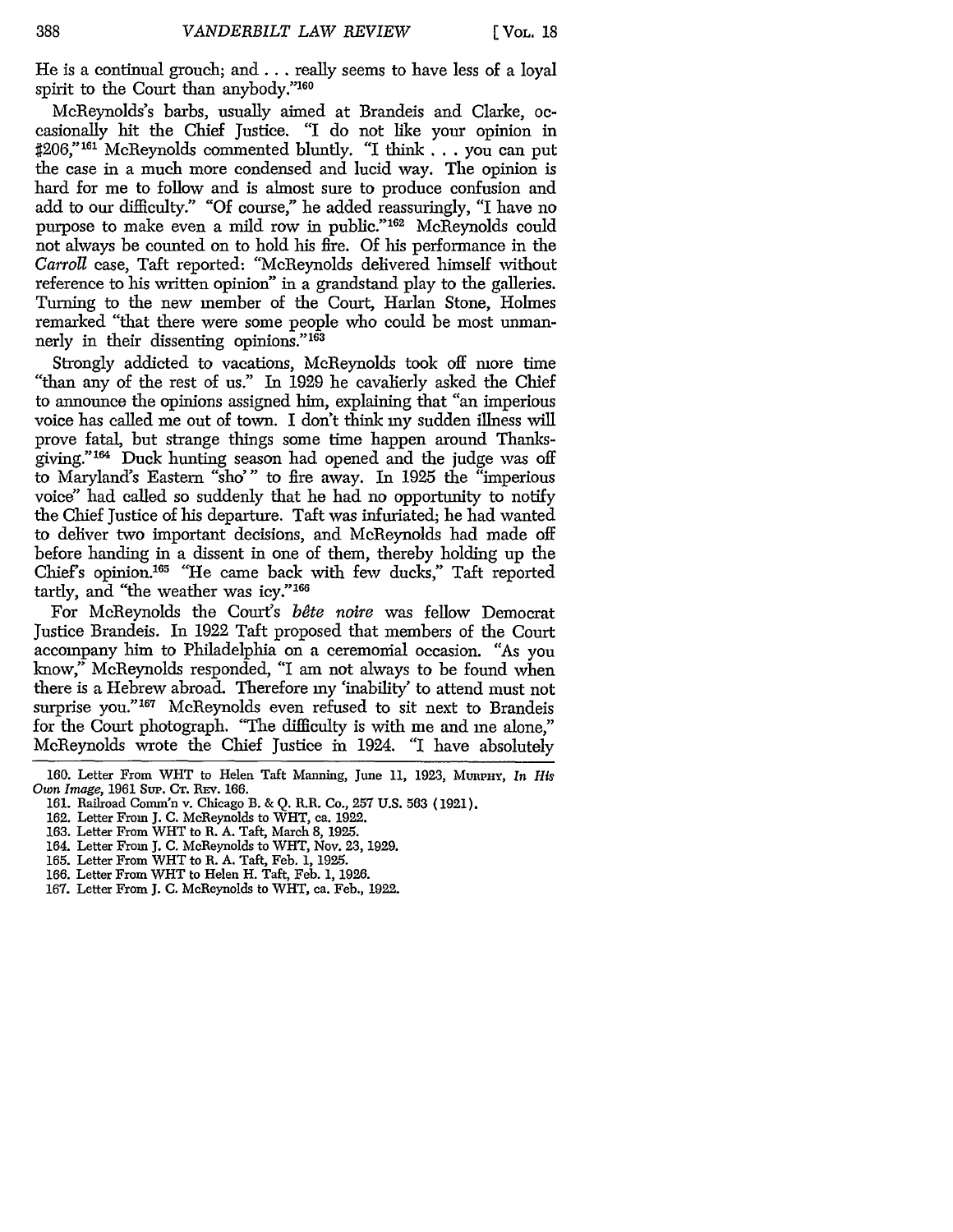refused to go through the bore of picture-taking again until there is a change in the Court and maybe not then." 168 The Chief Justice had to capitulate; no photograph was taken in 1924.169

McReynolds's hates included Justice John H. Clarke. The Chief Justice suggested this explanation: "McReynolds has a masterful, domineering, inconsiderate and bitter nature. He had to do with Clarke's selection as district judge and felt, therefore, that Clarke, when he came into the Court, should follow him. And when Clarke, yielding to his natural bent, went often with Brandeis, McReynolds almost cut him."<sup>170</sup> Clarke once asked Taft to urge McReynolds to modify some of his harsh language, explaining: "I never deign-or dare-to make suggestions to McReynolds as to his opinions." Listing his proposed changes, Clarke concluded: "There are others but these are so glaring that they are respectfully submitted to the Head of the House.<sup>"171</sup> McReynolds's meanness emerged in all its dinginess when he refused to sign the joint letter sent Justice Clarke on his resignation. The Chief Justice, thoroughly annoyed, commented: "This is a fair sample of McReynolds's personal character and the difficulty of getting along with him." 172 Taft let McReynolds's silence proclaim its spiteful message.

Taft's own opinion of Justice Clarke was not unqualified. "Clarke had certain predilections that injured much of his usefulness on the Bench. There were certain cases which came to him which he decided in advance. Even Holmes spoke to me of this."173 "He really acted in the Court as if each case was something to vote on as he would vote on it in the Senate or House, rather than to decide as a judge." 174 Despite misgivings about his philosophy, Taft still considered Clarke a "good fellow."175

Brandeis presented a somewhat different problem. Surface friendliness and a remarkable degree of give and take on both sides obscured Taft's deep-seated distrust. When Brandeis strayed, the Chief Justice tended to erupt, in later years with extreme vehemence. Brandeis's appointment to the Court had been for the ex-President "one of the deepest wounds that I have had as an American and a lover of the Constitution and a believer in progressive conservatism."<sup>176</sup>

- 171. Letter From J. H. Clarke to WHT, n.d.
- 172. Letter From WiT to C. D. Hilles, Sept. 9, 1922.
- 173. *Ibid.*
- 174. Letter From WHT to E. Root, Sept. 13, 1922.
- 175. Letter From WHT to H. D. Taft, May 15, 1922.

<sup>168.</sup> Letter From J. C. McReynolds to WHT, ca. March, 1924.

<sup>169.</sup> Letter From WHT to J. C. McReynolds, March 28, 1924.

<sup>170.</sup> Letter From WHT to Elihu Root, Sept. 13, 1922.

<sup>176.</sup> Letter From WHT to G. Karger, Jan. 3, 1916, II PRINGLE, op. cit. supra note 44, at 952.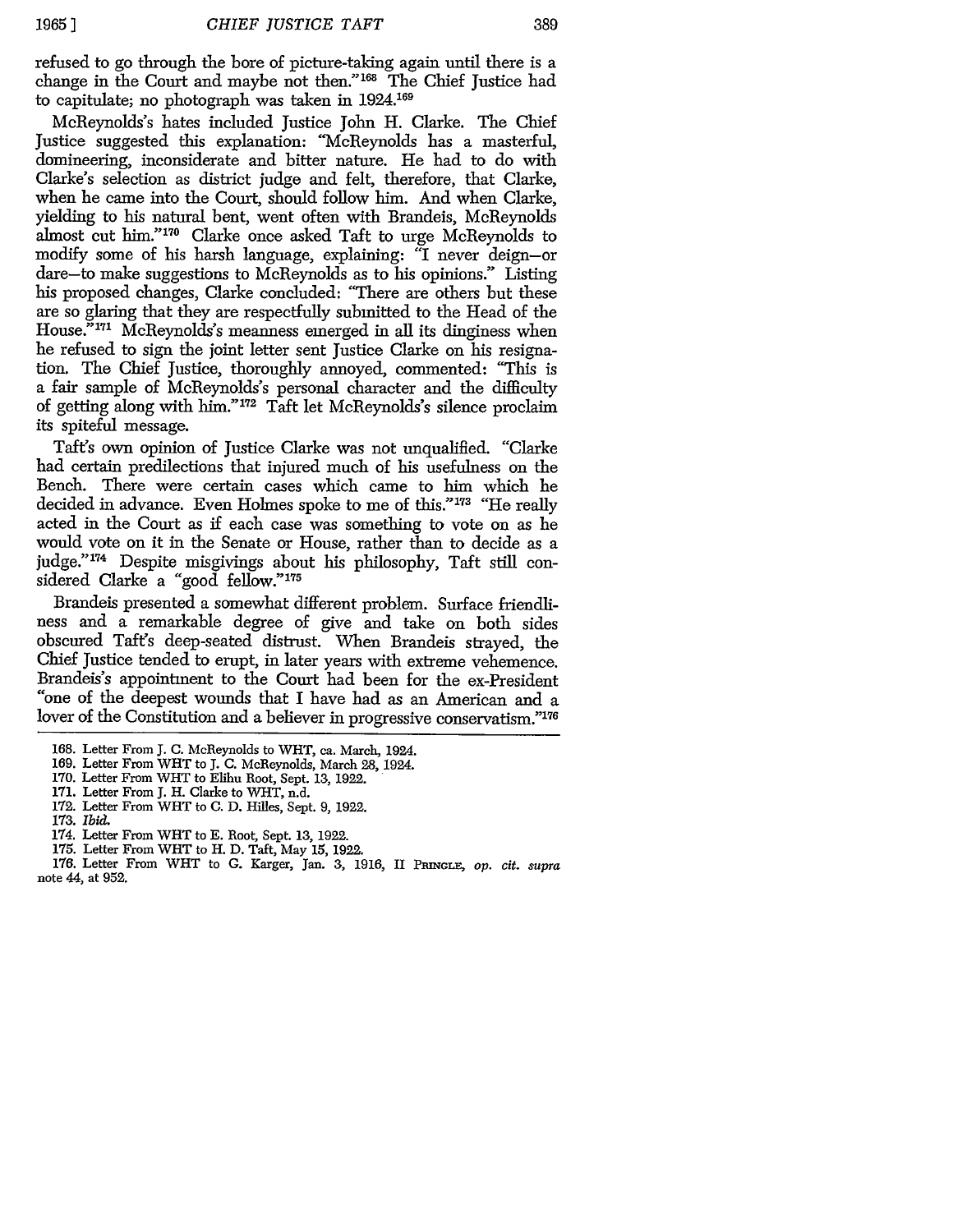Taft retained an abiding suspicion. In 1924 there were widespread rumors that the Justice might be named Robert La Follette's running mate on the Progressive ticket. "I know enough about Brandeis," Taft commented to Max Pam, "to know that that [the Vice-Presidency] is the last position which he would accept, but his sympathies may be with La Follette, though I should not think he would go so far as La Follette with reference to the abolition of the power of the Court."<br/>  $\hspace{0.01em}$   $\hspace{0.01em}$   $\hspace{0.01em}$ 

Taft's suspicions deepened when Brandeis refused to join in pressing Congress for enactment of a bill enabling the Court to limit its jurisdiction and thereby ease the pressure of increasingly heavy dockets. By the late fall of 1924, a clear majority of the judges had expressed their support. But Brandeis had "grave doubts whether the simple expedient of expanding our discretionary jurisdiction is the most effective or the safest method of securing the needed relief."178 Though he did not approve the bill, Brandeis agreed that the Chief Justice had a mandate from the Court. *"I* am willing," Brandeis wrote, "that you should say that the Court approves the bill-without stating whether or not individual members approve it. For, in relation to proposed legislation directly affecting the Court, the Chief Justice, when supported by a clear majority, should be permitted to speak for it as a unit; and the difference of view among the members should not be made a matter of public discussion."179

But this was not what the Chief Justice wanted. He sent a copy of Brandeis's reply to loyal teammate Willis Van Devanter with the indignant comment: "Because Walsh [Senator Thomas J. Walsh of Montana] is opposed to it, as he told me, because he [Brandeis] talked with Walsh, and because he always wishes to appear on the ,off side and a champion of the offsiders, he declines to help **us."<sup>180</sup>** By mid-December 1924, the outlook for the bill had brightened and Taft was less inclined to arraign the dissenter. "He tries hard to be a good fellow," Taft commented magnanimously, "but he misses it every little while."<sup>181</sup>

Brandeis missed it again when the Chief Justice sought support for making the bankruptcy procedures in New York more efficient. A majority of the district and circuit judges in New York approved, but not Brandeis. "I am sorry to say," the Chief Justice wrote, "that, what so often occurs in dealing with our reformer Brandeis, he always finds some reason for interfering with the course necessary

- 178. Letter From L. D. Brandeis to WHT, Nov. **30,** 1924.
- 179. *Ibid.*
- 180. Letter From WHT to W. Van Devanter, Dec. 1, 1924.
- 181. Letter From WHT to R. A. Taft, Dec. 14, 1924.

<sup>177.</sup> Letter From WHT to M. Pam, Sept. 12, 1924.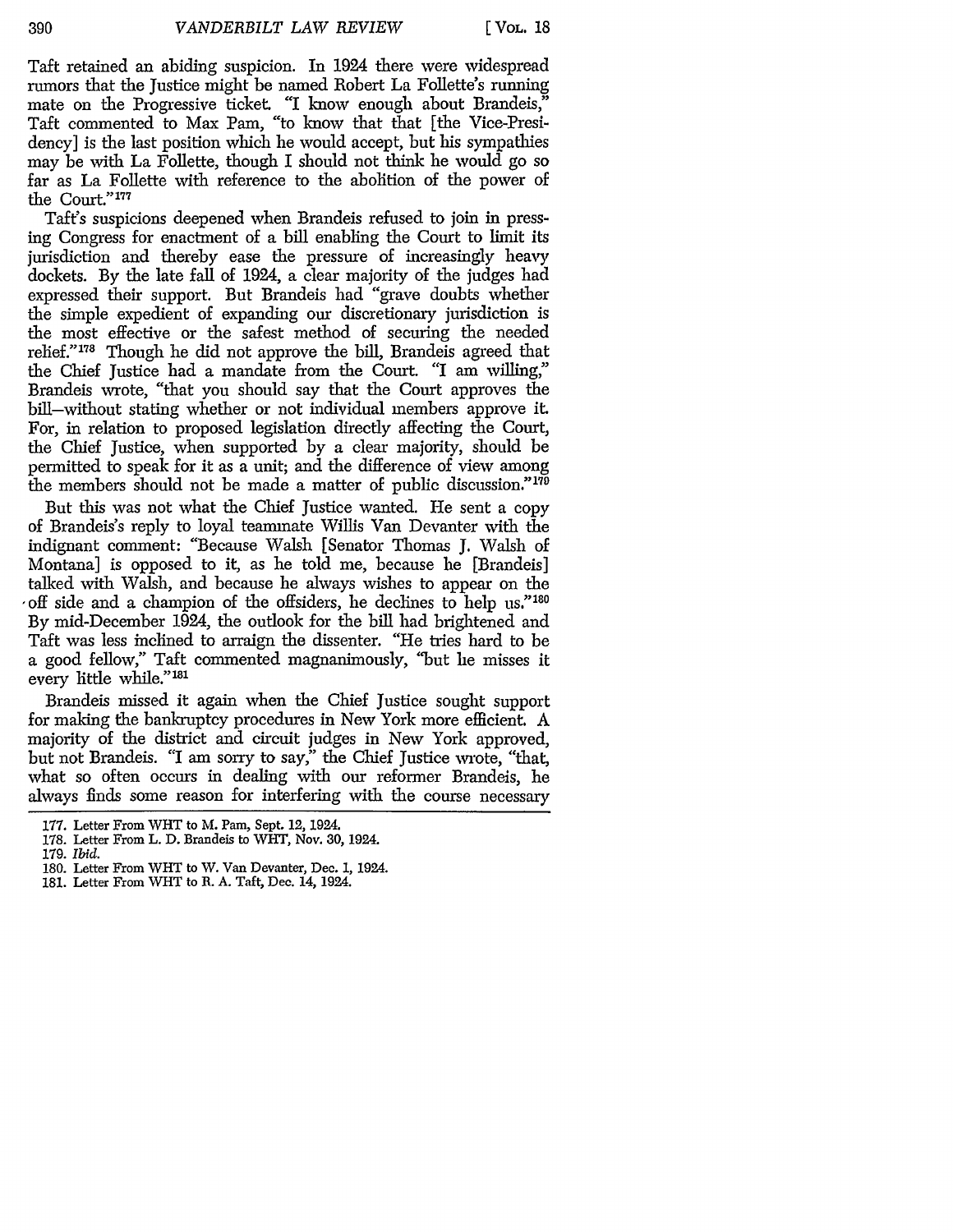**1965** ]

to accomplish real reform. Brandeis contents himself with saying that what we ought to do is to reform the whole educational system in law." Lashing out at Brandeis's motives, Taft concluded: "The truth is that when we make rules that interfere with the young Russian Jews [who composed the bulk of the bankruptcy petitioners] **. . .** we find him a real obstructionist."<sup>182</sup> Taft thought, apparently, that Brandeis's action after 1925 was in violation of Canon 19 of the code of judicial ethics drawn up by a committee headed by the Chief Justice:

It is of high importance that judges constituting a court of last resort should use effort and self-restraint to promote solidarity of conclusion and the consequent influence of judicial decision. A judge should not yield to pride of opinion or value more highly his individual reputation than that of the court to which he should be loyal. Except in case of conscientious difference of opinion on fundamental principle, dissenting opinions should be discouraged in courts of last resort.

Having returned to the "liberal principles" Clarke thought his colleague had abandoned in 1922, Brandeis incurred the Chief Justice's vehement ill will.

Taft feared that Brandeis's diabolical influence engulfed Justice Holmes. He was "so completely under the control of Brother Brandeis that it gives to Brandeis two votes instead of one." Holmes has "more interest in, and gives more attention to, his dissents than he does to the opinions for the Court, which are very short, and not very helpful."<sup>183</sup> The Chief Justice suspected Holmes's advanced years made "him a little more subordinate and yielding to Brandeis, who is his constant companion, than he would have been in his prime."184 A "very poor constitutional lawyer," lacking "the experience of affairs in government that would keep him straight on constitutional questions,"<sup>185</sup> Holmes's "unsound" constitutional views were due in great part "to the influence which Brandeis has had on him."<sup>186</sup> If the Court had followed Holmes, *"I* don't think we would have had much of a Constitution to deal with."<sup>187</sup>

Evidence of Brandeis's influence is scattered through the Holmes-Laski correspondence: "unless I let Brandeis egg me on to write a dissent in advance"; "on that day came down an opinion that stirred the innards of Brandeis and me and he spurred me to write a dissent";

<sup>182.</sup> Letter From WHT to C. P. Taft II, Nov. 3, 1929.

<sup>183.</sup> Letter From WHT to H. L. Stimson, May 13, 1928, II **PRINGLE,** op. *cit. supra* note 44, at 969-70.

<sup>184.</sup> Letter From WHT to Helen Taft Manning, June 11, 1923. *Id.* at 969.

<sup>185.</sup> Letter From WHT to C. P. Taft II, Mar. 7, 1926.

<sup>186.</sup> Letter From WHT to R. A. Taft, Mar. 7, 1926.

<sup>187.</sup> Letter From WHT to R. A. Taft, Mar. 4, 1928.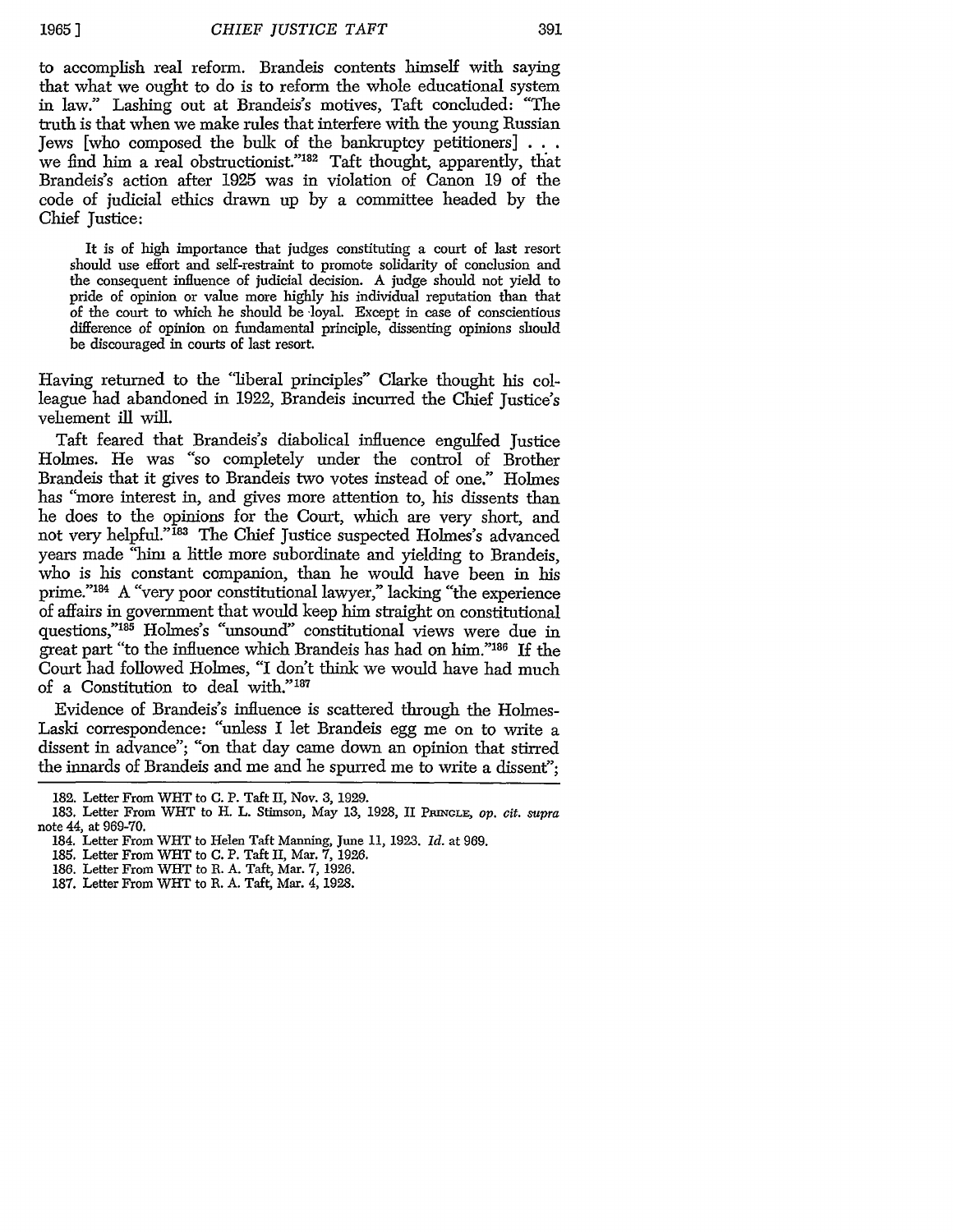**[** VOL. **18**

"When I can get calm I am catspawed by Brandeis to do another dissent on burning themes"; "Brandeis . . . reminded me of a case argued last term in which he said I should have to write a dissent"; "but meantime a dissent that the ever active Brandeis put upon my conscience waits untouched."187a

The troubles stirred up by Taft's recalcitrant colleagues were accentuated by the Chief Justice's own physical disabilities. After his heart attack in April, 1924, Taft's impaired physical vigor forced him to curtail his working hours. The result was "a good deal of difficulty in keeping up." As Chief Justice, he felt compelled to be "a little ahead of all the rest."

I am conscious [he wrote his son Robert] that I am not doing the thorough work I nsed to do in the first three years, but it seems impossible for me to examine as minutely as I should the records in each case. The others have an advantage of me in that they are able to examine certain cases closely and then let the others go, because they are not subject to crossexamination on any case; and they can merely vote, so that I find myself, constantly exposed to the humiliation of not discovering things in cases, especially in matters of jurisdiction wbich are very intricate and most exasperating.<sup>188</sup>

The Chief Justice's lack of sure command at the conference table forced him to turn increasingly to Willis Van Devanter. The Montana Justice exercised "a good deal more influence than any other member of the Court, just because the members of the Court know his qualities .... His experience, his judicial statesmanship, his sense of proportion and his intimate familiarity with the precedents established by the Court" made Van Devanter a tower of strength.<sup>189</sup> On him fell the primary responsibility for "keeping the Court straight and consistent with itself." Declared the grateful Chief Justice: "His power of statement and his exactness and his immense memory for our cases make him an antagonist in the Conference who generally wins against opposition."<sup>190</sup> He was "the mainstay of the Court"-"my Chancellor," Taft called him. Even if Van Devanter wrote no opinions at all, "we could hardly get along without him," the Chief Justice declared.<sup>191</sup>

The honorific title "lord chancellor" 192 seemed apt for Van Devanter, not only for the assistance he rendered in the conference but also

<sup>187</sup>a. KONEFSKY, *Holmes and Brandeis*, Companions in Dissent, 10 VAND. L. REV. 269, **270** (1957).

<sup>188.</sup> Letter From WHT to R. A. Taft, Jan. 25, 1925.

<sup>189.</sup> Letter From WHT to James Rowland Angell, Dec. 2, 1926.

**<sup>190.</sup>** Letter From W. L. Phelps, May 30, 1927.

<sup>191.</sup> Letter From WHT to R. A. Taft, Jan. 16, 1927.

<sup>192.</sup> FRANKFURTER, OF LAW AND MEN 129 (1956).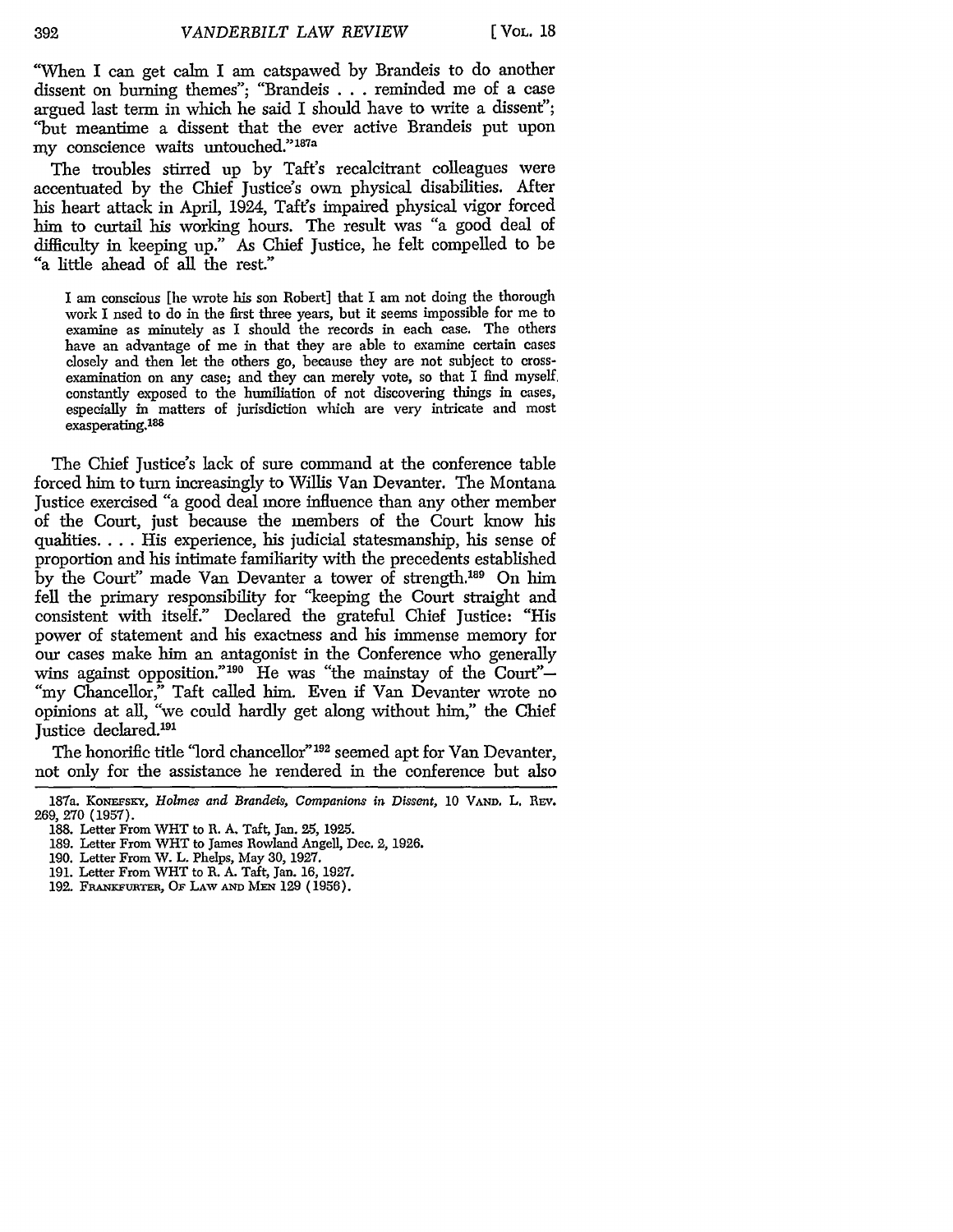for the effective chain of command the Chief Justice was able to establish through him. Time and again Van Devanter played reconnaissance scout: "Justice Brandeis just telephoned asking for a talk this afternoon about the Keokuk Bridge tax case<sup>193</sup> and of course I told him to come along," Van Devanter wrote the Chief Justice. With this conference in the offing, "there may be a good prospect of putting the matter on its right foot."<sup>194</sup>

Taft's memorandum opinions regularly went out to Van Devanter. Sending his opinion in the historic *Truax* case,<sup>195</sup> Taft wrote: "I have not sent this to the whole Court because I want to have the benefit of your suggestions and corrections before doing so." Taft told Van Devanter to "cut and slash," because "I found on looking into the case that it seemed necessary to take up the due process feature rather more than I had anticipated."<sup>196</sup>

Forthright criticism from Van Devanter was not unusual. After reading Taft's opinion in *Wolff Packing Company v. Court of In*dustrial Relations,<sup>197</sup> Van Devanter wrote: "Candidly, I think the opinion does not get off well or do what it is intended to do. It halts a tendency for the moment, but does not conduct us into or build a sound road for the future." Van Devanter, feeling the Court was incapable of handling the case "at the end of what has been rather a perplexing term," cautioned the Chief Justice: the case presents a real opportunity, and the muddled state of pronouncements in its near vicinity emphasizes the need of a thoroughly considered and carefully prepared opinion. I almost feel like suggesting that you carry the case over. Would it not be well for you to take also the judgment of one or more among McReynolds, Sutherland and Butler?"198 As in the *Wolff Packing* case, such effort sometimes resulted in unanimity.

After 1927, Van Devanter's health failed, and his effectiveness as conference leader declined. This loss, combined with Taft's own failing health, made the Chief Justice increasingly despondent. A little more than a year before he died, Taft complained: "The work of the Court is not so much in writing opinions as in getting ready for Conferences [which] grows heavier and heavier. I feel tired over it and suffer from a lack of quickness of comprehension, which has not heretofore troubled me much. The truth is that my mind does not work as well as it did, and I scatter."<sup>199</sup> "Still I must worry along

197. Chas. Wolff Packing Co. v. Court of Industrial Relations, 262 U.S. 522 (1923).

199. Letter From WHT to **J.** M. Dickinson, Dec. 12, 1928.

<sup>193.</sup> Keokuk & Hamilton Bridge Co. v. Salem, 258 U.S. 122 (1921).

<sup>194.</sup> Letter From W. Van Devanter to WiT, Feb. *9,* 1922.

<sup>195.</sup> Truax v. Corrigan, 257 U.S. 312 (1921).

<sup>196.</sup> Letter From WiT to W. Van Devanter, Dec. 7, 1921.

<sup>198.</sup> Letter From W. Van Devanter to WHT, ca. May 1923.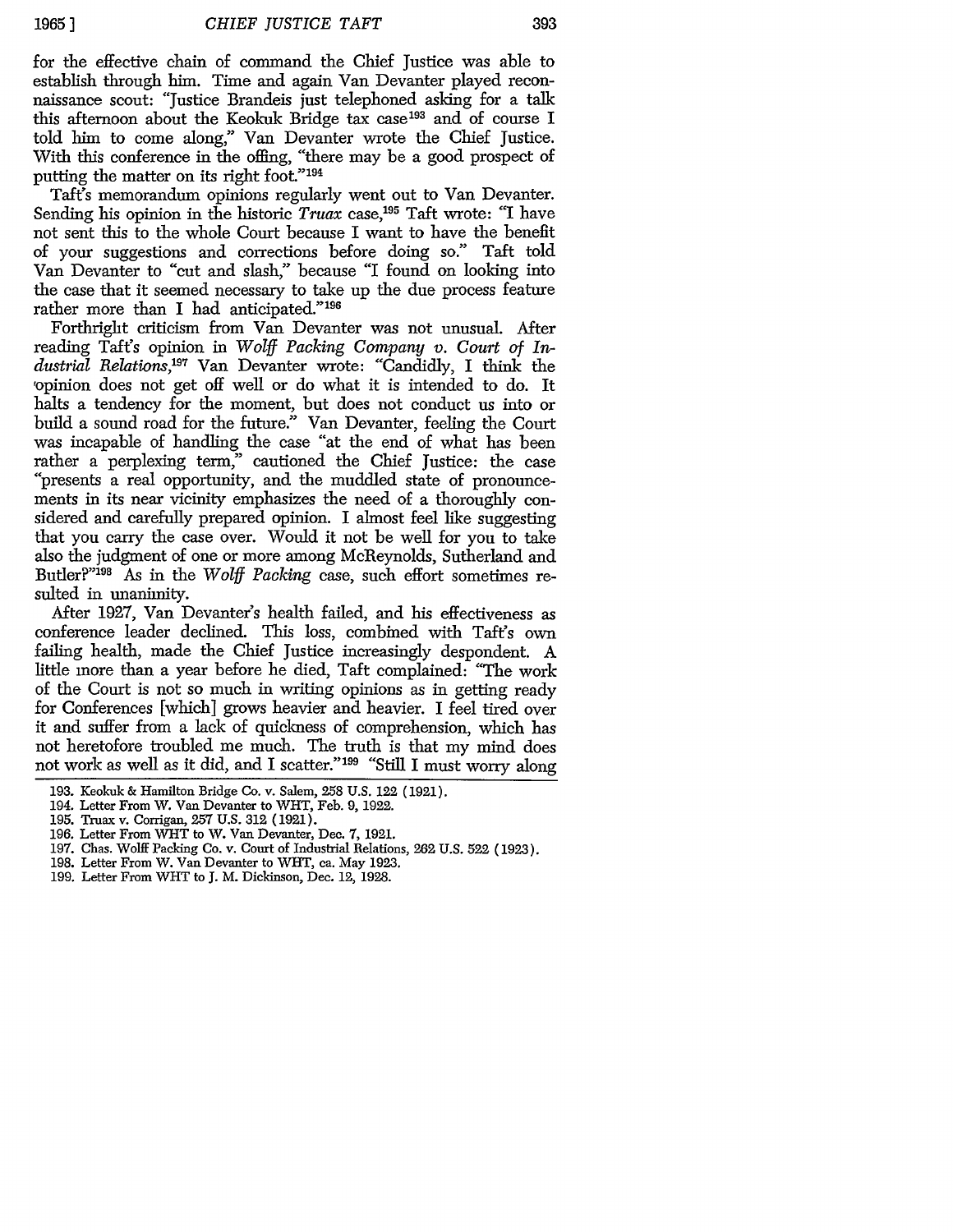until I get to the end of my ten years, content to aid in the deliberations when there is a difference of opinion."<sup>200</sup> "There was," Justice Stone recalled, "much more inclination to rush things through, especially if he thought he had the support of certain members of the Court."201

When the Chief fell short of the goal, as he frequently did in his latter years, he placed the blame on a hard core of "knockers." "Three of the nine," he complained, "are pretty radical, and occasionally they get some of the other brethren, which is disquieting."202 In 1922 dissenters were merely "disquieting"; by 1928 they had moved beyond the pale of both rationality and patriotism. "The three dissenters act on the principle that a decision of the whole Court by a majority is not a decision at all, and therefore they are not bound by the authority of the decision, which if followed out would leave the dissenters to be the only constitutional lawbreakers in the country."203 To the very end Taft could usually round up a safe majority on his side, leaving the minority in the posture of irreconcilables. "I would not think of opposing the views of my brethren," he commented somewhat self-righteously in 1927, "if there was a majority against my own."<sup>204</sup> True to his word, Taft rarely dissented,<sup>204a</sup> and he suppressed at least two hundred dissenting votes during his Chief Justiceship.<sup>204b</sup> Explaining his position to Justice Clarke, he observed: "I don't approve of dissents generally, for I think in many cases where I differ from the majority, it is more important to stand by the Court and give its judgment weight than merely to record my individual dissent where it is better to have the law certain than to have it settled either way."

Evenly divided situations sometimes required calculated manipulations. In the *West Virginia gas* case,<sup>205</sup> for example, Justice Day, who voted with Taft and Van Devanter in the majority, was about to retire. Realizing the case would have to be reargued, if not decided

201. Letter From H. F. Stone to John Bassett Moore, May 17, 1943, **MASON,** HARLAN FISKE STONE: PILLAR OF THE LAW 790 (1956).

202. Letter From WHT to Sir Thomas White, Jan. 8, 1922.

203. Letter From WiT to H. L. Stimson, May 18, 1928.

204. Letter From WHT to L. Hand, Sept. 7, 1927.

204a. Hughes, 285 **U.S.** xxdv (1931), fixes the number at **17,** in only three of which did Taft write a dissenting opinion. A record of high output and a minimum of dissent had been established in the Sixth Circuit, where in eight years he wrote 200 opinions of the court, 4 separate opinions, and only 1 dissenting opinion.

204b. David J. Danelski, "The Influence of the Chief Justice in the Decisional Process of the Supreme Court," Unpublished Paper, Sept. 1963, p. 20 n.122.

**205.** Bluefield Water Works and Improvement Co. v. Public Serv. Comm'n, 2-58 U.S. **622** (1921).

<sup>200.</sup> Letter From WHT to R. A. Taft, Oct. 23, 1927, Murphy, *Marshalling the Court 29 U. Cm. L. REv. 640, 643.*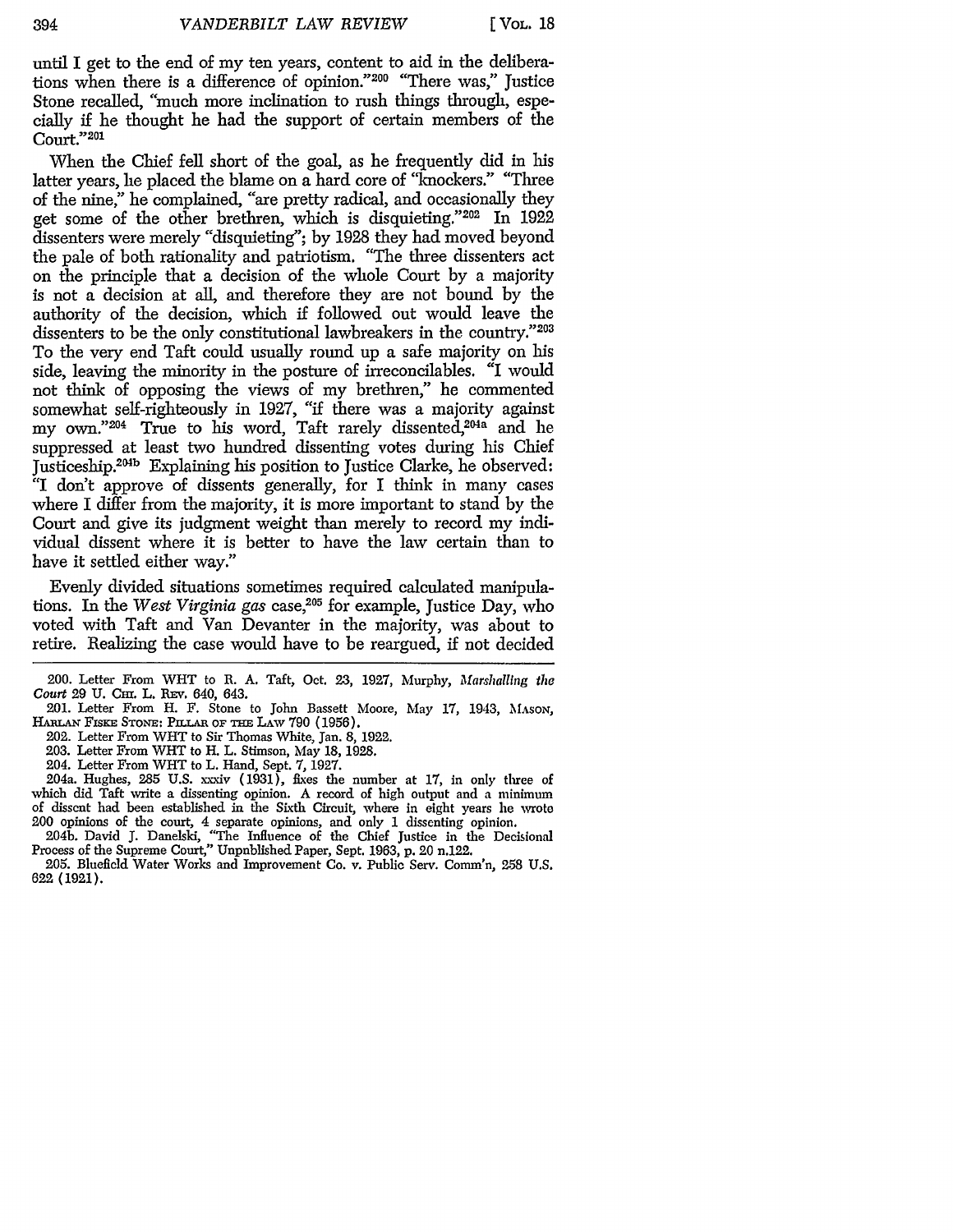395

before the resignation took effect, the Chief Justice wrote Van Devanter: *"We* ought to decide the West Virginia gas case before he Ebyanter. We ought to decide the *N* cover Taglian gas case serve he IDay] goes off, because we need his vote...<sup>2206</sup> In the *Prohibition* cases, the Chief Justice invariably encountered trouble. "It would seem," Taft remarked, "as if more feeling could be engendered over the Prohibition Act than almost any other subject that we have in the Court unless it is the technical questions of jurisdiction."207 Once opposed to Prohibition, Taft as Chief Justice favored strict enforcement. Detesting the unavoidable dissension these cases aroused, he complained: "There are certain members of our Court who I dislike to say are becoming a bit raw in their opposition to the Volstead Act. There is something about the issue that seems to engender bitterness."208

In the October term of 1924, the prospect of unanimity in Prohibition cases was almost nil. Of the difficulties presented, often resulting in close margins, sometimes five to four, Taft wrote: It is "a good deal easier to write an opinion when the Court is all with you than where the distinctions are narrow, the record is badly made and some rather new principle is to be established against a vigorous opposition."<sup>209</sup> Taft hoped to bring Justice Butler over by use of gentle persuasion. "I note what you say about Brother Butler," he wrote Van Devanter, "and shall try to steer [him] away from the suggestion that we are introducing any new law and new principle of constitutional construction, but are only adapting old principles and applying them to new conditions created by the change in national policy which the 18th Amendment requires."210 Less than a week later Justice Brandeis, usually with the drys, abandoned the majority. He had gone up to Harvard where, according to the disgusted Chief Justice, he "must have communed with Frankfurter and that crowd, and he came back with a notice to me that he was going to change his vote."<sup>211</sup> Although Holmes, Van Devanter, Brandeis, and Sanford were usually "still steady in the boat,"<sup>212</sup> the Chief Justice's "dear friends" Pierce Butler and George Sutherland tended to oppose him in Prohibition cases. Stone, a connoisseur of fine wines, presented a puzzle. Said Taft: "Stone wobbles a good deal on the

**<sup>206.</sup>** Letter From WHT to W. Van Devanter, Aug. 19, **1922.**

<sup>207.</sup> Letter From WHT to C. P. Taft II, Dec. **28,** 1924.

<sup>208.</sup> Letter From WHT to H. D. Taft, Dec. **12, 1926.**

<sup>209.</sup> Letter From WHT to C. P. Taft II, Dec. 22, 1924.

<sup>210.</sup> Letter From WHT to W. Van Devanter, Dec. **23,** 1924, II PpanxGL, *Op. cit. supra* note 44, at 984.

<sup>211.</sup> Letter From WHT to H. D. Taft, Dec. **26,** 1924, *Id.* at 971.

<sup>212.</sup> Letter From WHT to H. D. Taft, Dec. *12,* **1926.**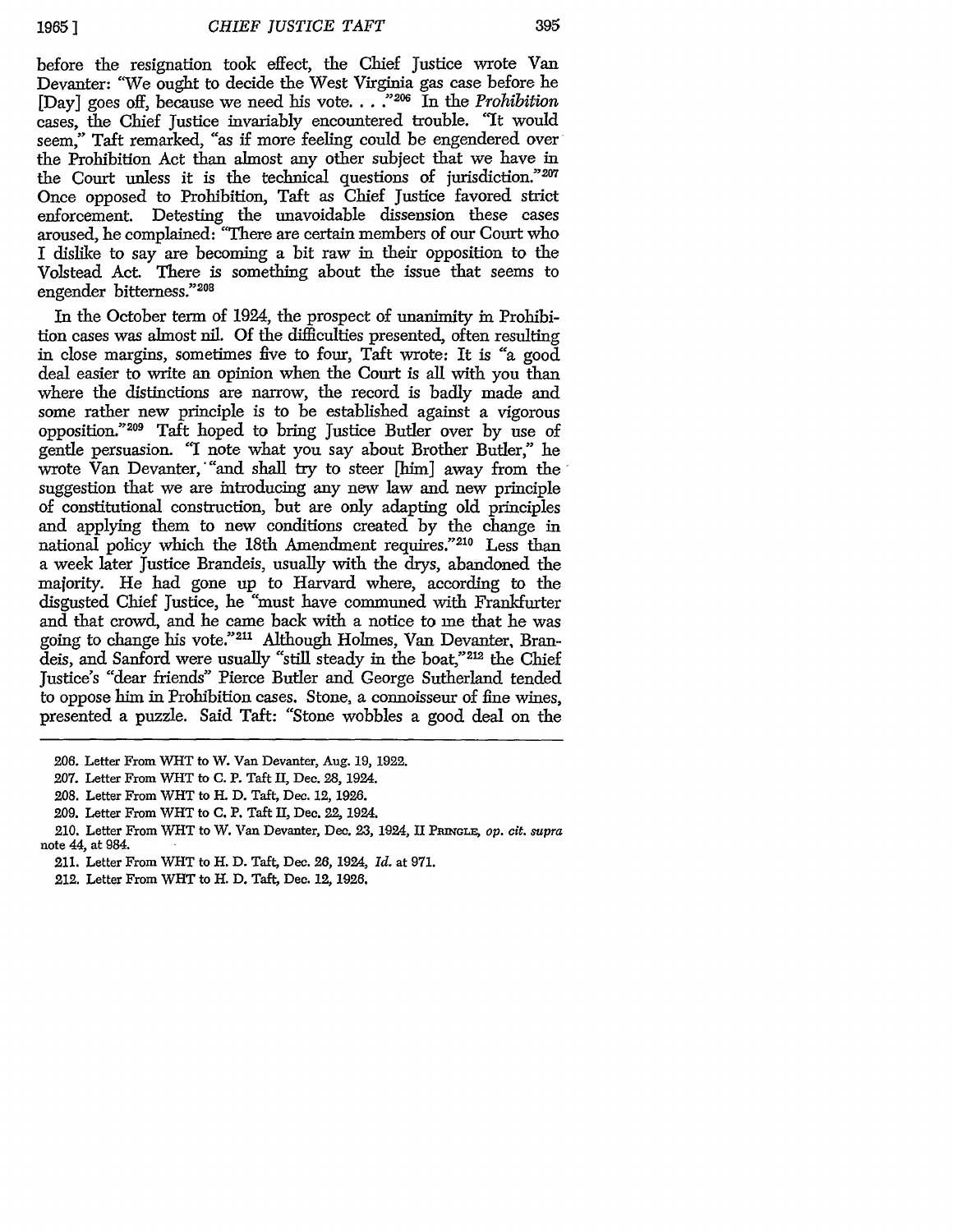subject, and I don't quite see where he stands, and I am not quite sure that he does."213

An entirely different situation arose in the historic Myers case<sup>214</sup>a "monument," Taft called it. Failure to win unanimity for the sweeping dictum that the President's power to remove officials appointed by him is plenary stirred bitter feelings. After the conference, Taft issued an invitation to those "whose votes can be counted on" for a Sunday afternoon meeting at his house.215 The Chief Justice invited Van Devanter, Sutherland, Butler, Sanford, and the new judge, Stone. "I don't know how the other three [Brandeis, Holmes, McReynolds] will stand," he explained to Sanford, "but I want to get it [the opinion] into shape so that it will be ready for their careful consideration."<sup>216</sup> At this preliminary meeting, six judges agreed on the conclusion. A majority assured, Taft thought it "well not to make any concession but to take the position that we have already taken."217

For Taft, the Myers case was a test of loyalty to the American system of government. A majority stood firmly with the Chief Justice,<sup>218</sup> though Stone seemed "a little bit fuzzy and captious in respect to form of statement, and [betrayed] in some degree a little of the legal school master."<sup>219</sup> Taft's attack on Brandeis bordered on the irrational:

Brandeis puts himself where he naturally belongs. He is in favor evidently of the group system. He is opposed to a strong Executive. He loves the veto of the group upon effective legislation or effective administration. He loves the kicker, and is therefore in sympathy with the power of the Senate to prevent the Executive from removing obnoxious persons, because he always sympathizes with the obnoxious person. His ideals do not include effective and uniform administration unless he is the head. That of course is the attitude of the socialist till he and his fellow socialists of small number acquire absolute power, and then he believes in a unit administration with a vengeance.<sup>220</sup>

After receiving the dissenting opinions of Brandeis and McReynolds, the Chief relented: "I am old enough to know that the best way to get along with people is to restrain your impatience and consider that, doubtless, you have your own peculiarities that try other people."221 Aware that the Chief Justice abhorred long opinions, especially long

217. Letter From WMT to W. Van Devanter, July 9, 1926.

- 219. *Ibid.*
- 220. *ibid.*

<sup>213.</sup> *ibid.*

<sup>214.</sup> Myers v. United States, 272 U.S. 52 (1926).

<sup>215.</sup> Letter From WHT to P. Butler, Nov. 7, 1925.

<sup>216.</sup> Letter From WHT to E. T. Sanford, Nov. 7, 1925.

<sup>218.</sup> Letter From WHT to H. D. Taft, Nov. 23, 1925.

<sup>221.</sup> Letter From **WHT** to R. **A.** Taft, Jan.- **10,** 1926.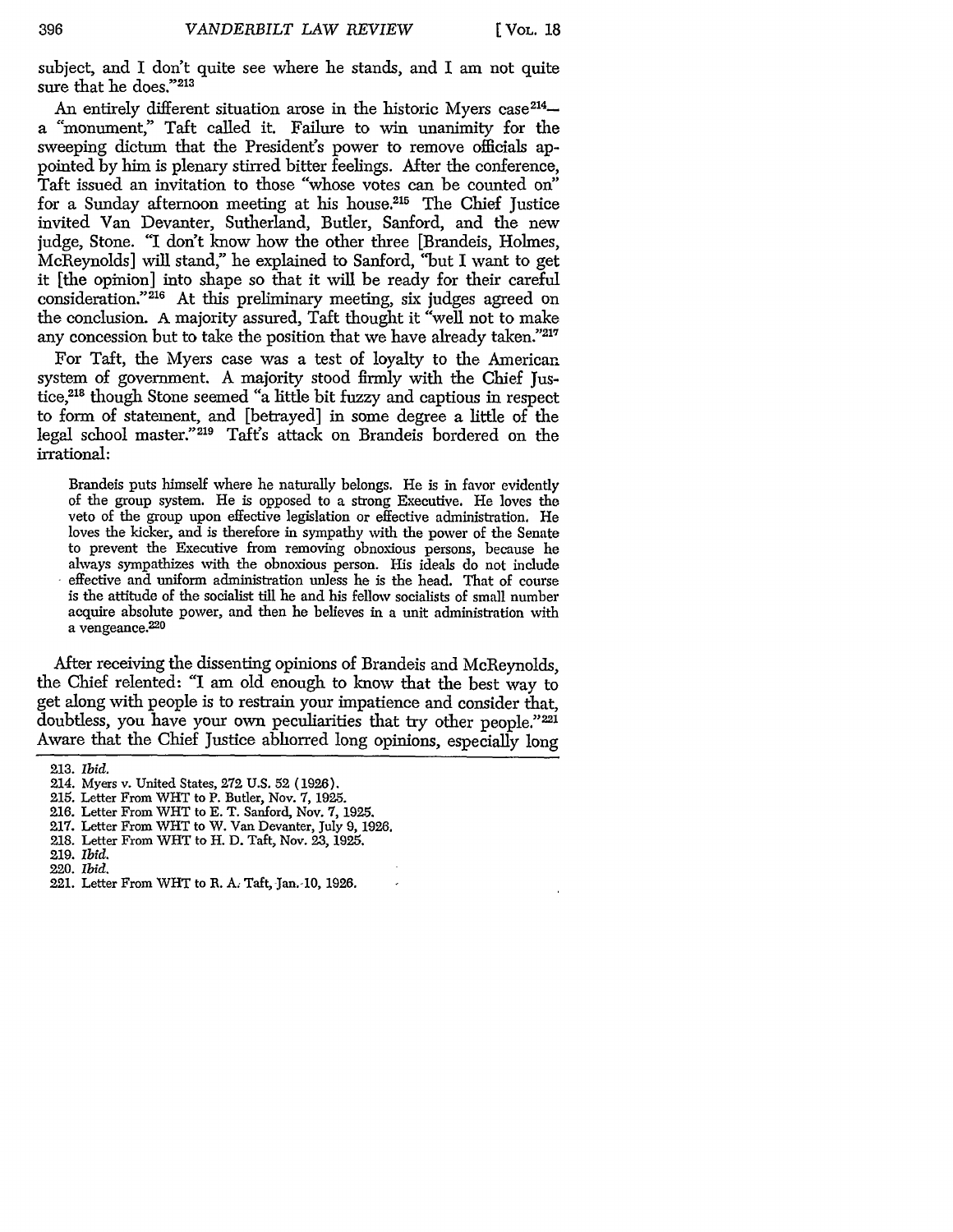397

dissents, Brandeis offered to pay the cost of printing his dissent out of his own pocket. *"I* think we can have too much economy in the matter of perfecting opinions [for publication]," Taft replied. "The appropriation for that purpose is large and ought to be."222 Still he felt resentment. "I thought mine was pretty long," he wrote brother Horace, "but his is 41 pages, with an enormous number of fine-print notes, and with citations without number."<sup>223</sup> "Brandeis can not avoid writing an opinion in a way in which he wishes to spread himself, as if he were writing an article for the Harvard Law Review. When that is not in his mind, he writes a very concise and a very satisfactory opinion, but his dissents are of a different character."<sup>224</sup>

Even the lapse of nearly a year failed to allay the bitterness aroused **by** these strange bedfellows in dissent. "McReynolds and Brandeis belong to a class of people that have no loyalty to the court and sacrifice almost everything to the gratification of their own publicity and wish to stir up dissatisfaction with the decision of the Court, if they don't happen to agree with it."225 Taft's castigation of McReynolds exceeded that against Brandeis: "The more agitation against [the Court] growing out of any opinion of his, the better he likes it, because it exalts in a way that tickles in him the spirit of opposition. His exhibition in the Court room was such as to disgust Hohnes."226

The Chief Justice grew more and more impatient with differences. In *Olmstead v. United States*,<sup>227</sup> Brandeis, after agreeing to limit discussion, explored the ethics of wiretapping. "Where we make a limitation we ought to stick to it," Taft said, "and I think anyone would have done so but the lawless member of our Court. Nevertheless, I think we might as well meet the issue as it is, and provide hereafter for making people shinny on their own side." $228$  Even Butler refused to stay in line; but Holmes, Brandeis, and Stone, not Butler, infuriated the Chief Justice. "They went on general principles completely unsustained by the great mass of precedent."<sup>229</sup> Justice Holmes wrote "the nastiest opinion in dissent."230 "Holmes has no respect for Marshall, he exaggerates the power of Congress."<sup>231</sup> That

- **225.** Letter From WHT to H. **D.** Taft, Oct. **27, 1926, II** PmNuLx, *op. cit. supra* note 44, at 1025.
	- 226. Letter From WHT to C. P. Taft II, Oct. 30, 1926.
	- 227. Olmstead v. United States, **277** U.S. 438 **(1928).**
	- 228. Letter From WIHT to E. T. Sanford, May 31, 1928.
	- 229. Letter From **WiT** to H. D. Taft, June 8, 1928.
	- 230. Letter From WHT to H. D. Taft, June 12, 1928.
	- 231. Letter From WHT to H. D. Taft, June 8, **1928.**

<sup>222.</sup> Letter from WHT to L. D. Brandeis, Jan. 4, 1926.

<sup>223.</sup> Letter From WHT to H. D. Taft, Jan. 5, 1926.

<sup>224.</sup> Letter From WHT to R. A. Taft, **Oct** 24, 1926.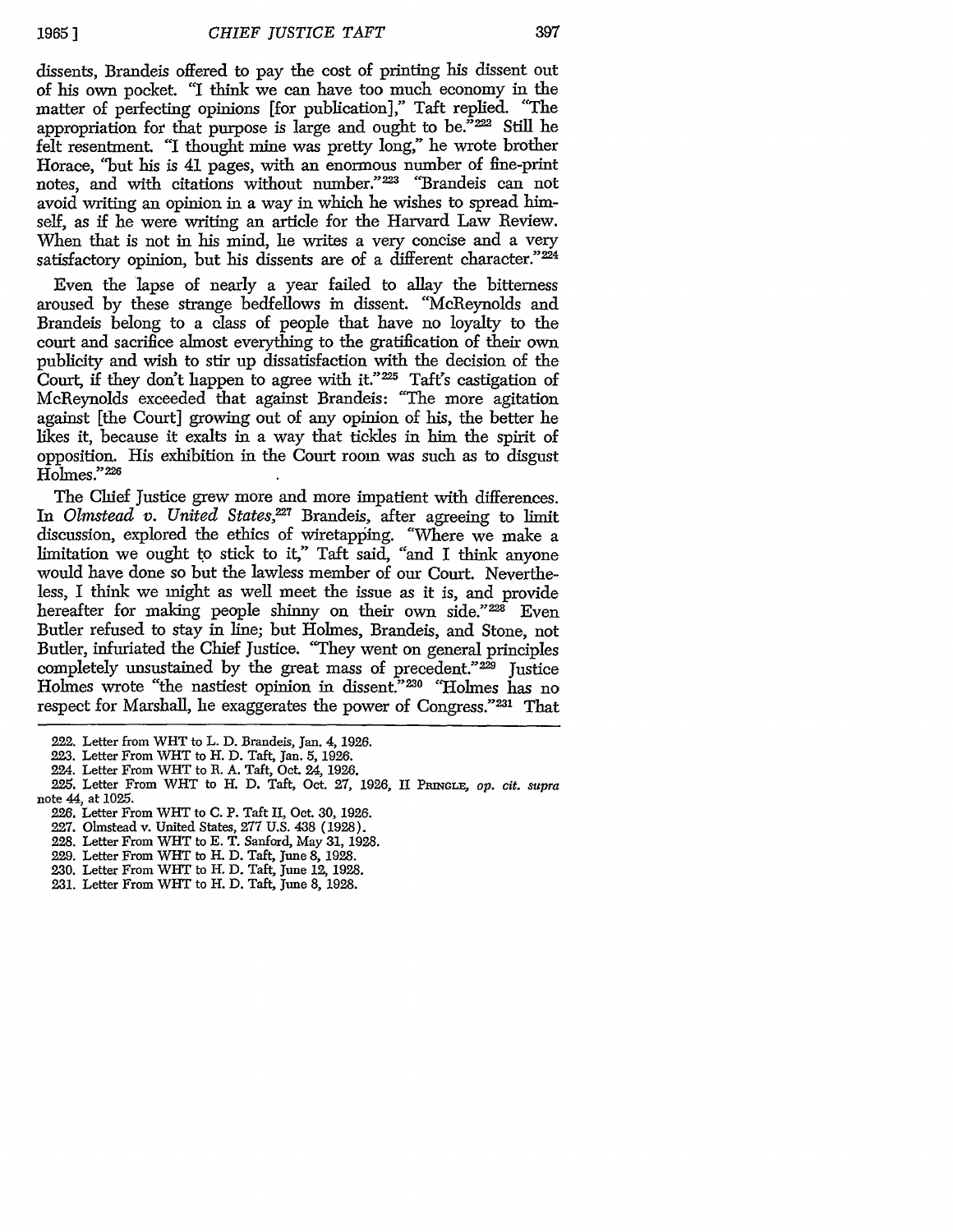Holmes had abandoned ship at the crucial moment was even more galling. "The truth is," Taft charged, "Holmes voted the other way till Brandeis got after him and induced him to change on the ground that a state law in Washington forbade wiretapping."232

An ardent supporter of the thousands of law-enforcement officers responsible for the success of the National Prohibition Act, Taft saw the automobile as a new and powerful weapon in the hands of crimi-"and these idealist gentlemen urge a conclusion which facilitates the crime by their use and furnishes immunity from conviction by seeking to bring its use by government officers within the obstruction of the bill of rights and the 4th Amendment."<sup>233</sup> The Court must follow "the old-time common-law practice . **..** that if evidence is pertinent it is admissible however obtained."234

Stressing civil liberties, Brandeis had written:

In a government of laws, existence of the government will be imperilled if it fails to observe the law scrupulously. Our government is the potent, the omnipresent, teacher. For good or for ill, it teaches the whole people by its example. Crime is contagious. **If** the government becomes a lawbreaker, it breeds contempt for law; it invites every man to become a law unto himself; it invites anarchy. To declare that in the administration of the criminal law the end justifies the means-to declare that the government may commit crimes in order to secure the conviction of a private criminal-would bring terrible retribution. Against that pernicious doctrine this court should resolutely set its face.<sup>235</sup>

"It is rather trying," Taft complained, "to have to be held up as immoral by one who is full of tricks all the time.... But," the Chief Justice added, "he can become full of eloquent denunciation without great effort."<sup>236</sup> Worse, Brandeis could obtain allies; he had kidnaped Holmes right out from under Taft's nose and had corrupted Justice Stone. Of the latter, the Chief Justice observed bitterly: "Stone has become subservient to Holmes and Brandeis. I am very much disappointed in him; he hungers for the applause of the law-school professors and the admirers of Holmes."237 Sharing Taft's wrath, Van Devanter predicted: "Every communist in the country and every sympathizer with communism naturally will be against the decision, and so will those who call themselves reformers but in truth are infected with communism."238

<sup>232.</sup> Letter From WHT to H. D. Taft, June 12, 1928.

**<sup>233.</sup>** *Ibid.*

<sup>234.</sup> *Ibid.*

<sup>235.</sup> Olmstead v. United States, **277** U.S. 438, 485 (1928).

<sup>36.</sup> Letter From WHT to H. D. Taft, June 8, 1928.

<sup>237.</sup> *Ibid.*

<sup>238.</sup> Letter From W. Van Devanter to WHT, June 16, 1928.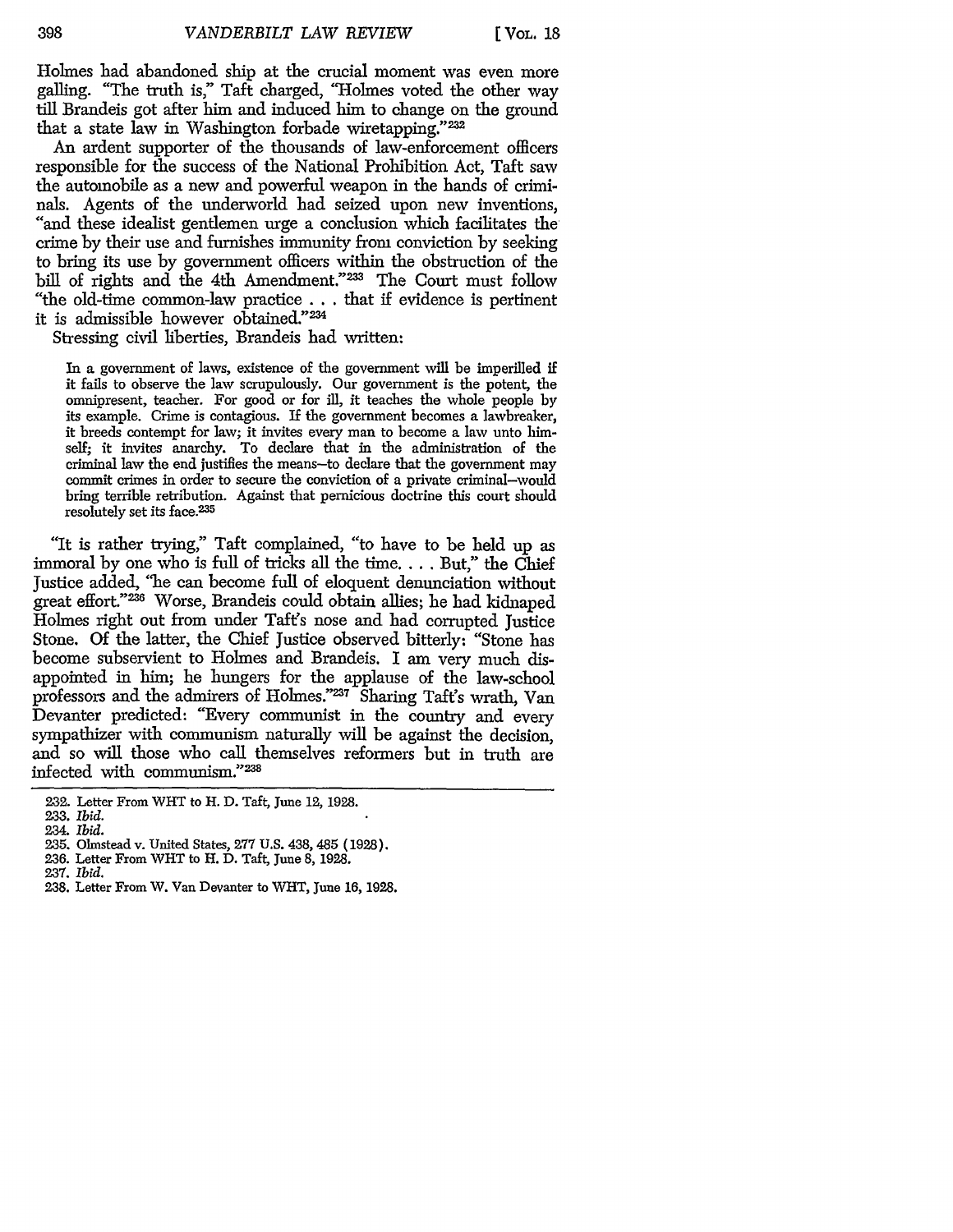19651

399

Excepting Butler, the dissenters in *Myers and Olmstead* were so hopeless that Taft could only roundly denounce them. In *Bedford Cut Stone Co. v. Journeymen Stone Cutters' Association of North America,29* the line-up was marginal. Two of the four who voted against Taft's majority in conference wavered. They must be brought into line lest Brandeis's labor views gain the ascendancy. Taft had never seen Brandeis "in such a state of rejoicing after getting Sanford and Stone apparently into his army and into his plan of weakening the Court by boring from within."<sup>240</sup> Effort must be exerted to "convince Sanford that he is very much out of plumb with respect to the Bedford Stone Company against the Stone Cutters' Union. . **.** . It seems to me," Taft explained,

that it is impossible to follow the reasoning in the Loewe v. Lawler, the Hitchman Coal case and the Duplex case, without reaching the conclusion that the use of such a combination to interfere with interstate trade and prevent interstate sales is an illegal restraint under the Anti-Trust law, and if we so hold we will be doing exactly what the Court has done since the questions have arisen, and that to take a different view is to side with Justice Brandeis, who has been against the Court on every decision of the Court on such issues.<sup>241</sup>

Sanford was apparently unconvinced.

Stone might be more cooperative. "The continuity and weight of our opinions on important questions of law," Taft pleaded, "should not be broken any more than we can help by dissents.... There are some [presumably Holmes and Brandeis] who have deep convictions on the subject of the law governing relations between employer and employee. . . . It is to be expected that in their attitude of protest in the past they should find distinctions enabling them to continue their attitude in cases presenting what are substantially the same issues."242

In the campaign for Stone's vote, 243 McReynolds came to the Chief's support. Bombarded, Stone promised to "go over the whole matter afresh."<sup>244</sup> He seemed inclined to yield: "I, of course, appreciate the importance of avoiding dissents which do not seem necessary...  $\tilde{My}$  vote should not be taken to have the finality which perhaps it appears to have."<sup>245</sup> Thus encouraged, the Chief Justice

 $\overline{v}$ 

- 244. Letter From H. F. Stone to WHT, Jan. 26, 1927.
- 245. *Ibid.*

<sup>239.</sup> Fiske v. Kansas, 274 U.S. 380 (1926).

<sup>240.</sup> Letter From WHIT to G. Sutherland, Jan. 25, 1927.

<sup>241.</sup> Letter From WHT to E. T. Sanford, Jan. 24, 1927.

<sup>242.</sup> Letter From WHT to H. F. Stone, Jan. **26,** 1927, MAsoN, HAm-AN FISKE STONE: PILLAR OF THE LAW 256-57 (1956)

<sup>243.</sup> Letter From **J.** C. McReynolds to H. F. Stone, n.d.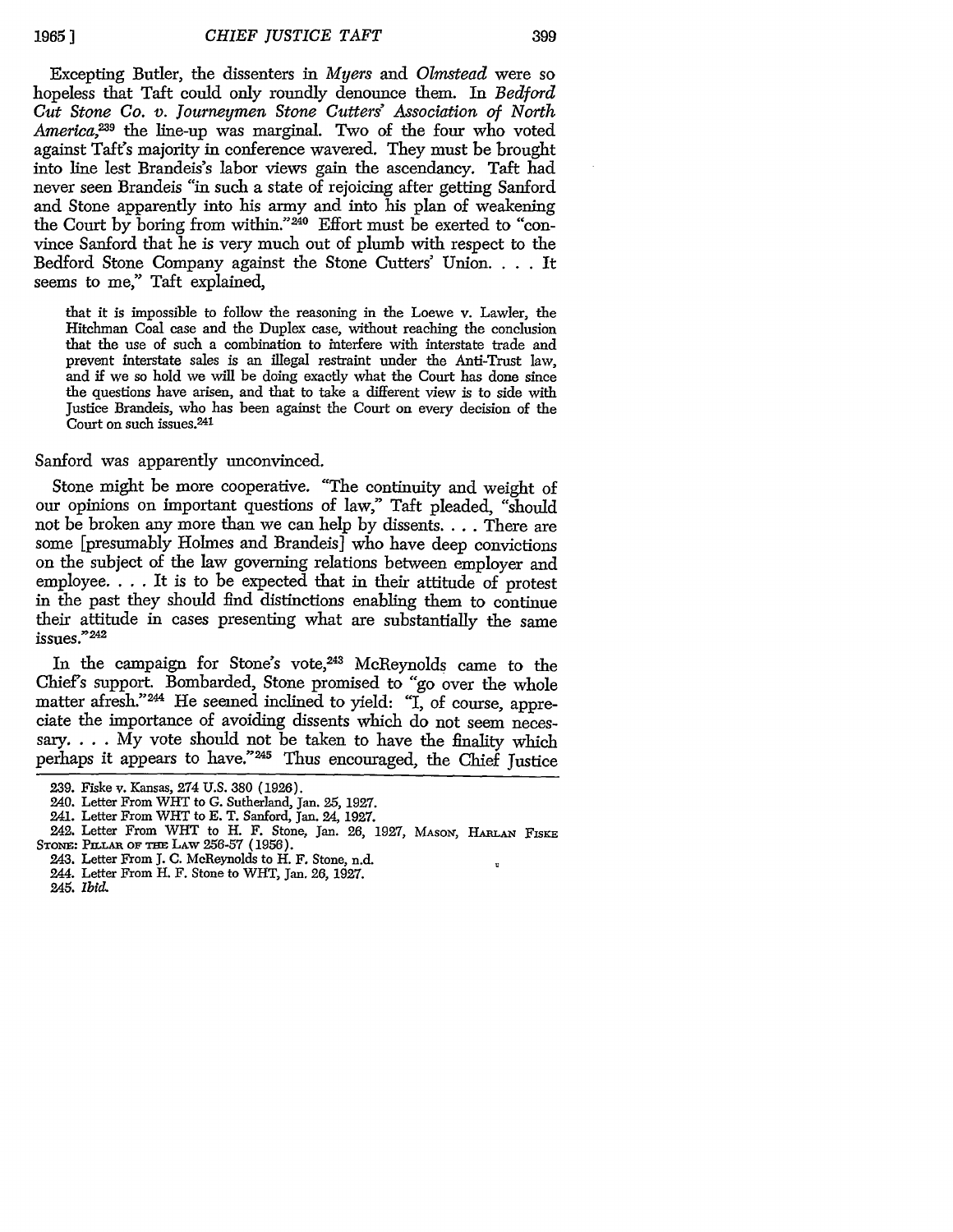persisted. "I don't think we ought to let up in seeking to have them take the proper view," he had told Sutherland. "I am inclined to think that it is better not to have the case rushed through but to give time enough to let us discuss with these people carefully what the issues are-in other words, to let the matter grow cold and take it up again."<sup>246</sup> Two months later, the case still under consideration, the Chief Justice advised Sutherland, the majority's spokesman: "I don't think you quite meet the second phase of Stone's difficulties... I am anxious to meet what will trouble Stone, and I think, too, will trouble Sanford." <sup>247</sup>

Though Sanford and Stone concurred, Taft was far from satisfied. "We have an important labor opinion to deliver which Sutherland wrote, and in which Brandeis has written one of his meanest opinions," Taft commented in mid-April, 1927. "Holmes sides with him, and while Sanford and Stone concur in our opinion, they do it grudgingly, Stone with a kind of kickback that will make nobody happy." $246$ 

By 1927 Stone was definitely on the wrong team. In the same month the *Bedford* case came down, he told the Chief Justice of certain difficulties encountered in writing a memorandum opinion in *Fidelity National Bank and Trust Company v. Swope.249* An article in the *Yale Law Journal* by Professor Edwin M. Borchard indicated the desirability of reopening the issue in *Liberty Warehouse v.* Grannis.<sup>250</sup> Without Stone's knowledge, Borchard himself had sent the Court an apparently indiscreet letter urging such action. Suspecting a dark conspiracy, Taft told the former Columbia Law School dean how "Borchard has roused the indignation of the members of the Court at his method of attempting to induce the Court to reconsider or rehear the issue in which he is so much interested."<sup>251</sup> Belatedly aware of this unwitting coincidence, Stone tried to convince the Chief Justice that his suggestion "was entirely on my own initiative and for the reasons stated. It was not inspired by Borchard's letter, as I did not receive it until the day after I had sent my letter to you." Exhibiting independence Taft may not have suspected, Stone concluded: "I am more concerned with the thoroughness and scientific quality of our decisions and opinions than I am with the lack of propriety of others for whom we are not responsible."<sup>252</sup>

As his sense of balance and fair play declined, Taft became ever

- 248. Letter From WHT to R. A. Taft, April 10, 1927.
- 249. Fidelity Nat'l Bank v. Swope, 274 **U.S.** 123 (1926).
- **250.** Liberty Warehouse Co. v. Grannis, 273 U.S. 70 (1926).
- 251. Lefter From WIlT to H. F. Stone, April 24, 1927.
- 252. Letter From H. F. Stone to WILT, April 25, 1927.

<sup>246.</sup> Letter From WIlT to G. Sutherland, Jan. 25, 1927.

<sup>247.</sup> Letter From WHT to G. Sutherland, March 11, 1927.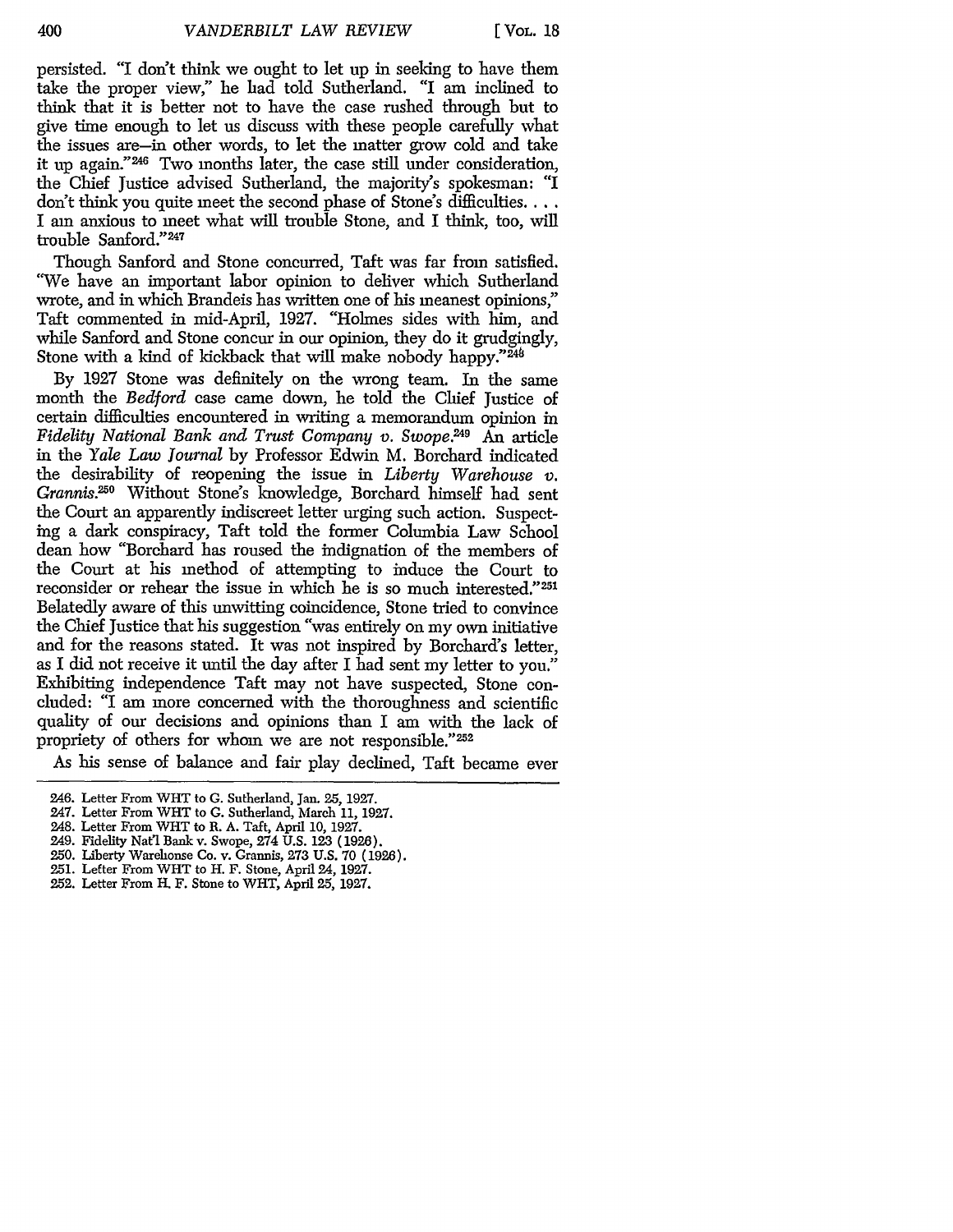more rigid in his determination to have everyone endorse the opinion on his side. This effort had been frustrated, first by Clarke and McReynolds; later by Brandeis, Holmes, and Stone. Nevertheless, the Chief still hoped for harmony. On returning from his last summer vacation, he echoed the tolerance and optimism of early years: "They are all in a good frame of mind, and I hope that we shall not be very much disturbed by differences of opinion."253 By this time, however, the gulf was too wide to be spanned by a bridge built of tact, good humor, and the strategic application of pressure.

In December 1929 the Chief Justice was fatally stricken. Preoccupation with executive details, coupled with unwillingness to spare himself, contributed to his physical breakdown. From 1921 to 1930 the Court delivered fifteen hundred and ninety-six opinions. Of these Taft wrote two hundred and fifty-three for the Court, or one sixth of the total.254 Whenever his Associates became incapacitated, he felt obligated to assign himself a heavier load. In the fall of 1922 the Court was "shot to pieces." Justice Day, on the eve of retirement, had "been doing no work," Van Devanter had trouble with his eyes, and McReynolds suffered from the gout. Pitney was "ill at home," never to return; Clarke, depreciating the Court's work, wanted to quit.<sup>255</sup> "Somebody has to do the work," as the Chief Justice said, so he assigned to himself two or three opinions more than to his colleagues.<sup>256</sup> From 1921 to 1928 he wrote an average of 30.25 opinions per term, while his colleagues averaged only 20.25.257

In 1924 he was forced to halt this hard-driving pace. "The truth is that I have attempted to do too much, and I have got to be more moderate," he promised.<sup>258</sup> This meant he was "not going to bother about the cases of others of the judges who have not kept up with their allotments." His resolution was more than justified: "I shall have written, I think, quite my share of the cases and if others don't keep up, I am not just now in a situation to join in relieving them."259 On this reduced schedule, Taft in 1924 wrote fewer opinions than he had the previous year, but four more than any other judge.<sup>260</sup> The next year he complained: "It doesn't seem to me that I write as rapidly as I used to."261 But he could still say that

- 257. Letter From W. Stansbury to Robert Von Moschzisker, Dec. **23,** 1929.
- 258. Letter From WHT to Clarence H. Kelsey, Feb. 14, 1924.
- 259. Letter From WHT to Helen H. Taft, May 4, 1924.
- 260. Letter From WHT to H. D. Taft, June 12, 1924.

261. Letter From WIlT to R. A. Taft, Feb. 15, 1925, II PRNmGLE, *op. cit. supra* note 44, at 1074.

<sup>253.</sup> Letter From WHT to C. P. Taft II, Oct. 13, 1929.

<sup>254.</sup> Attorney General William D. Mitchell, 285 U.S., xxiv (1931).

<sup>255.</sup> Letter From WHT to L. Hand, Nov. 9, 1922, II PRINGLE, op. cit. supra note 44, at 1057.

<sup>256.</sup> Letter From WHT to H. D. Taft, Nov. 14, 1922.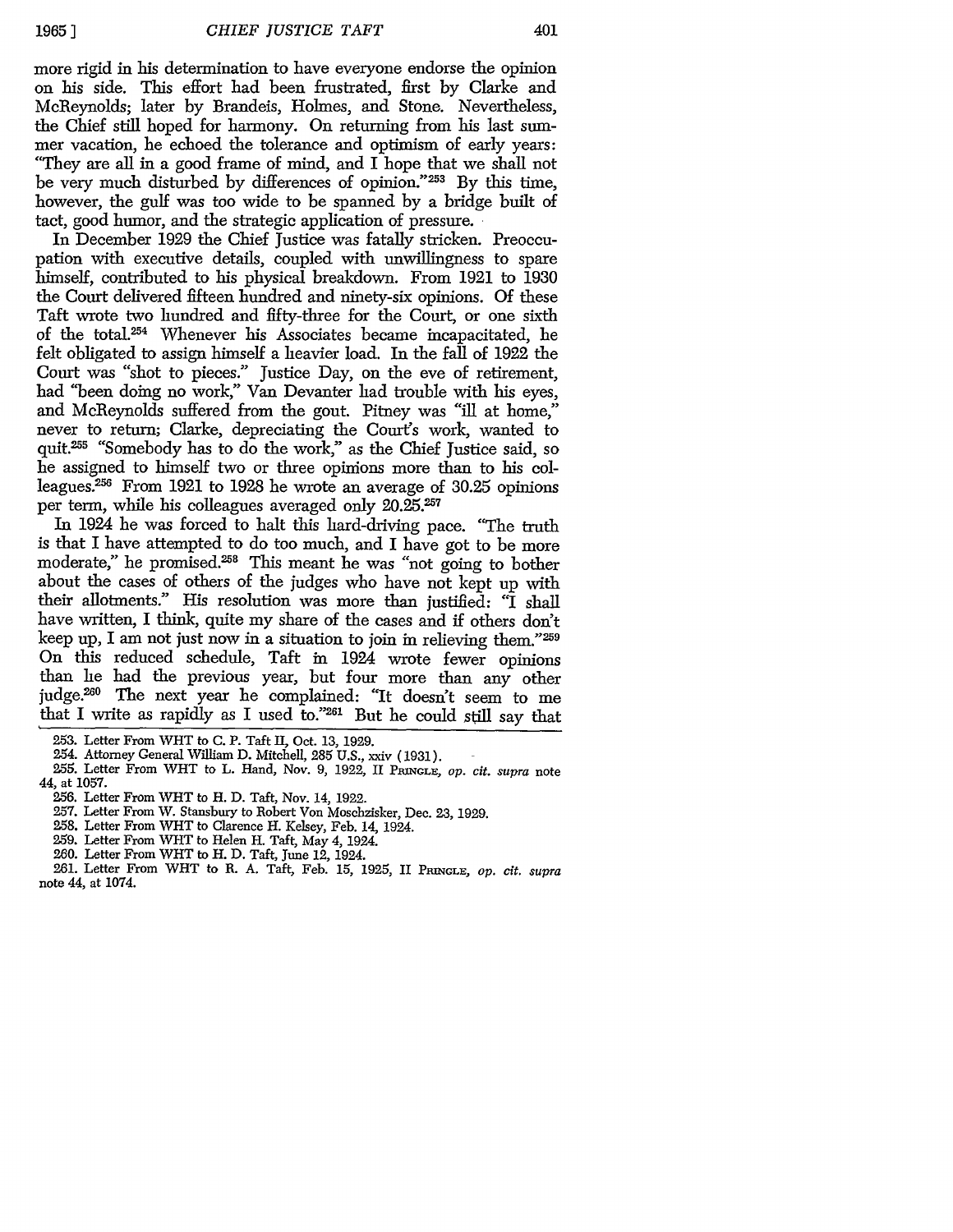"up to this time I have pulled my weight in the boat of the Court."<sup>262</sup> He did so, in part, by assigning himself difficult cases. In early January he had chosen to take "a very heavy case" which he thought "appropriate that I should handle, although it contains an enormous record."<sup>263</sup> Later that same year he again made a serious effort to reduce his work load. He found the other judges "most considerate." 264 At the "earnest insistence of Mr. Justice Holmes," he was persuaded to "cut down the distribution of certiorari from 50 to 30 a week."<sup>265</sup> Holmes had long advocated a less hectic pace, but it was not until the Chief Justice himself felt it necessary to limit his activities that other members of the Court could expect relief.

#### CHIEF EXECUTIVE AS CHIEF JUSTICE

For Taft a kind of futility had encumbered the position of President.26 The work was onerous and frustrating; on the Court it was relatively easy, congenial, and rewarding. Things proceeded by "systematic routine, and at the end of the day you have the satisfaction of knowing that something tangible has been accomplished."267 Taft savored judicial leadership; for the most part he was free from the endless wrangles inseparable from the Presidency.

The highest executive office, requiring swift ex parte decisions, had been isolating and exhausting. On the bench, "you have the assistance of your colleagues, who share in the responsibility of the conclusions, the benefit of oral argument by counsel and of briefs submitted on both sides of the controversy."<sup>268</sup> Work and responsibility were divided. The weighing of evidence, the fusion of reason and authority, the deliberative character of the judicial function were extremely satisfying. Steady and regular by nature, Taft strove to make the judicial process more so. It allowed "control of your time for careful study" and enabled one to "order life, if you do not overdo the social part." It is "consistent with long life, hard as the work is."269 Holmes believed that Taft had been "all the better Chief Justice for having been President."270

In a speech prepared shortly after the death of Chief Justice White, Taft expounded the requirements of the highest judicial office. "The

<sup>262.</sup> Letter From WHT to C. P. Taft II, March 27, 1925.

<sup>263.</sup> Letter From WHT to R. A. Taft, Jan. 8, 1926.

<sup>264.</sup> Letter From WHT to J. M. Dickinson, Aug. 21, 1926.

<sup>265.</sup> Letter From WHT to H. D. Taft, Oct. 21, 1926.

<sup>266.</sup> Tittle, *Glimpses of Interesting Americans,* **110** CENrtmy **570** (1925).

<sup>267.</sup> *Ibid.*

<sup>268.</sup> WHrT Interview With the Associated Press. N.Y. Times, July 7, 1927, p. 8.

<sup>269.</sup> *Ibid.*

**<sup>270.</sup>** II HoLms-LAsKi LErrEas, 848 (1953).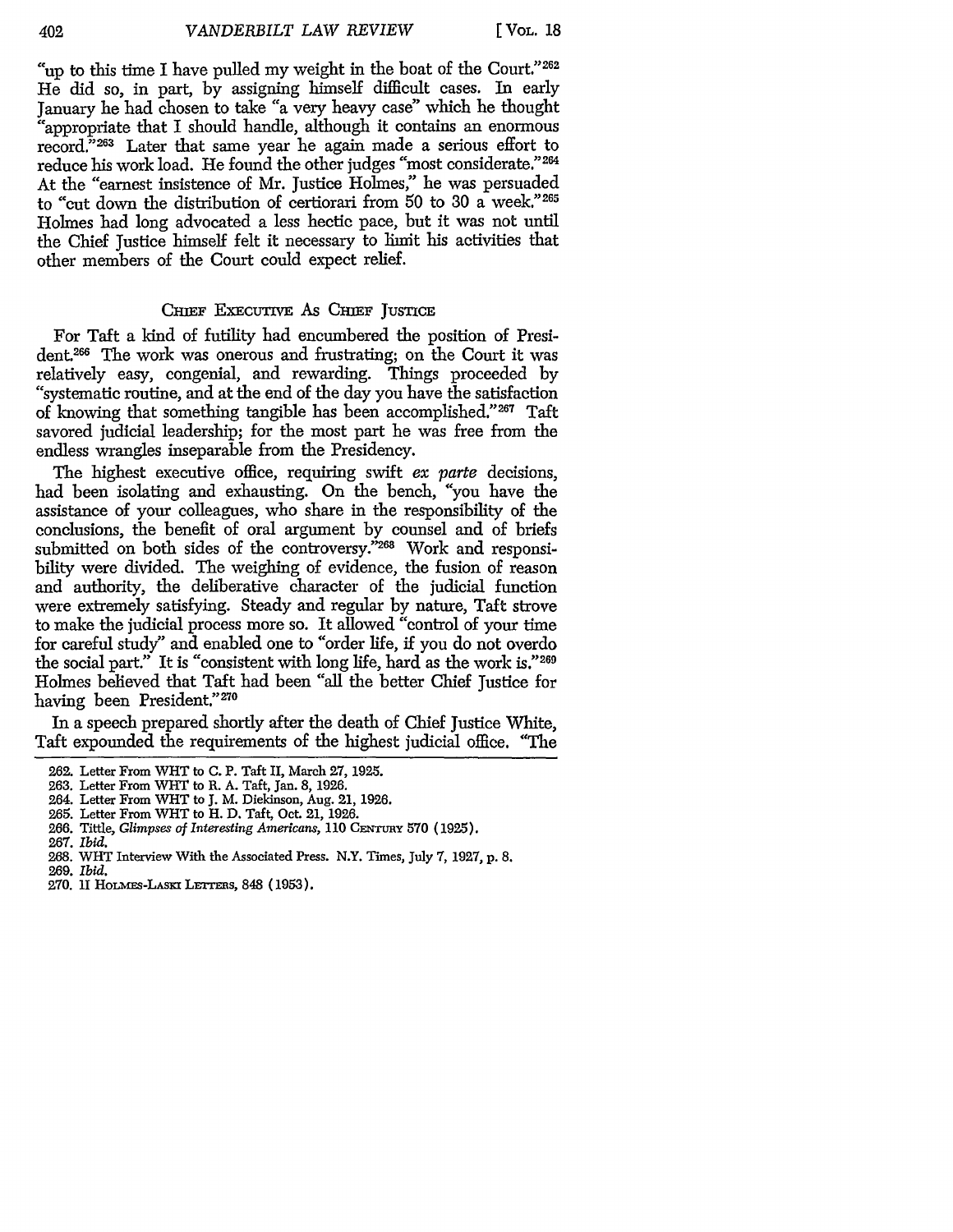Chief Justice is the head of the Court, and while his vote counts but one in the nine, he is, if he be a man of strong and persuasive personality, abiding convictions, recognized learning and statesmanlike foresight, expected to promote teamwork by the Court, so as to give weight and solidarity to its opinions." A great Chief Justice, referring to both Marshall and White, "was winning in his way, strong in his responsibility for the Court, earnest in his desire to avoid divisions, and highly skilled in reconciling difficulties in the minds of his brethren."271

As President, Taft possessed extensive power. But since he did not know, as T.R. said, the "joys of leadership," the experience had been frustrating.<sup>272</sup> "The Presidency," he said, "is the office that attracts in the sense of power one is supposed to exercise, and there are those who greatly enjoy its constant exercise."<sup>273</sup> Taft was not among them. As Chief Justice, he wielded the kind of authority he thoroughly enjoyed. To realize it in full measure required definite goals and qualifications. Success demanded "leadership in the Conferences, in the statement of the cases, and especially with respect to applications for certiorari."<sup>274</sup> It meant ability, through sheer force of personality, to "mass" the Court. "John Jay did not think much of the power of the Court," Taft recalled, "and so declined to exercise it; but times have changed."<sup>275</sup> Justice Clarke's voluntary relinquishment of judicial power was puzzling. "You are 65 and leaving the bench," the Chief Justice commented. "I am 65 and have just begun. Perhaps it would have been better for me never to have come on to the Court, but I could not resist an itching for the only public service I love. Few men have laid down power as you are doing."276

Taft had brought to the Court a truly magisterial conception of the office and powers of the Chief Justice. Under him the incumbent was more than merely *primus inter pares.* Certain control was exercised not only over his colleagues but also over the entire third branch of government. Thanks to his effort, the formal powers of the Chief Justiceship were augmented. Nor was this all. No technical canon of judicial propriety prevented him from using his wide-ranging informal powers in what he considered the right direction.277 Enamored of "the executive principle," the need for "teamwork," a policy of "no dissent unless absolutely necessary," he set out to maximize the limited powers of the Chief Justice in a way that contrasts sharply

- 272. FELIX FRANKFURTER REMINISCES 54 (1960).
- 273. Letter From WHT to J. H. Clarke, Sept. 5, 1922.
- 274. Letter From WHT to Frank H. Hiscock, Oct. 24, 1926.
- 275. Letter From WHT to John S. Seymour, Aug. 5, 1921.
- 276. Letter From WHT to J. H. Clarke, Sept. 5, 1922.
- 277. Compare the words of Judge A. C. Denison, 285 U.S. xiii (1931).

<sup>271.</sup> WHT typewritten manuscript, May, 1921.